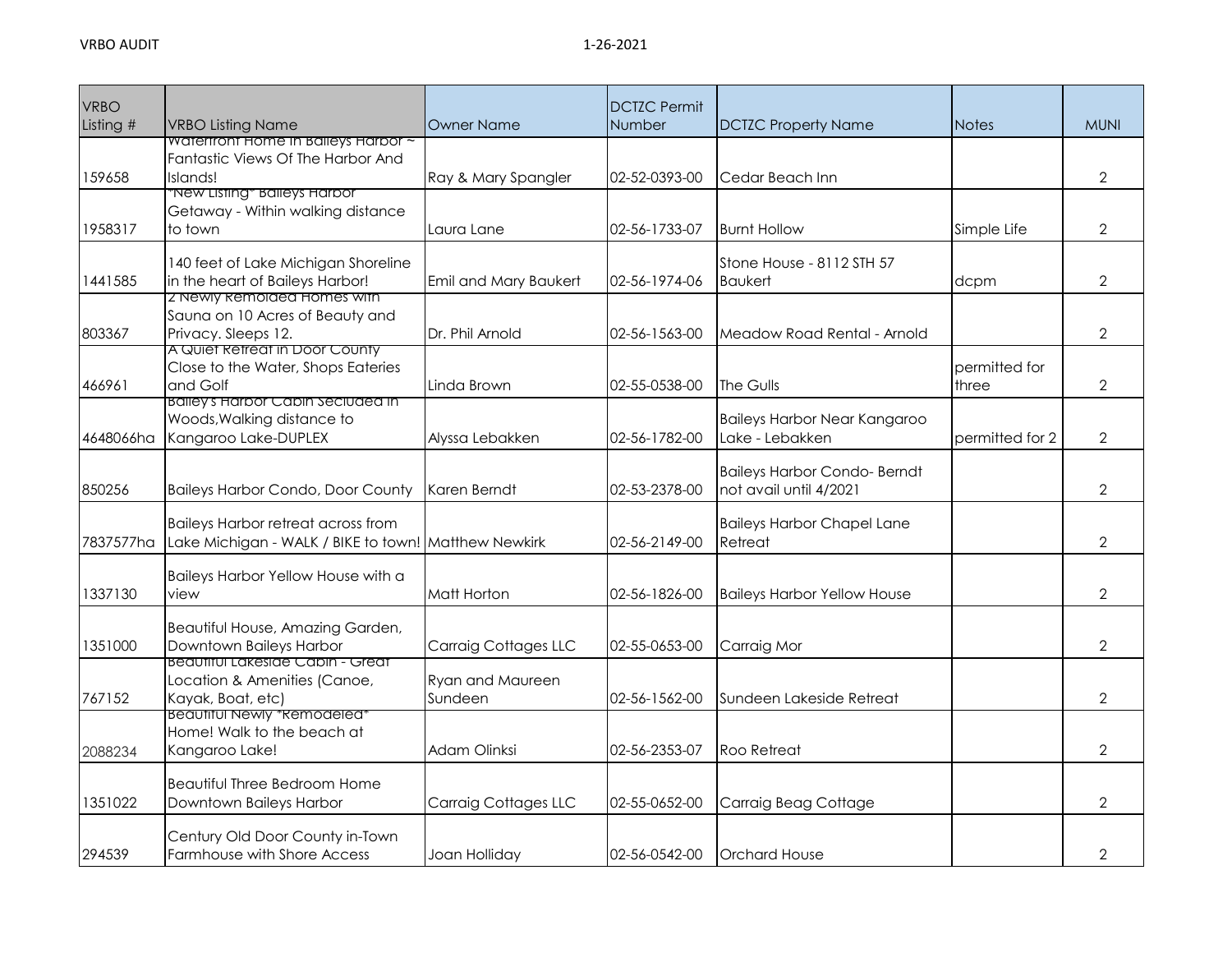| 9403707ha | <b>Charming Wooded Cottage</b><br>Minutes from Downtown                              | Pam Schmitz                                          | 02-56-2178-00 | <b>Baileys Harbor on the Rocks</b>                        | Permitted for<br>two             | $\overline{2}$ |
|-----------|--------------------------------------------------------------------------------------|------------------------------------------------------|---------------|-----------------------------------------------------------|----------------------------------|----------------|
| 221533    | Comfort and Beauty tucked<br>between the Trees                                       | <b>East Shorewood Cottage</b><br>Homeowners Assoc.   | 02-55-0130-00 | <b>East Shorewood Cottages</b>                            | permitted for<br>10 <sup>°</sup> | $\overline{2}$ |
| 1102901   | Comfortably Elegant Laketront<br>Home On 5 Secluded Lake Frontage<br>Acres           | Deb Homan                                            | 02-56-1468-00 | Merlin's Lake House - Homan                               |                                  | $\overline{2}$ |
| 663478    | Cozy waterfront living at bargain<br>price!                                          | Sunset Shores Resort<br>Condo Assoc                  | 02-56-1952-00 | Sunset Shores Resort - Tiger Lily                         | permitted for<br>five            | $\overline{2}$ |
| 1436478   | Door County Baileys Harbor Large<br>Home for Families and Groups                     | Pelican Bay LLC                                      | 02-56-2016-00 | Baileys Large Home for Families -<br>Nguyen               |                                  | $\overline{2}$ |
| 824979    | Door County Cabin in the Woods,<br><b>Baileys Harbor</b>                             | Karen Berndt                                         | 02-56-1564-00 | Door County Cabin in the<br>Wooods & Tranquil Condo       | permitted for 2                  | $\overline{2}$ |
| 221526    | Enjoy the Quaint Lakefront Cottage                                                   | <b>East Shorewood Cottage</b><br>Homeowners Assoc.   | 02-55-0130-00 | <b>East Shorewood Cottages</b>                            | permitted for<br>10 <sup>°</sup> | $\overline{2}$ |
| 661048    | Enjoy the quiet side of the Door<br>County peninsula, 190' of Lake<br>Michigan shore | Janet Batzli                                         | 02-55-0557-00 | The Haven on North Bay                                    |                                  | $\overline{2}$ |
| 221540    | Enjoy the True Get-Away at<br>Evergreen                                              | East Shorewood Cottage<br>Homeowners Assoc.          | 02-55-0130-00 | <b>East Shorewood Cottages</b>                            | permitted for<br>10 <sup>°</sup> | $\overline{2}$ |
| 1913205   | Escape to Kangaroo Lake with 300<br>feet of private shoreline!                       | 7251 HWY 57 LLC -<br>William and Heather<br>Anderson | 02-56-2259-06 | Kangaroo East Shore Lodge                                 |                                  | $\overline{2}$ |
| 1046385   | Executive vacation home on<br>Kangaroo Lake                                          | Anne Tretinyak                                       | 02-56-1829-00 | Tretinyak - Blue on Roo-7571<br>South Kangaroo Lake Drive |                                  | $\overline{2}$ |
| 230613    | Fabulous Log Cabin on Kangaroo<br>Lake in Door County WI                             | William Andersen                                     | 02-55-0394-00 | Log Cabin on Kangaroo Lake                                |                                  | $\overline{2}$ |
| 1351028   | Fabulous New Two Bed, Two Bath<br>Cottage On Kangaroo Lake                           | <b>Carraig Cottages LLC</b>                          | 02-56-1052-00 | Carraigeen Cottage                                        |                                  | $\overline{2}$ |
| 221452    | Get away at this Quaint Cottage<br><b>Tucked Behind Beautiful Fern Bed</b>           | <b>East Shorewood Cottage</b><br>Homeowners Assoc.   | 02-55-0130-00 | <b>East Shorewood Cottages</b>                            | permitted for<br>10 <sup>°</sup> | $\overline{2}$ |
| 221542    | Get Away from it all at this Rustic<br>and Romantic Cottage                          | <b>East Shorewood Cottage</b><br>Homeowners Assoc.   | 02-55-0130-00 | <b>East Shorewood Cottages</b>                            | permitted for<br>10              | $\overline{2}$ |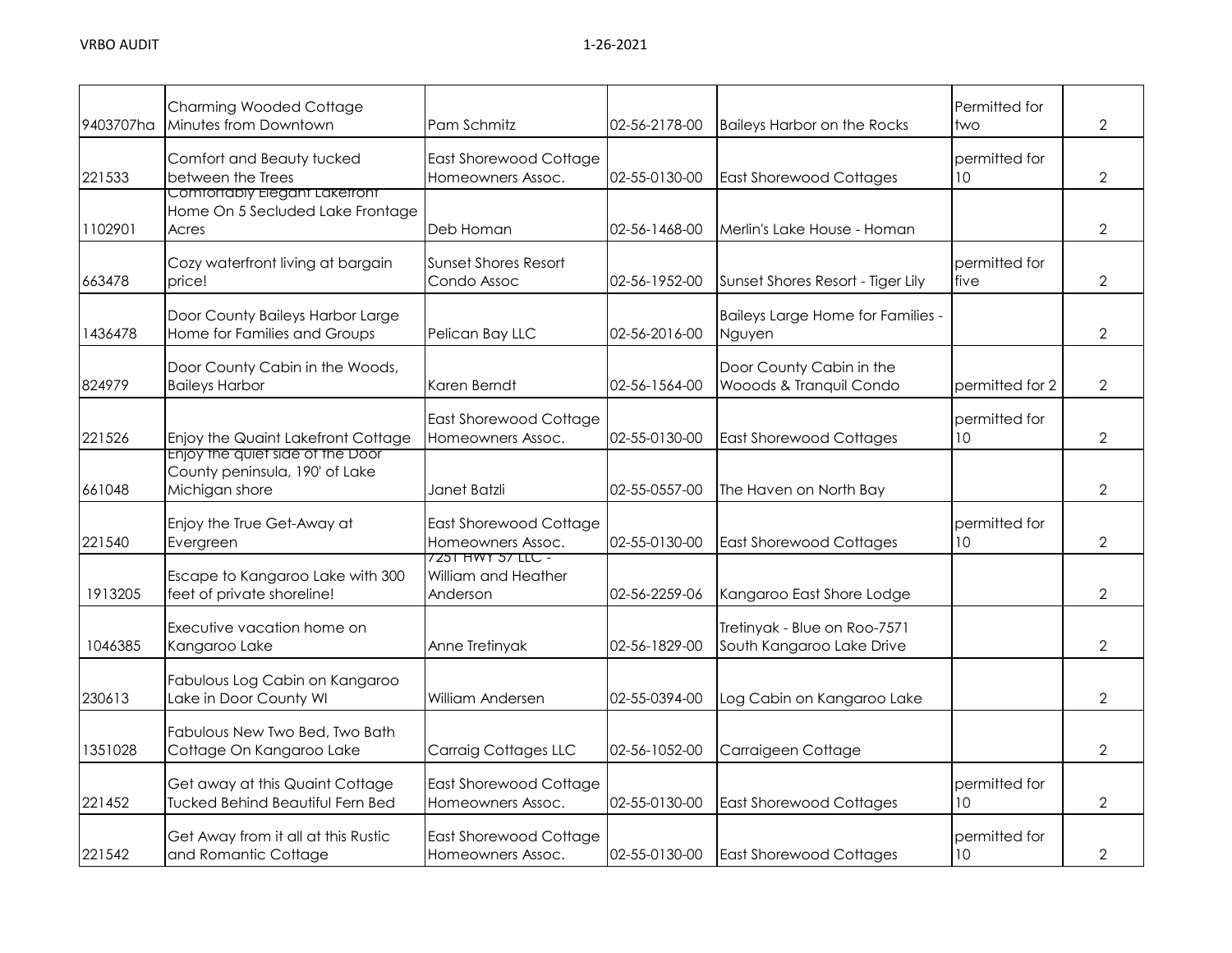|           | Havngard House- a historic and hip<br>house in the center of Door County                      |                                           |               |                                                 |                                      |                |
|-----------|-----------------------------------------------------------------------------------------------|-------------------------------------------|---------------|-------------------------------------------------|--------------------------------------|----------------|
| 1623317   | action!                                                                                       | Kurt Heggland                             | 02-56-2104-00 | <b>Havngard House</b>                           |                                      | $\overline{2}$ |
| 1891001   | <b>Howard House</b>                                                                           | Jacinda Dufin                             | 02-56-1935-20 | <b>Howard House</b>                             | Esposito-<br><b>DOCO</b><br>Vacation | $\overline{2}$ |
| 93251     | Lake Living at its best                                                                       | <b>Sunset Shores Resort</b><br>Condo Assn | 02-56-1950-00 | Sunset Shores Resort - Chalet Unit<br>#3        |                                      | $\overline{2}$ |
| 1190668   | Lake-house With The Best View Of<br>Cana Island And It's Lighthouse You<br>Can Find!          | Stephen Clemnti Jr.                       | 02-56-1820-00 | <b>Boreal Beach House</b>                       | permitted for 2                      | $\overline{2}$ |
| 4924765ha | Lakeview Cottage in Downtown<br><b>Baileys Harbor</b>                                         | Pamela Schmitz                            | 02-56-1876-00 | <b>Baileys Harbor Beach House</b>               |                                      | $\overline{2}$ |
| 723507    | Large Home on Kangaroo Lake                                                                   | William and Heather<br>Andersen           | 02-56-1543-06 | Kangaroo Lake Retreat                           | dcpm                                 | $\overline{2}$ |
| 1368115   | Luxury Waterfront Retreat In The<br>Boreal Forest ~ Perfect For Groups<br><b>And Families</b> | Cana Cove LLC - Kevin<br>Kleinert         | 02-56-1694-00 | <b>Cana Cove</b>                                |                                      | $\overline{2}$ |
| 82233     | Million Dollar View, Affordable Price                                                         | <b>Judy Stang</b>                         | 02-56-1949-00 | Lakeside Cottage Sunset Shores<br>Resort        |                                      | $\overline{2}$ |
| 640511    | New Million Dollar Property, 250'<br>Private Shoreline on 3.5 Acres                           | Chris Warecki                             | 02-56-1312-00 | All Creatures Lane - Warecki                    | permitted for 3                      | $\overline{2}$ |
| 467927    | Newly remodeled, z Acres W/Z00<br>Private Waterfront, Huge Deck, 5<br><b>Star Rating</b>      | Chris Warecki                             | 02-56-1312-00 | All Creatures Lane - Warecki                    | permitted for 3                      | $\overline{2}$ |
| 1357038   | Newly renovated with over 250 feet<br>of Shoreline!                                           | Eva McKee                                 | 02-56-1850-06 | Secluded Waterfront Home on<br>North Bay        | dcpm                                 | $\overline{2}$ |
| 4706534ha | North Unit Cabin Bailey's Harbor<br>Door County Near Kangaroo Lake                            | Alyssa Lebakken                           | 02-56-1782-00 | Baileys Harbor Near Kangaroo<br>Lake - Lebakken | permitted for 2                      | $\overline{2}$ |
| 460436    | Peace in the Pines                                                                            | Ricardo M Ochoa                           | 02-56-1297-00 | Peace in the Pines                              |                                      | $\overline{2}$ |
| 1826669   | PineSide Cottage - Just what you're<br>looking for in Door County!                            | Jean Leigh and Denise<br>Lesiak           | 02-56-2340-00 | Pine Side - Open 9/2020                         |                                      | $\overline{2}$ |
| 7968596ha | Private cottage situated on a rock<br>bluff located in downtown Baileys<br>Harbor             | Pam Schmitz                               | 02-56-2178-00 | <b>Baileys Harbor on the Rocks</b>              | Permitted for<br>two                 | $\overline{2}$ |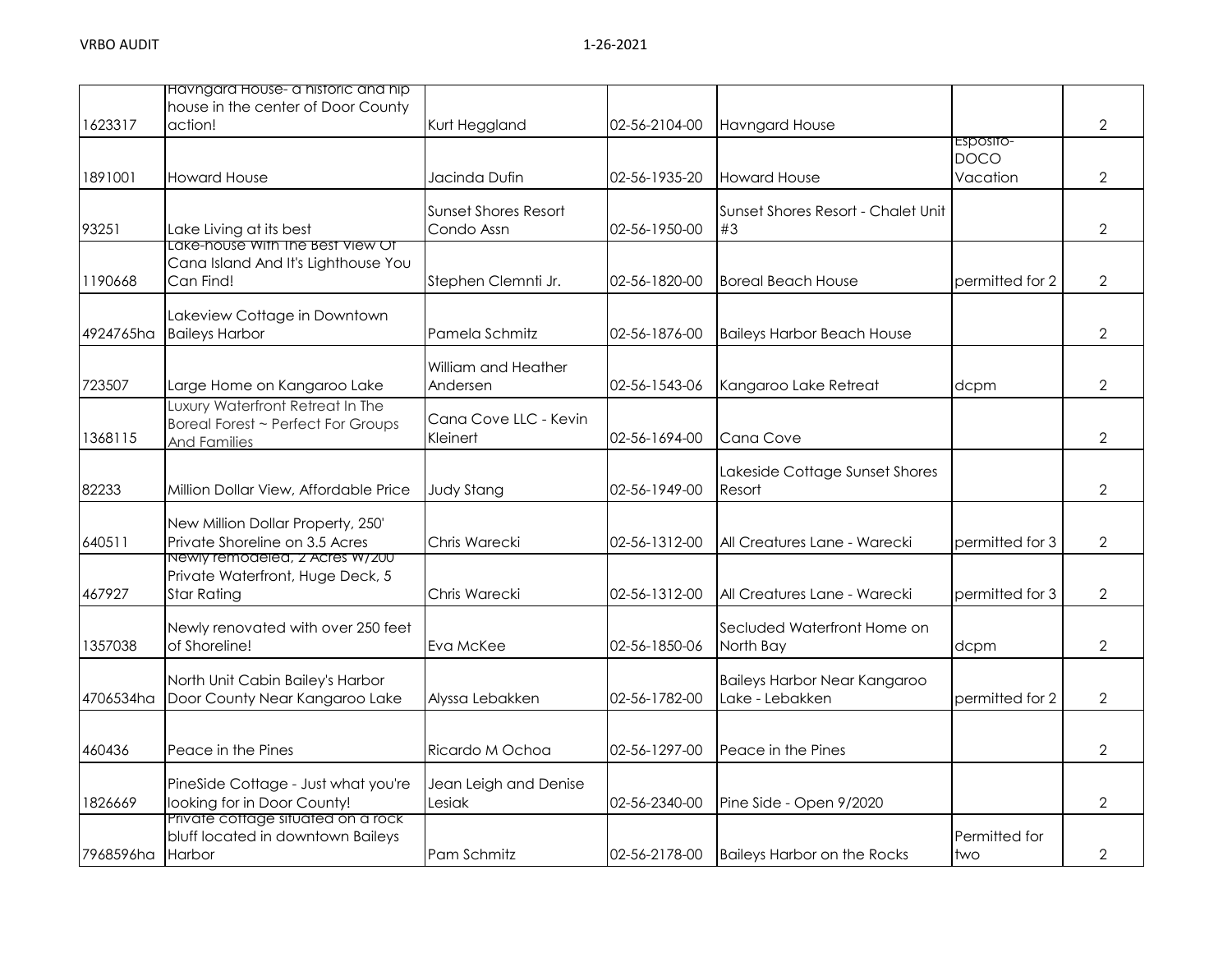| 220857  | Private Peninsula                                                                              | Dennis & Jeff Hickey                               | 02-56-0200-06 | <b>Heggland House</b>              |                     | $\overline{2}$ |
|---------|------------------------------------------------------------------------------------------------|----------------------------------------------------|---------------|------------------------------------|---------------------|----------------|
| 854909  | Private Water front estate!                                                                    | Cole Family LLC                                    | 02-56-1607-06 | <b>Schook Shack</b>                | dcpm                | $\overline{2}$ |
| 1077847 | Quintessential Door County cottage<br>just steps from the water!                               | Jeffrey & Tamara Wiswell                           | 02-56-1696-06 | Kangaroo Lake Road Cottage         | dcpm                | $\overline{2}$ |
| 699521  | Remodeled, 250' watertrontm 6<br>wooded acres, huge deck with view<br>of Cana Island           | Chris Warecki                                      | 02-56-1312-00 | All Creatures Lane - Warecki       | permitted for 3     | $\overline{2}$ |
| 1997550 | Rustic Log Home located near<br><b>Baileys Harbor</b>                                          | Linette Haleen - Todd<br>Haleen - Lisa Geobel      | 02-56-2313-00 | Lakeshore Vacation Rentals LLC     |                     | 2              |
| 1596072 | South Lane Cottage #1, with a living<br>room view of Lake Michigan.                            | Matt Horton                                        | 02-56-1826-00 | <b>Baileys Harbor Yellow House</b> | permitted for 3     | $\overline{2}$ |
| 221546  | Spring, Summer or Fall, Great Place<br>to Get Away from it All                                 | <b>East Shorewood Cottage</b><br>Homeowners Assoc. | 02-55-0130-00 | <b>East Shorewood Cottages</b>     | permitted for<br>10 | $\overline{2}$ |
| 219987  | Stay at this cozy cottage perfect for<br>couples!                                              | East Shorewood Cottage<br>Homeowners Assoc.        | 02-55-0130-00 | <b>East Shorewood Cottages</b>     | permitted for<br>10 | 2              |
| 1209428 | Stone Cottage, Nestled In The<br>Woods in Door County - Call for rates William & Lesley O'Kane | Dennis & Tamara Zee/                               | 02-56-1824-00 | <b>Stone Cottage</b>               | charnetski          | $\overline{2}$ |
| 791464  | stone klage on 4.2 wooded<br>Acres/Firepit, 4 Bedrooms, 2.5 Baths,<br>Sleeps 14 & Pets         | Stone Ridge                                        | 02-56-0272-13 | Mel Fogel                          | dreamland           | $\overline{2}$ |
| 1279183 | Stunning and Spectacular on Lake<br>Michigan!                                                  | Alexandra Pape                                     | 02-56-1903-00 | Lyons Woods                        |                     | $\overline{2}$ |
| 1960481 | Stunning Lake Michigan Home,<br>Sleeps 20! Close to Cave<br>Point/Whitefish Dunes!             | Dune Alright                                       | 02-56-2268-07 | Rebecca Taylor                     | Simple Life         | $\overline{2}$ |
| 418647  | Three Bedroom Lake House with<br><b>Boat Dock</b>                                              | <b>Family Style Contractor</b><br>LLC.             | 02-56-0339-06 | Our Place on Kangaroo Lake         | dcpm                | 2              |
| 1270494 | Tranquility and Serenity/Family<br>Retreat                                                     | Michael Servais                                    | 02-56-1893-00 | Island View Lake House             |                     | $\overline{2}$ |
| 160403  | Updated interior, perfect getaway!                                                             | Sunset Shores Resort<br>Condo Assn                 | 02-56-1951-00 | Sunset Shores Resort Sunflower     |                     | 2              |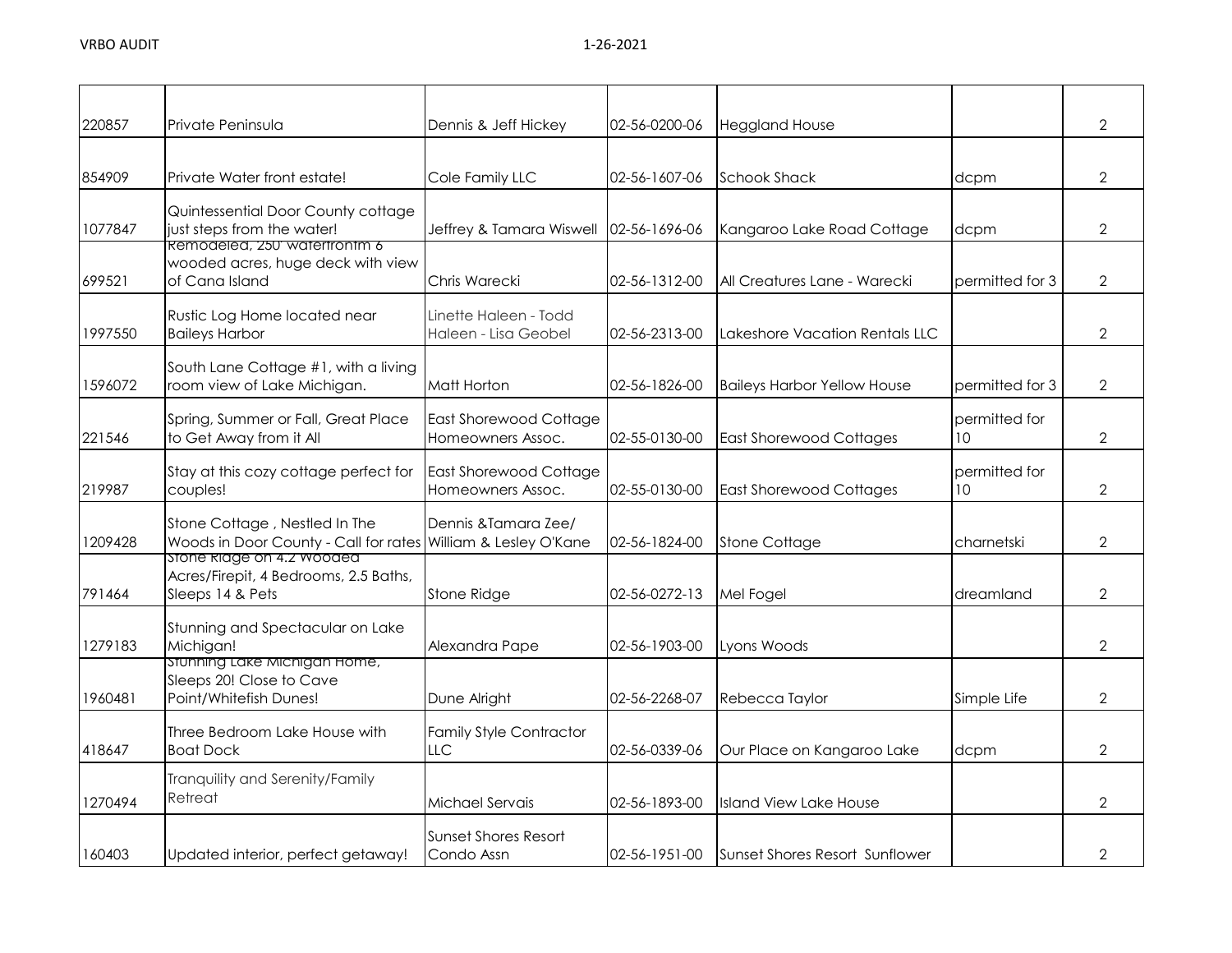| 221528    | Watch the Amazing Door County<br>Sunsets from Hickoy's Porch                                   | <b>East Shorewood Cottage</b><br>Homeowners Assoc. | 02-55-0130-00 | <b>East Shorewood Cottages</b> | permitted for<br>10             | $\overline{2}$ |
|-----------|------------------------------------------------------------------------------------------------|----------------------------------------------------|---------------|--------------------------------|---------------------------------|----------------|
| 400026    | Waterfront 2-Story Log Cottage,<br>Decks, Beach, Canoe & Firepit                               | Donna & Peter Steffen                              | 02-56-0899-00 | Steffan Log House              |                                 | $\overline{2}$ |
| 4840107ha | Waterfront Baileys Harbor Studio on<br>Lake Michigan!                                          | James Dillenburg                                   | 02-56-1257-00 | <b>Shalom Stone</b>            |                                 | $\overline{2}$ |
| 221358    | Waterfront Log Cabin with Boat<br>House and Pier                                               | Natalie & Terry McAllister                         | 02-56-0885-06 | Rocky Bottom Ledge             | dcpm                            | $\overline{2}$ |
| 309037    | Water's Edge Cottage                                                                           | Tim Hodkiewicz                                     | 02-55-0497-00 | Water's Edge Cottage           | Part of Sunset<br><b>Shores</b> | $\overline{2}$ |
| 1563963   | Wild Cedars - Cana Island - Lake<br>Michigan - Distinctive New Home                            | Stephen Clemnti Jr.                                | 02-56-1820-00 | <b>Boreal Beach House</b>      | permitted for 2                 | $\overline{2}$ |
| 882335    | <u>wilawood beach House Has A Large </u><br>Private Sandy Beach On The Shore<br>Of Lake Michig | Laura Thometz                                      | 02-56-1640-06 | Wildwood Beach Home            | dcpm                            | $\overline{2}$ |
| 221522    | Your Family will Love the Beautiful<br>Lake View at This Comfortable<br>Cottage                | <b>East Shorewood Cottage</b><br>Homeowners Assoc. | 02-55-0130-00 | <b>East Shorewood Cottages</b> | permitted for<br>10             | 2              |
|           |                                                                                                |                                                    |               |                                |                                 |                |
| 1244408   | Clay Banks Retreat                                                                             | Door County Clay Banks<br>Retreat                  | 06-56-1866-00 | Darelynn M Louscher            |                                 | 6              |
| 2051294   | Peaceful Door County Cabin retreat<br>on the shores of Lake Michigan                           | Andy Low                                           | 06-56-2350-00 | Lake Michigan Cabin Low        |                                 | 6              |
|           |                                                                                                |                                                    |               |                                |                                 |                |
| 2055784   | Beautiful 1 bedroom unit at resort,<br>sleeps 4                                                |                                                    |               |                                |                                 | 8              |
| 1206658   | 2 Bedroom, 1 Bath Home Away<br>From Home - Overlooks the lake                                  | Jonathon Pesek - Pesek<br>Realty                   | 08-53-1856-00 | Landmark Resort - Pesek        |                                 | 8              |
| 1457421   | <b>Bay View Escape In Door County</b>                                                          | Zanky Properties LLC                               | 08-53-2007-00 | Ladmark Zanky                  |                                 | 8              |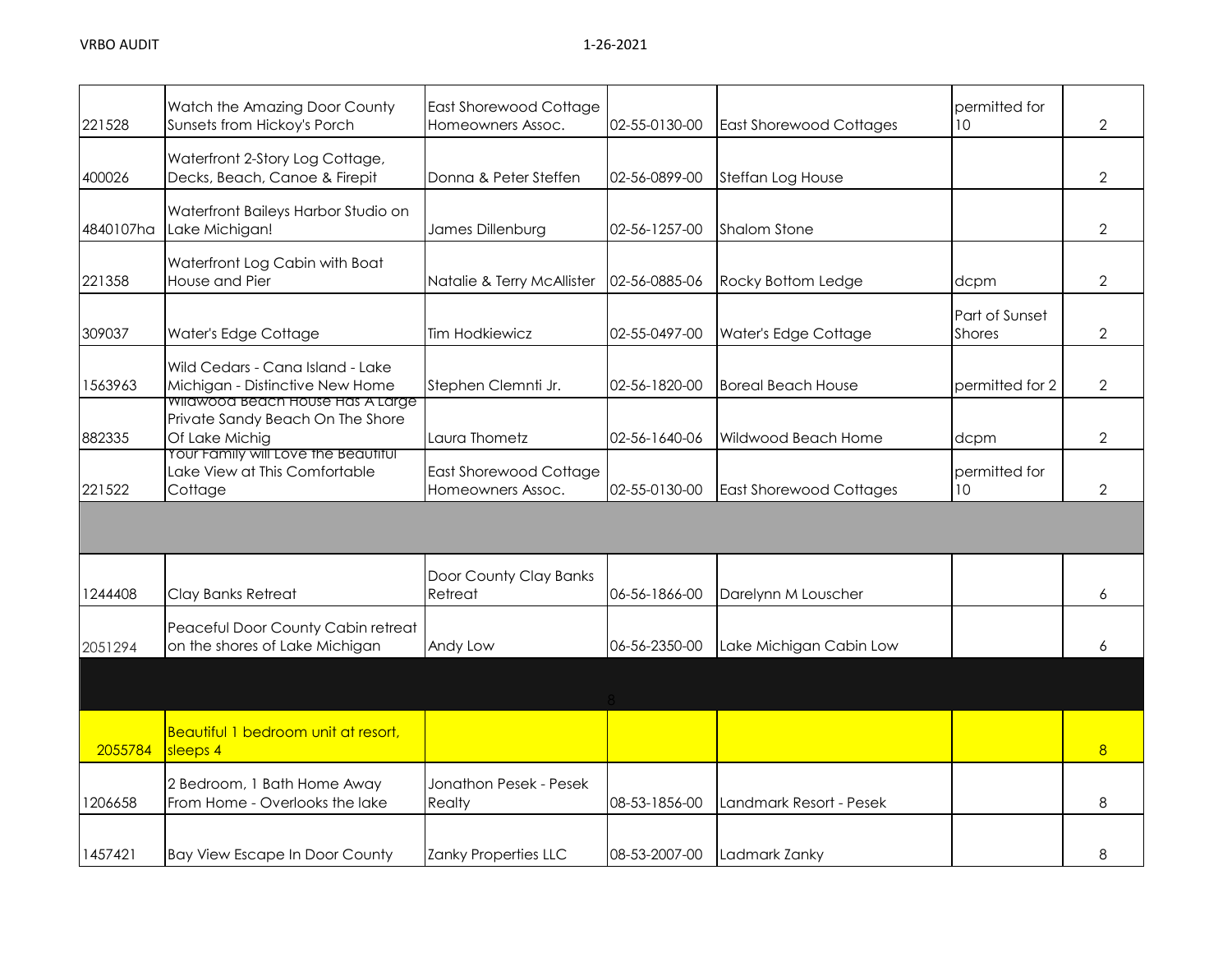| 1684505   | Blue Skies Bungalow at the<br>Landmark Resort!                                                            | Lucille and Todd Baker                            | 08-53-2156-00 | Landmark Resort -Blue Skies<br>Bungalow #4213        |                 | 8 |
|-----------|-----------------------------------------------------------------------------------------------------------|---------------------------------------------------|---------------|------------------------------------------------------|-----------------|---|
| 9254419ha | Condo w/Resort Amenities, 1Mi to<br>Beach + Golf                                                          | Mister Kaplan<br>Investments LLC - John<br>Jordan | 08-53-2212-00 | Landmark Resort- Mister Kaplan<br>Invest Unit 1220   | evolve          | 8 |
| 963491    | Cozy 1br Woodview! Landmark<br>Resort                                                                     | <b>Brian Wiegand</b>                              | 08-53-1688-00 | Landmark Resort - Door County<br>Getaweays           | permitted for 4 | 8 |
| 1696273   | Door County Getaway @Landmark<br>Resort                                                                   | Michal & A. Monika Chiu                           | 08-53-2031-00 | Landmark Resort #2230 & #2308<br>Chiu                | permitted for 2 | 8 |
| 1629282   | Door County Happy Place                                                                                   | Michal & A. Monika Chiu                           | 08-53-2031-00 | Landmark Resort #2230 & #2308<br>Chiu                | permitted for2  | 8 |
| 1880751   | Door County Paradise-2 Bedroom At<br>The Landmark Resort #2332                                            | Jerold and Jennifer<br>Schuetz                    | 08-53-2267-00 | Landmark Resort - Schuetz - Unit<br>2332             |                 | 8 |
| 1050857   | ESCAPE! COZY WOODVIEW!<br>Landmark Resort, EGG HARBOR -<br>Updated, Cozy, 1 Bdrm Woodview C Brian Wiegand |                                                   | 08-53-1688-00 | Landmark Resort - Door County<br>Getaweays           | permitted for 4 | 8 |
| 1737228   | Hotel Condo with Great Water Views Dennis Joyce                                                           |                                                   | 08-53-2231-00 | Landmark Resort - Joyce #2317                        |                 | 8 |
| 423455    | Landmark 2-BR King Beds, 2-Bath                                                                           | Curtis Rudy                                       | 08-53-1346-00 | Landmark - Rudy - Units 1303,<br>4218 and 2332       | permitted for 2 | 8 |
| 7692101ha | Landmark Resort Condo w/<br><b>Spectacular Views!</b>                                                     | Good Faith Financial                              | 08-53-1970-00 | Landmark Resort Good Faith<br>Financial Unit #2324   | Evolve          | 8 |
| 7083628ha | Landmark Resort, 2 bedroom, 1<br>bath sleeps 6. Lowest rates.                                             | Harry & Sharon Achino                             | 08-53-1140-00 | Achino - Landmark                                    |                 | 8 |
| 7521534ha | Light & Bright Bay View Retreat                                                                           | Nomad Ventures LLC                                | 08-53-1990-00 | Landmark Resort - Nomad<br>Ventures LLC - #1110      | permitted for 3 | 8 |
| 843029    | Magnificent Water View Condo-<br>Completely Remodeled!                                                    | Jeffrey Petsinger                                 | 08-53-1617-00 | Landmark Resort - Petsinger                          |                 | 8 |
| 1183567   | Modern, newly updated condo in<br>scenic Egg Harbor! Heart of Door<br>County                              | David and Carrie<br>Counihan                      | 08-53-1783-00 | Landmark Resort - #3202-<br>Counihan                 |                 | 8 |
| 9264023ha | NEW! 'The Landmark' Resort Condo<br>1 Mi to Beach!                                                        | Whitefishbayside llc                              | 08-53-2224-00 | Landmark Resort -<br>Whitfishbayside LLC - Unit 2224 |                 | 8 |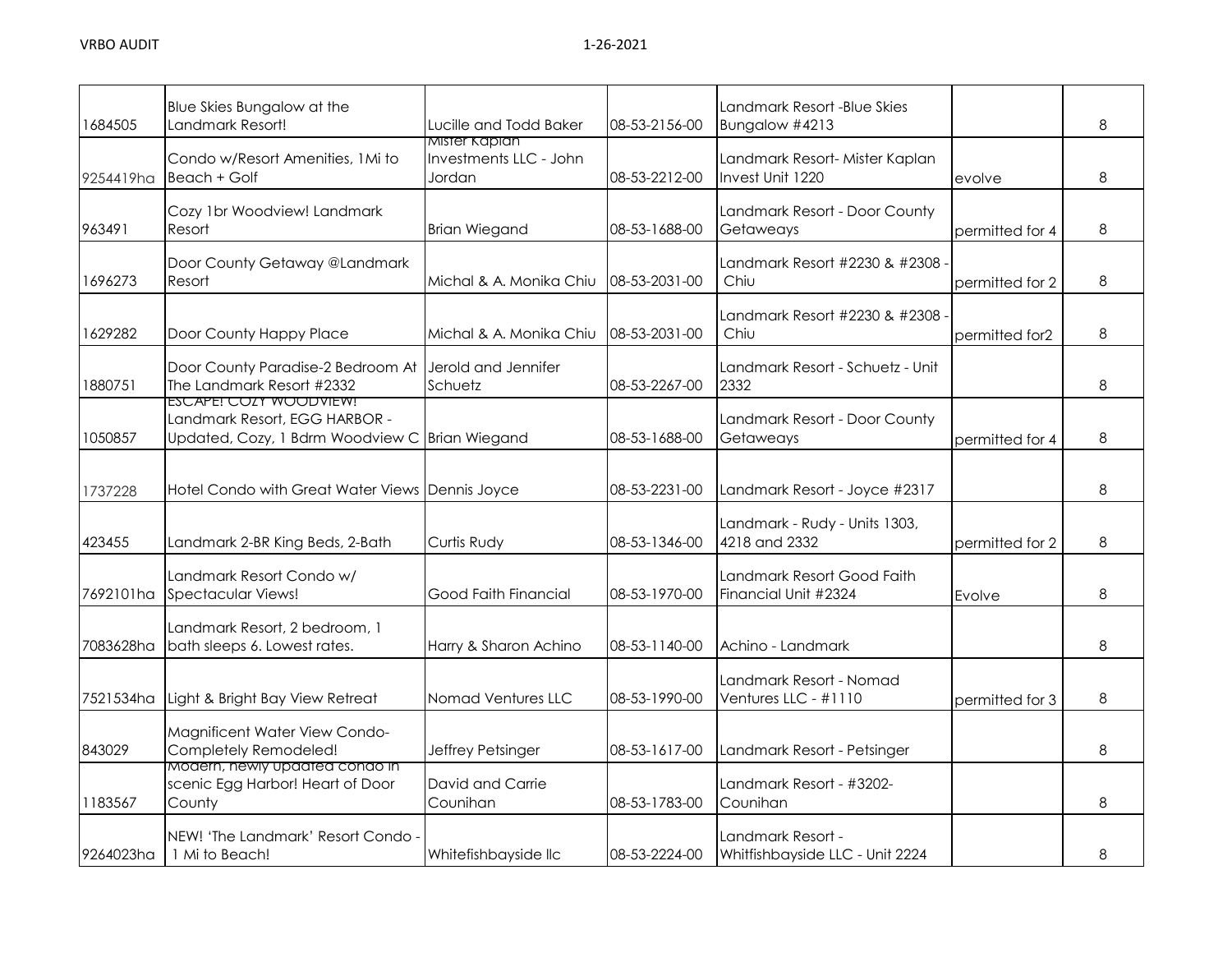| 7849217ha | Newly Updated Lake View Escape             | Nomad Ventures LLC                | 08-53-1990-00 | Landmark Resort - Nomad<br>Ventures LLC - #1110 | permitted for 3 | 8 |
|-----------|--------------------------------------------|-----------------------------------|---------------|-------------------------------------------------|-----------------|---|
|           |                                            | Landmark Resort- Our              |               |                                                 |                 |   |
|           | Periwinkle Place @ Landmark Resort         | Door County Life LLC              |               |                                                 |                 |   |
| 2054943   | ~ Rates include cleaning                   | #1336 - Periwinkle                | 08-53-1626-00 | Our Door County Life LLC                        |                 | 8 |
|           | <u>Quaint Door County Haven at the </u>    |                                   |               |                                                 |                 |   |
|           | Landmark Resort (Family-friendly           |                                   |               | Quaint Door County Haven-                       |                 |   |
| 1281266   | Condo)                                     | Mark Lorenzo                      | 08-53-1832-00 | Landmark Lorenzo                                |                 | 8 |
|           | Seas the Bay in Egg Harbor - the           |                                   |               |                                                 |                 |   |
|           | perfect summer getaway!<br>Landmark condo! |                                   |               | Landmark Resort - White - Unit                  |                 | 8 |
| 1497704   |                                            | Michael White                     | 08-53-1834-07 | 1102                                            | simple life     |   |
|           |                                            |                                   |               | Landmark Resort - Nomad                         |                 |   |
| 7849206ha | Serene Lake View Condo                     | Nomad Ventures LLC                | 08-53-1990-00 | Ventures LLC - #1110                            | permitted for 3 | 8 |
|           |                                            |                                   |               |                                                 |                 |   |
|           | Spectacular Water View Condo, at           |                                   |               |                                                 |                 |   |
| 1452844   | The Landmark Resort                        | Tod & Kathleen Kerscher           | 08-53-2013-00 | Landmark Resort - Kerscher                      |                 | 8 |
|           |                                            |                                   |               |                                                 |                 |   |
|           | Stunning waterview condo at the            |                                   |               |                                                 |                 |   |
| 513963    | Landmark Resort in Egg Harbor              | <b>Curtis &amp; Carrie Downes</b> | 08-53-1344-00 | Landmark Downes #2207                           |                 | 8 |
|           | Stylish 2 bdrm 2 ba recently               |                                   |               |                                                 |                 |   |
|           | remodeled with many amenities for          |                                   |               |                                                 |                 |   |
| 809045    | you to enjoy!                              | Landmark Resort- Callen           | 08-53-1623-00 | John and Sue Callen                             |                 | 8 |
|           |                                            |                                   |               | Landmark Resort - Our Door                      |                 |   |
|           | The Blue Whale @ Landmark Resort~          |                                   |               | County Life LLC #1334- Blue                     |                 |   |
| 1989151   | Rates include cleaning                     | Our Door County Life LLC          | 08-53-2059-00 | Whale                                           |                 | 8 |
|           | Updated 1 bedroom king, book               |                                   |               |                                                 |                 |   |
| 476628    | now for winter fun in door county          | Michael Kostiuk                   | 08-53-0676-00 | Landmark Resort -MJK Rentals                    |                 | 8 |
|           |                                            |                                   |               |                                                 |                 |   |
|           |                                            |                                   |               |                                                 |                 |   |
| 1646828   | 4 bedroom sunset views!                    | Brian & Krista Callaghan          | 08-56-2056-06 | Chateau Sunset                                  | dcpm            | 8 |
|           |                                            | Aymee and David                   |               |                                                 |                 |   |
|           | 5 bedroom waterfront home with             | <b>Balison - Balison Joint</b>    |               |                                                 |                 |   |
| 1507889   | stunning views!                            | Revocable Trust                   | 08-56-2034-06 | White Cliff Landing                             | dcpm            | 8 |
|           |                                            |                                   |               |                                                 |                 |   |
|           | 5 Star Home on the Bay! Huge Deck-         |                                   |               |                                                 |                 |   |
| 1453926   | Amazing Sunsets!                           | Kurt Schmelter                    | 08-56-2033-00 | Lulus Bayside                                   |                 | 8 |
|           |                                            |                                   |               |                                                 |                 |   |
|           | A newly renovated cottage on the           |                                   |               |                                                 |                 |   |
| 822530    | green bay waters                           | Daniel & Wanda Kupsco             | 08-56-1566-06 | <b>Sunset Sanctuary</b>                         | dcpm            | 8 |
|           | Bayside Log Home Waterfront, WiFi,         |                                   |               |                                                 |                 |   |
| 403451    | 3 bedrooms, Direct TV, Fire Pit            | Laurel Key                        |               | 08-56-1037-13 Bayside Log Home                  |                 | 8 |
|           |                                            |                                   |               |                                                 | Dreamland       |   |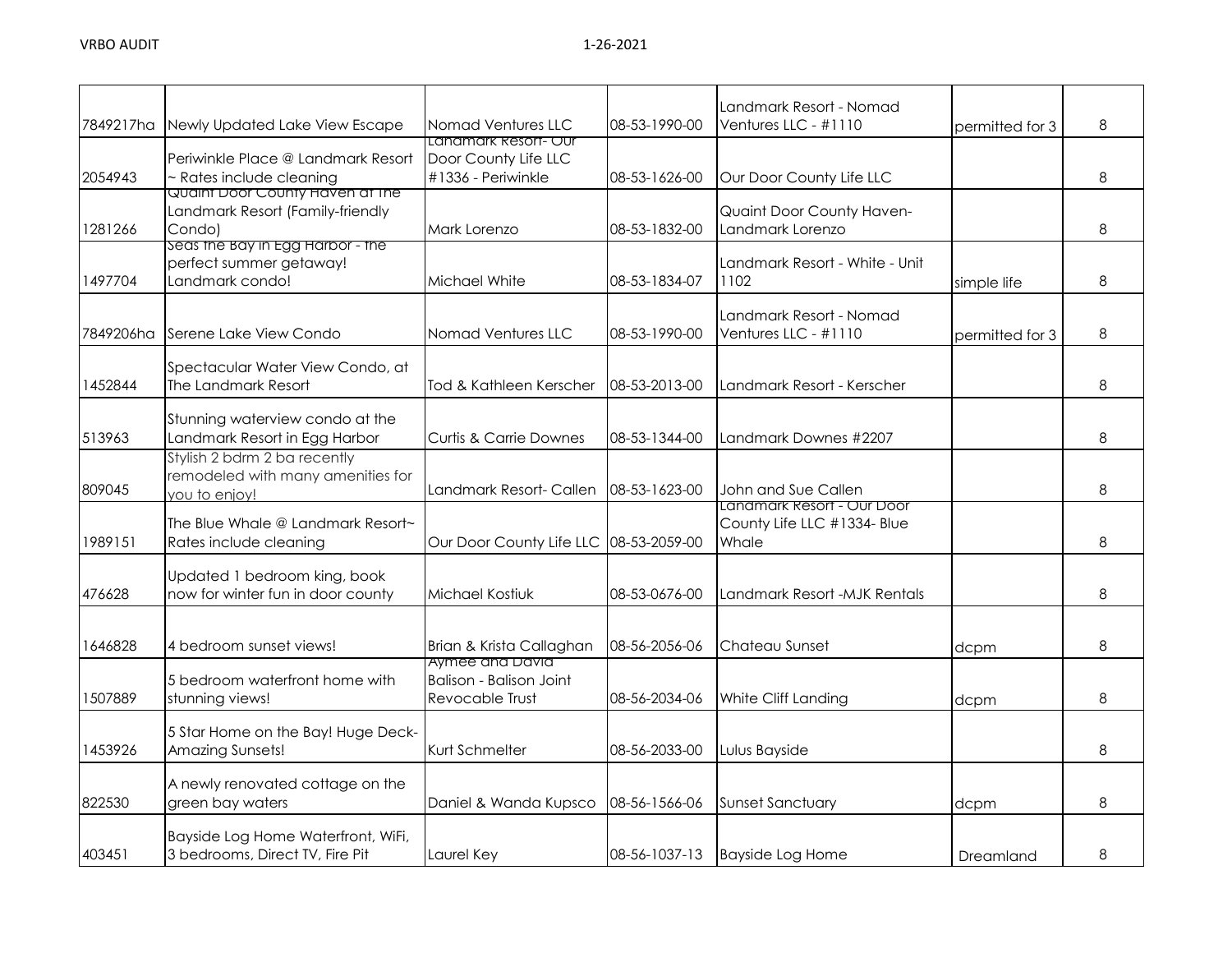| 2060081   | <b>Bluebell Cottage: Luxury Waterfront</b><br>Home with Private Pier                                     | Gregory and Lynn Bell                              | 08-56-2351-00 | Bluebell Cottage - 7161<br>Horseshoe Bay |             | 8 |
|-----------|----------------------------------------------------------------------------------------------------------|----------------------------------------------------|---------------|------------------------------------------|-------------|---|
| 1518746   | <b>BRAND NEW CUSTOM BUILT HOME -</b><br>Egg Harbor Retreat                                               | John and Susie Plumb                               | 08-56-1895-00 | Secret Meadow                            |             | 8 |
| 1454913   | Charming, *Pet Friendly* Door<br>County Cabin on the Bay!                                                | <b>Jeff Garber</b>                                 | 08-56-1396-07 | <b>Stones Throw</b>                      | simple life | 8 |
| 1603674   | Close To It, Far From It                                                                                 | Lane Samuelon                                      | 08-56-2053-00 | Samuleson - 5707 Hyline Trail            |             | 8 |
| 1276892   | Diamond in the Wooods                                                                                    | <b>Elaine DeMarb</b>                               | 08-56-1860-00 | Diamond in the Woods                     |             | 8 |
| 4647662ha | Egg Harbor Home w/Deck on 2<br>Acres - 12 Min to Lake                                                    | Kerri Zergoski                                     | 08-56-1768-00 | Lodge 42                                 | Evolve      | 8 |
| 2052675   | Egg Harbor White House                                                                                   | James Schleicher                                   | 08-56-2331-00 | Egg Harbor White House                   |             | 8 |
| 1891588   | Enjoy Amazing Sunsets from this<br>Gorgeous Waterfront Home!                                             | Andrew & Brenda Werth                              | 08-56-2246-00 | Sunny Side Up                            |             | 8 |
| 1810674   | Enjoy Waterfront Seclusion in Classic<br>Cottage, sleeps 12 in 6 bedrooms                                | <b>Robert Cowles</b>                               | 08-56-1375-00 | Cherry Lodge                             |             | 8 |
| 1814709   | <b>Experience real Door County in</b><br>waterfront, secluded classic<br>cottage-sleeps 12!              | <b>Robert Cowles</b>                               | 08-56-1376-00 | The Annex                                |             | 8 |
| 1454914   | Go back in time to Granamas<br>cottage! Quaint Door County Cabin<br>with sunset views over the shores of | <b>Jeff Garber</b>                                 | 08-56-1395-07 | <b>Stoney Shore</b>                      | simple life | 8 |
| 7080871ha | Gray Gull Cottage-Waterfront Home                                                                        | Monument Point Lane LLP 08-55-0797-00              |               | Grey Gull                                |             | 8 |
| 1214889   | Great place! Egg Harbor - Log<br>Cabin w/ 40 Acres - private walking<br>trails                           | <b>Blue Chair Capital, Mike</b><br>and Becky Boyer | 08-56-1821-00 | <b>Boyer Log Home</b>                    |             | 8 |
| 1445907   | Hand Hewn Log Cabin Newly<br>Renovated, rustic-modern design                                             | Maureen Gribble                                    | 08-56-1925-00 | Shady Grove - Gribble                    |             | 8 |
| 1024755   | Immaculate 3 Bed / 2.5 Bath Hand-<br>Hewn Log Cabin in Wooded Setting<br>of Egg Harbor                   | Patrick and Shari Hayes                            | 08-56-1711-00 | Hazy Hideaway                            |             | 8 |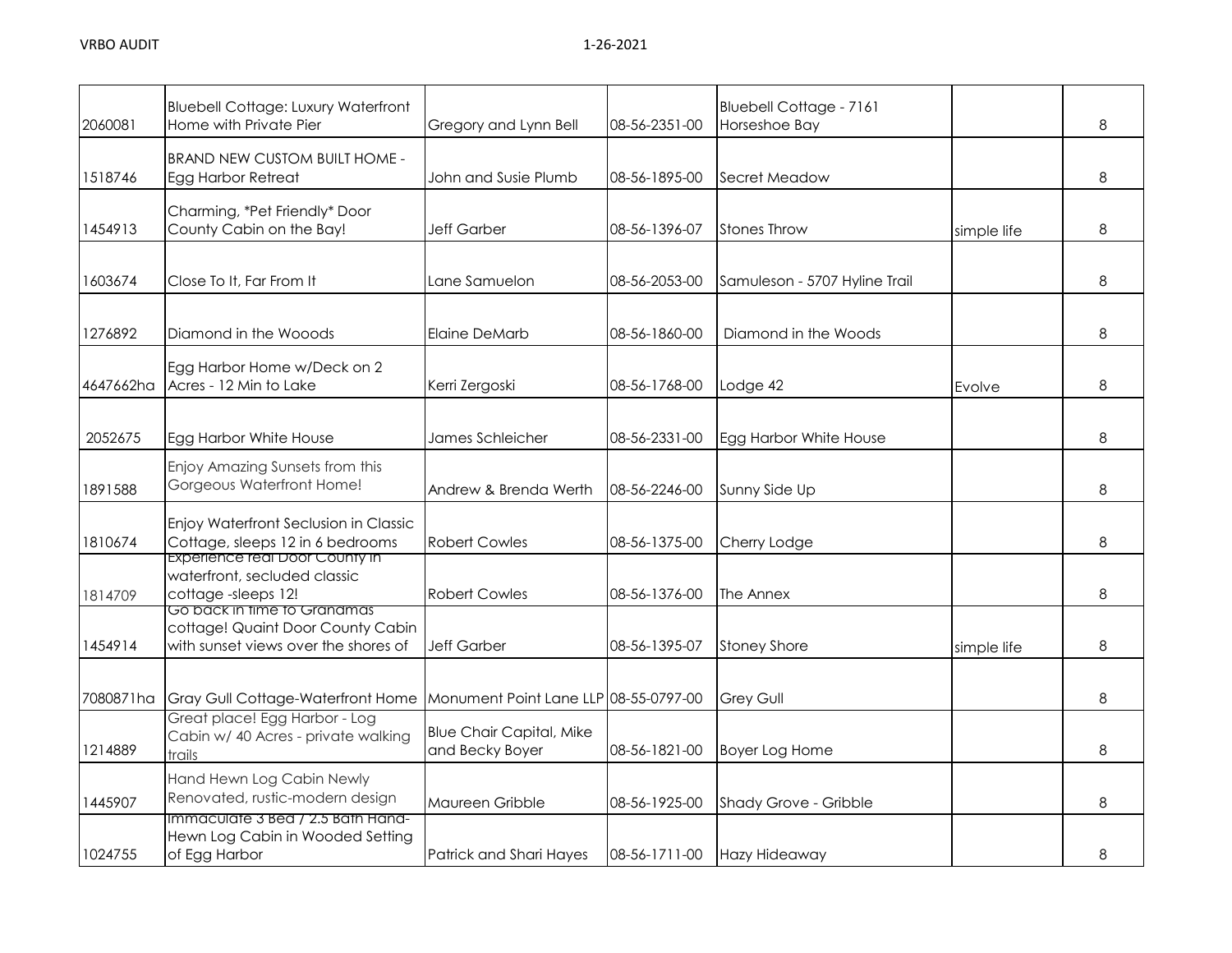| 57138     | Panorama Waterfront Guest House<br>North of Sturgeon Bay                                      | Margaret Koenen                                           | 08-55-0155-00 | Koenens Panorama Guest House                                    |      | 8 |
|-----------|-----------------------------------------------------------------------------------------------|-----------------------------------------------------------|---------------|-----------------------------------------------------------------|------|---|
| 1863022   | Perfect vacation house for friends<br>and family getaway                                      | Cindy and Keith Renaud                                    | 08-56-2248-00 | <b>Perfect Vacation House for</b><br>Friends or Family - Renaud |      | 8 |
| 78867     | Pet Friendly Private Cottage on 10<br>Acre Farm in Fish Creek                                 | Applewood Cottage<br>Property Managment LLC 08-55-0093-00 |               | Applewood Cottage                                               |      | 8 |
| 655760    | Privacy In The Woods, Yet Close To<br>All The Fun!                                            | <b>Butterfly House - Blosser</b>                          | 08-56-1580-00 | <b>Robert Blosser</b>                                           |      | 8 |
| 1001072   | Relax In Our Nostalgic Log Home<br>(3BR/2ba)                                                  | Patricia Culliton                                         | 08-56-1715-00 | Green Apple Lodge                                               |      | 8 |
| 375676    | <b>RELAX with Amazing views from</b><br>peaceful home overlooking green<br>bay close to beach | Tim & Mary Kelley                                         | 08-56-0305-00 | <b>Kelley House</b>                                             |      | 8 |
| 230079    | stunning Door County Cabin in the<br>Woods, Wi-Fi, firepit, fireplace, game<br>room           | Charles Ireland                                           | 08-56-0925-00 | Hidden Bear Cabin                                               |      | 8 |
| 1319701   | SUNSETS ON THE BLUFF! NEW<br>CONSTRUCTION! WATERVIEW!                                         | Gail Bergman                                              | 08-56-1874-00 | <b>Bluff Cottage Sunset LLC</b>                                 |      | 8 |
| 341406    | The Honey Dew Log Lodge at Egg<br>Harbor Door County Wisconsin                                | Kim Bell                                                  | 08-56-0702-00 | The Honey Dew Lodge                                             |      | 8 |
| 2154957   | Timber Lodge on Large Wooded Lot<br>mid Door County                                           | Nicholas Langer                                           | 08-56-2372-00 | Timber Lodge                                                    |      | 8 |
| 595501    | Unique Distinctive Cottage on the<br>Shores of Green Bay                                      | Sara Steinharted/Jon<br>Chapman                           | 08-56-1316-06 | Whitestone at the Water                                         | dcpm | 8 |
| 1866692   | Updated home - Egg Harbor - Bay<br>Shore, sunsets, great screened<br>porch, RELAX!            | <b>Becky Boyer</b>                                        | 8-56-2203-00  | <b>Boyer Bay House</b>                                          |      | 8 |
| 566840    | Views of Green Bay and Egg Harbor                                                             | David Ohlson/ Charles<br>Chilcote                         | 08-56-0729-06 | Ohlson Chateau2                                                 | dcpm | 8 |
| 7045122ha | Villa Royer - Waterfront home                                                                 | Villa Royer                                               | 08-56-1029-00 | <b>Barbara-Widder Lowry</b>                                     |      | 8 |
| 468335    | Your key to the door                                                                          | <b>Bryan Troutman</b>                                     | 08-56-1322-00 | Cousins Cottage - Your key to<br>the Door                       |      | 8 |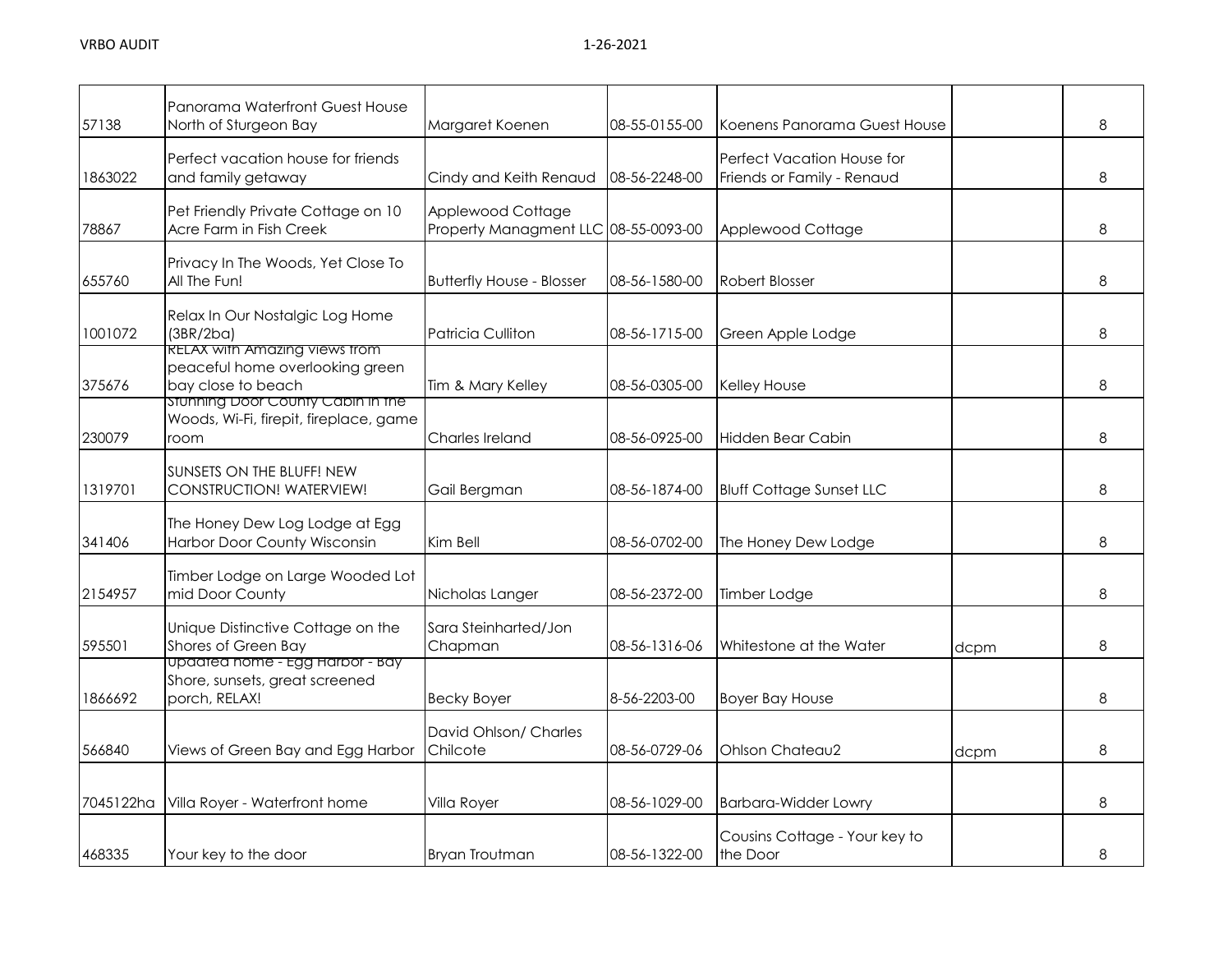| 56038   | <b>BEAUTIFUL sunset/water view from</b><br>balcony! DISINFECTED B4 / AFTER<br> EVERY USE<br> Best waterview of Egg Harbor - | Angie Vandenavond                     | 09-53-0640-00 | Ridgewood Condo 2-B                          |                 | 9 |
|---------|-----------------------------------------------------------------------------------------------------------------------------|---------------------------------------|---------------|----------------------------------------------|-----------------|---|
| 515418  | <b>Beautiful, Fully Appointed Ground</b><br>Level Condo                                                                     | JRCH, LLC                             | 09-53-1345-00 | Eames Farm Condo - #M5 - JRCH                |                 | 9 |
| 309573  | Summer of 2020 rentals- \$1400 per<br>week off season 160 per night                                                         | Thomasan Christensen<br>Harnack       | 09-53-0498-00 | Eames Farm, #S-3 - Christensen               |                 | 9 |
| 429685  | Waterfront Town Home in Egg Harbor Arthur R. Derse<br><b>TOUR PLACE" 3-bearoom, Z-bath</b>                                  |                                       | 09-53-1100-06 | Derse's White Cliff Condo - Unit 5           | dcpm            | 9 |
| 705682  | ranch style home in the village of<br>Egg Harbor                                                                            | Joe Nimmer                            | 09-56-1537-00 | <b>Your Place</b>                            |                 | 9 |
| 647346  | 3 Bedroom, 2 Bath Ranch Home<br>With A Great Egg Harbor Location.                                                           | <b>Shallows Resort</b>                | 09-56-1453-00 | <b>Falun House</b>                           |                 | 9 |
| 1357071 | Breathtaking views of the bay<br>walking distance to town!                                                                  | Massoud Maleki                        | 09-56-1086-06 | Scenic Home in Egg Harbor                    | dcpm            | 9 |
| 1788763 | <b>Church Street House</b>                                                                                                  | Karen Northrup -<br><b>SWNKCN LLC</b> | 09-56-1881-16 | <b>Church Street House</b>                   | dclighthouse    | 9 |
| 2028114 | Door County Cottage Retreat of<br>Egg Harbor, Walk to Beach/Town                                                            | Country Cottage<br>Properties LLC     | 09-56-2312-00 | Door County Cottage Retreat of<br>Egg Harbor |                 | 9 |
| 626232  | Door County Waterfront Home with<br>Private Beach                                                                           | <b>RPO Holdings</b>                   | 09-56-1460-00 | Mariner II                                   |                 | 9 |
| 881025  | Egg Harbor Log Cabin, Door County                                                                                           | Karen Berndt                          | 09-56-1646-00 | Egg Harbor Log Cabin                         |                 | 9 |
| 672228  | Large Five Bedroom on the Water in<br>Egg Harbor.                                                                           | <b>Bertschinger Investments</b>       | 09-55-0317-00 | <b>Bertschinger Investments</b>              | permitted for 8 | 9 |
| 427036  | Larsen Log Cabin in the beautiful<br>Village of Egg Harbor                                                                  | Paul Larsen                           | 09-55-0381-00 | Larsen Log Cabin                             | permitted for 2 | 9 |
| 1341621 | Lighthouse Place is the pertect<br>place to enjoy Egg Harbor and all of<br>Door County                                      | Claire Murphy                         | 09-56-1830-16 | Lighthouse Place                             | dclighthouse    | 9 |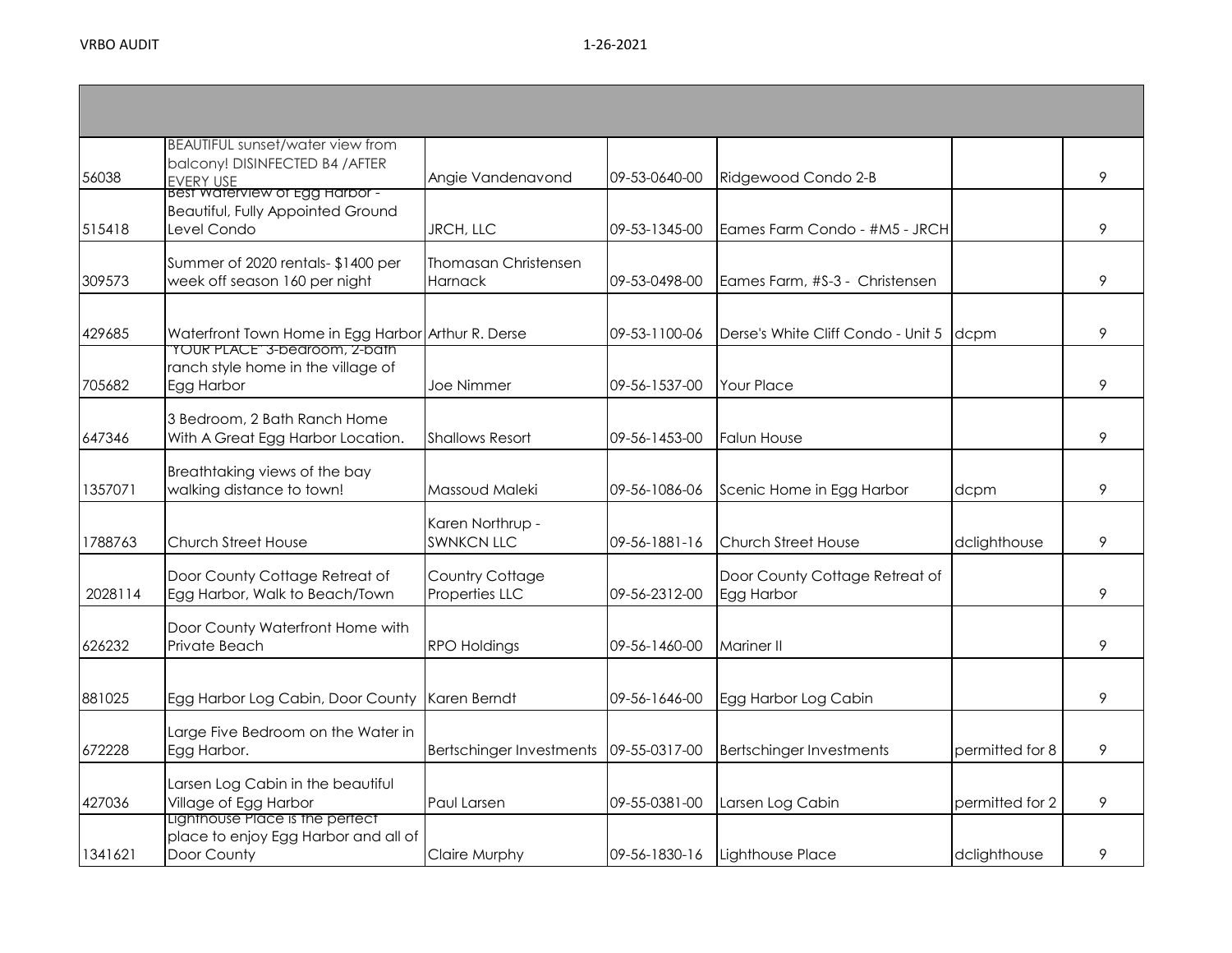| 591007    | Luxurious Door County Waterfront<br>Home with Private Beach                       | <b>RPO Holdings</b>             | 09-56-1417-00 | Mariner                                              |                    | 9 |
|-----------|-----------------------------------------------------------------------------------|---------------------------------|---------------|------------------------------------------------------|--------------------|---|
| 1503315   | Modern Craftsman Home and<br>Guest Suite - Walk to Egg Harbor                     | Robert and Suzanne<br>Esposito  | 09-56-1780-00 | Egg Harbor Hideaway - Esposito                       | permitted for 2    | 9 |
| 4916534ha | Newly kemodeled Lake Home Steps<br>From Water With Amazing Views &<br>Sunsets!    | <b>Trevor Farell</b>            | 09-56-1897-00 | Majestic Sunsets                                     |                    | 9 |
| 827152    | One Bedroom Cottage Near<br>Central Egg Harbor                                    | <b>Bertschinger Investments</b> | 09-55-0317-00 | <b>Bertschinger Investments</b>                      | permitted for 8    | 9 |
| 672229    | One Bedroom Cottage on the Water Bertschinger LLC                                 |                                 | 09-55-0316-00 | <b>Bertschinger LLC</b>                              | permitted for 8    | 9 |
| 1221143   | Roomy Two Bedroom House Near<br>Central Egg Harbor                                | <b>Bertschinger LLC</b>         | 09-55-0316-00 | <b>Bertschinger LLC</b>                              | permitted for      | 9 |
| 562683    | Roomy Two Bedroom House Near<br>Egg Harbor Marina                                 | <b>Bertschinger LLC</b>         | 09-55-0316-00 | <b>Bertschinger LLC</b>                              | permitted for<br>8 | 9 |
| 1221144   | Roomy Two Bedroom House Near<br>Egg Harbor Marina                                 | <b>Bertschinger LLC</b>         | 09-55-0316-00 | <b>Bertschinger LLC</b>                              | permitted for      | 9 |
| 1005094   | Secluded, water front home on the<br>Bay in Egg Harbor                            | Julie Kowalkowski               | 09-56-1738-00 | Secluded Waterfront Home on<br>the Bay in Egg Harbor |                    | 9 |
| 571420    | Sleepy Hollow Cottage, the Perfect<br>Location                                    | Paula W Peterson                | 09-56-1349-00 | Sleepy Hollow Cottage - Peterson                     |                    | 9 |
| 452105    | spacious tour bedroom house near<br>Alpine Golf Course and Egg Harbor<br>beach.   | <b>Bertschinger Investments</b> | 09-55-0317-00 | <b>Bertschinger Investments</b>                      | permitted for 8    | 9 |
| 1221145   | Spacious tour bedroom house near<br>Alpine Golf Course and Egg Harbor<br>beach.   | <b>Bertschinger LLC</b>         | 09-55-0316-00 | <b>Bertschinger LLC</b>                              | permitted for 8    | 9 |
| 899706    | Spacious four bedroom house on<br>the bay of Green Bay.                           | <b>Bertschinger LLC</b>         | 09-55-0316-00 | <b>Bertschinger LLC</b>                              | permitted for 8    | 9 |
| 4728373ha | Steps from the water in Egg Harbor<br>with great views and incredible<br>sunsets. | Mary Zeller                     | 09-56-1882-00 | Point Beach House                                    |                    | 9 |
| 7081743ha | The 5th Hole- On a 36 hole golf<br>course                                         | Kevin Murphy                    | 09-55-0753-00 | <b>The Fifth Hole</b>                                |                    | 9 |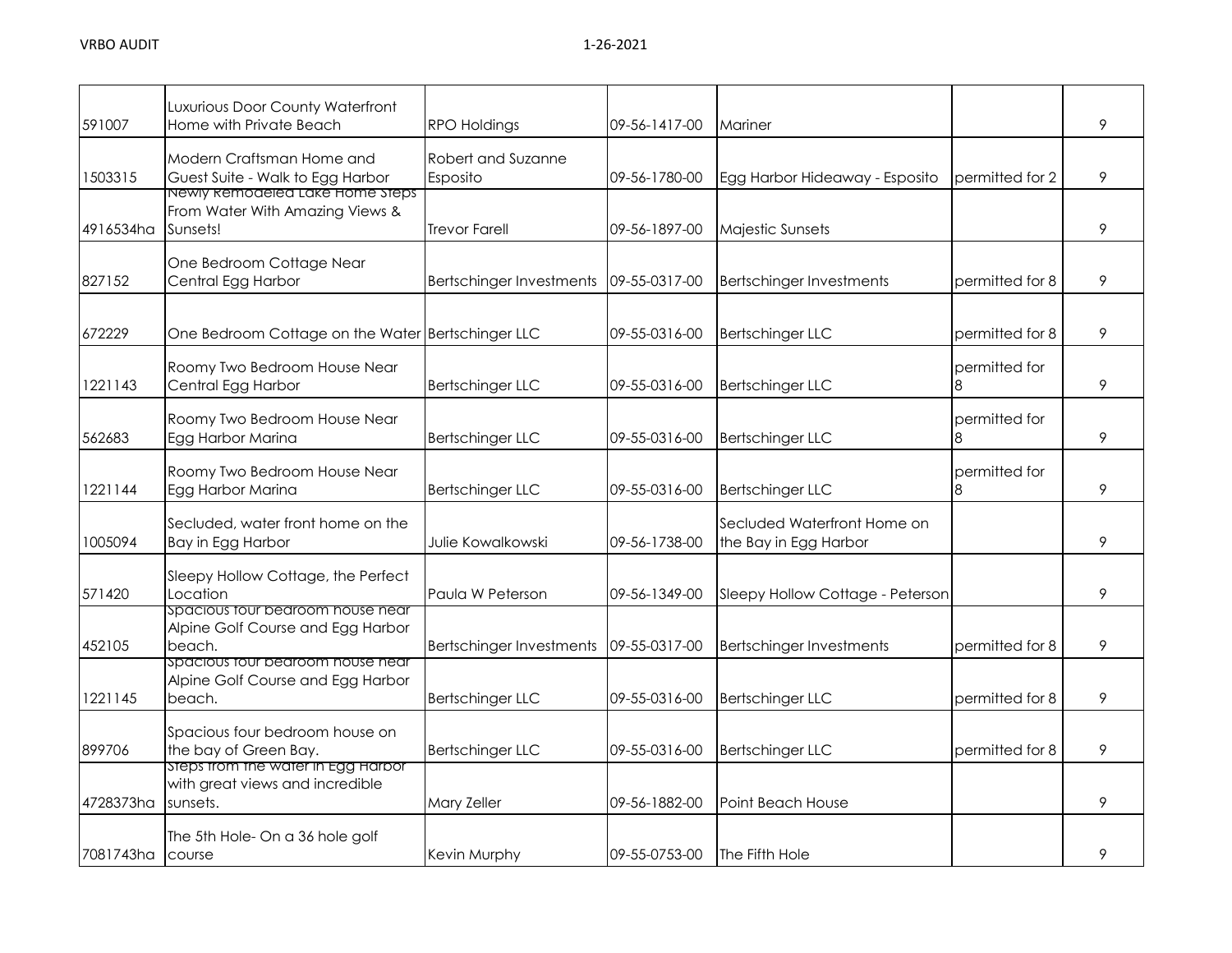|         | The Flats on Church Street - Door                          |                                             |               |                                 |                 |    |
|---------|------------------------------------------------------------|---------------------------------------------|---------------|---------------------------------|-----------------|----|
|         | County's Modern Vacation Rental                            |                                             |               |                                 |                 |    |
| 1535497 | #101                                                       | Egg Bnb LLC                                 | 09-56-2071-00 | Flats on Church Street          | permitted for 4 | 9  |
|         | The Flats on Church Street - Door                          |                                             |               |                                 |                 |    |
|         | County's Modern Vacation Rental                            |                                             |               |                                 |                 |    |
| 1546893 | #102                                                       | Egg Bnb LLC                                 | 09-56-2071-00 | Flats on Church Street          | permitted for 4 | 9  |
|         | The Flats on Church Street - Door                          |                                             |               |                                 |                 |    |
|         | County's Modern Vacation Rental                            |                                             |               |                                 |                 |    |
| 1565071 | #103                                                       | Egg Bnb LLC                                 | 09-56-2071-00 | Flats on Church Street          | permitted for 4 | 9  |
|         | The Flats on Church Street - Door                          |                                             |               |                                 |                 |    |
|         | County's Modern Vacation Rental                            |                                             |               |                                 |                 |    |
| 1578249 | #104                                                       | Egg Bnb LLC                                 | 09-56-2071-00 | <b>Flats on Church Street</b>   | permitted for 4 | 9  |
|         |                                                            |                                             |               |                                 |                 |    |
|         | The Larsen House Outstanding                               |                                             |               |                                 |                 |    |
| 427037  | Location Near Excellent Attractions!                       | Paul Larsen                                 | 09-55-0381-00 | Larson Log Cabin                |                 | 9  |
|         | The Yellow House in Egg Harbor -                           |                                             |               |                                 |                 |    |
|         | beautifully remodeled & ready for                          |                                             |               |                                 |                 |    |
| 570970  | you!                                                       | R Lynn & Sandi Rowe                         | 09-56-1404-00 | The Yellow House                |                 | 9  |
|         |                                                            |                                             |               |                                 |                 |    |
|         | Three bedroom cottage in Point                             |                                             |               |                                 |                 |    |
| 827151  | Beach area of Egg Harbor                                   | <b>Bertschinger Investments</b>             | 09-55-0317-00 | <b>Bertschinger Investments</b> | permitted for 8 | 9  |
|         |                                                            |                                             |               |                                 |                 |    |
|         | Trillium Gap Cottage - Woodland<br>Retreat - Walk to Beach | Trillium Gap, LLC - Rick &<br>Susie Julison |               |                                 |                 |    |
| 401618  |                                                            |                                             | 09-56-1182-00 | Trillium Gap Cottage            |                 | 9  |
|         | Water Front Home With Spectacular                          |                                             |               |                                 |                 |    |
| 660427  | Sunset View!                                               |                                             | 09-55-0817-06 |                                 |                 | 9  |
|         | we offer country-quiet a short walk                        | Jan and Craig Bilgen                        |               | On the Water Escape             | dcpm            |    |
|         | from the village center and town                           |                                             |               |                                 |                 |    |
| 889272  | dock.                                                      | <b>Richard Woldt</b>                        | 09-55-0365-00 | Woldts Intowm Farmette          |                 | 9  |
|         |                                                            |                                             |               |                                 |                 |    |
|         | White Cliff Water Front Home, the                          |                                             |               |                                 |                 |    |
| 236719  | Finest in Door County!                                     | Michael & Dawn McCole 09-56-0894-06         |               | White Cliff Cottage             | dcpm            | 9  |
|         |                                                            |                                             |               |                                 |                 |    |
|         |                                                            |                                             |               |                                 |                 |    |
|         |                                                            |                                             |               |                                 |                 |    |
|         |                                                            |                                             |               |                                 |                 |    |
|         | Beautiful 1 bedroom unit at resort,                        |                                             |               |                                 |                 |    |
| 2094656 | sleeps 4                                                   |                                             |               |                                 |                 | 11 |
|         |                                                            |                                             |               |                                 |                 |    |
|         | *New Listing* Adorable Pet Friendly                        |                                             |               |                                 | permitted for   |    |
| 1915341 | Cottage in the Heart of Ephraim!                           | Kim Cassidy                                 | 11-56-1574-07 | <b>Cassidys Cottages</b>        | 2 - SIMPLE LIFE | 11 |
|         |                                                            |                                             |               |                                 |                 |    |
|         | *New Listing* Walk to Everything                           |                                             |               |                                 | permitted for   |    |
| 1915340 | Ephraim has to Offer! Pet Friendly!                        | Kim Cassidy                                 | 11-56-1574-07 | <b>Cassidys Cottages</b>        | 2 - SIMPLE LIFE | 11 |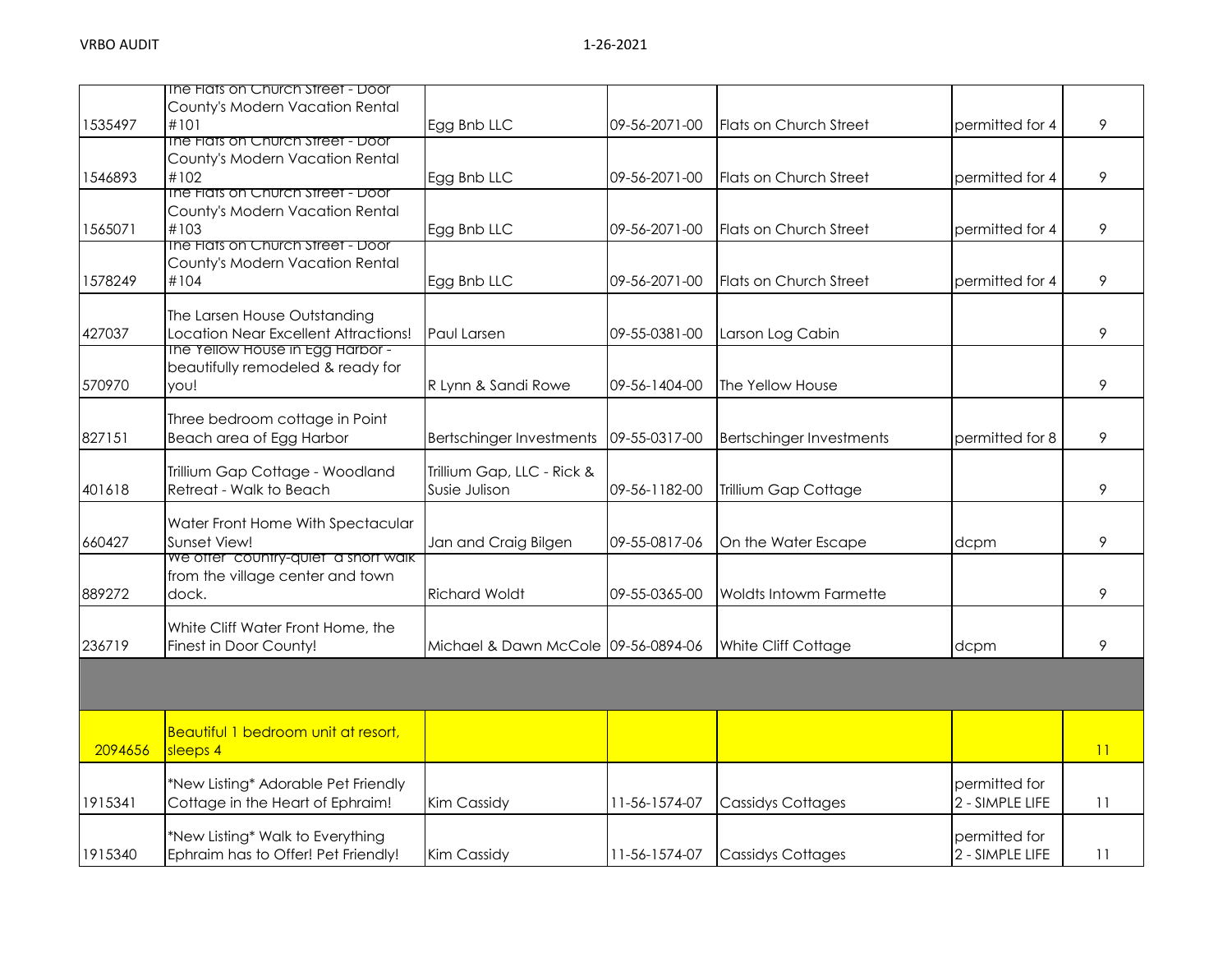| 7181482ha | 'Cherry Cottage' near Peninsula<br>State Park!                                                    | Deborah Eckert                         | 11-55-0680-00 | Park's Place Cottages         | permitted for 5             | 11 |
|-----------|---------------------------------------------------------------------------------------------------|----------------------------------------|---------------|-------------------------------|-----------------------------|----|
|           |                                                                                                   |                                        |               |                               |                             |    |
| 982888    | 2BR / Harbor House Guest Cottage /<br><b>Water Access</b>                                         | Elizabeth Frink                        | 11-56-1383-00 | Harbor House & Guest Cottage  | permitted for 2             | 11 |
| 1050003   | 4 bedroom home on the water with<br>westerly views of sunset                                      | Windsor McCutcheon                     | 11-56-1724-06 | Harbor View on Northshore     | dcpm                        | 11 |
| 555709    | Beautiful Private, Modern Home,<br>Sleeps 12                                                      | Patricia Sexton                        | 11-56-1448-00 | Coral Hill Sexton             |                             | 11 |
| 1025601   | Beautifully Appointed 4+ Bedroom,<br>Waterfront Home - Sleeps 12                                  | Parks Edge Lakeshore LLC 11-55-0411-06 |               | Park's Edge Cottages          | dcpm                        | 11 |
| 4712540ha | <b>Boutique Home in Door County</b><br>w/Eagle Harbor Views                                       | Carol Corbet                           | 11-56-1806-00 | Harbor View Ephraim - Corbett | permitted for<br>2 - evolve | 11 |
| 185458    | Ceaar Gien, a tresh, ephraim<br>cottage, one block from water and<br>sunset                       | John & Rachel Rothschild 11-55-0758-06 |               | Cedar Glen                    | dcpm                        | 11 |
| 926758    | Charming & historic cottage - great<br>Door County location!                                      | Thomas & Donna Moretti                 | 11-56-1677-00 | Moretti - 10438 Water St      |                             | 11 |
| 7181476ha | Cozy Ephraim 'Cedar Cottage'<br>w/Private Deck!                                                   | Deborah Eckert                         | 11-55-0680-00 | Park's Place Cottages         | permitted for 5             | 11 |
| 249849    | Door County Log Cabin in Ephraim,<br>#1 Small Town in Midwest                                     | Steve & Susan Schroeder                | 11-56-1993-00 | Log Cabin Place               | permitted for 2             | 11 |
| 424825    | Door County Log Cabin in Ephraim,<br>#1 Small Town in Midwest                                     | Steve & Susan Schroeder                | 11-56-1993-00 | Log Cabin Place               | permitted for 2             | 11 |
| 442496    | Enjoy Door County at its finest!!                                                                 | PKJ2 LLC - Jim Blair                   | 11-56-1373-00 | Evans Woods                   |                             | 11 |
| 710960    | <u>Enjoy views Of Ephraim And Eagle</u><br>Harbor While Sitting On The Porch Of<br><b>Bayview</b> | Parks Edge Lakeshore LLC 11-55-0411-06 |               | Park's Edge Cottages          | dcpm                        | 11 |
| 677492    | Ephraim Home Away from Home                                                                       | John Maher                             | 11-56-1528-00 | Ephraim Lodge                 |                             | 11 |
| 9074890ha | Ephraim Home w/ Yard - Walk to<br>Lake Michigan!                                                  | Carol Corbet                           | 11-56-1806-00 | Harbor View Ephraim - Corbett | permitted for<br>2 - evolve | 11 |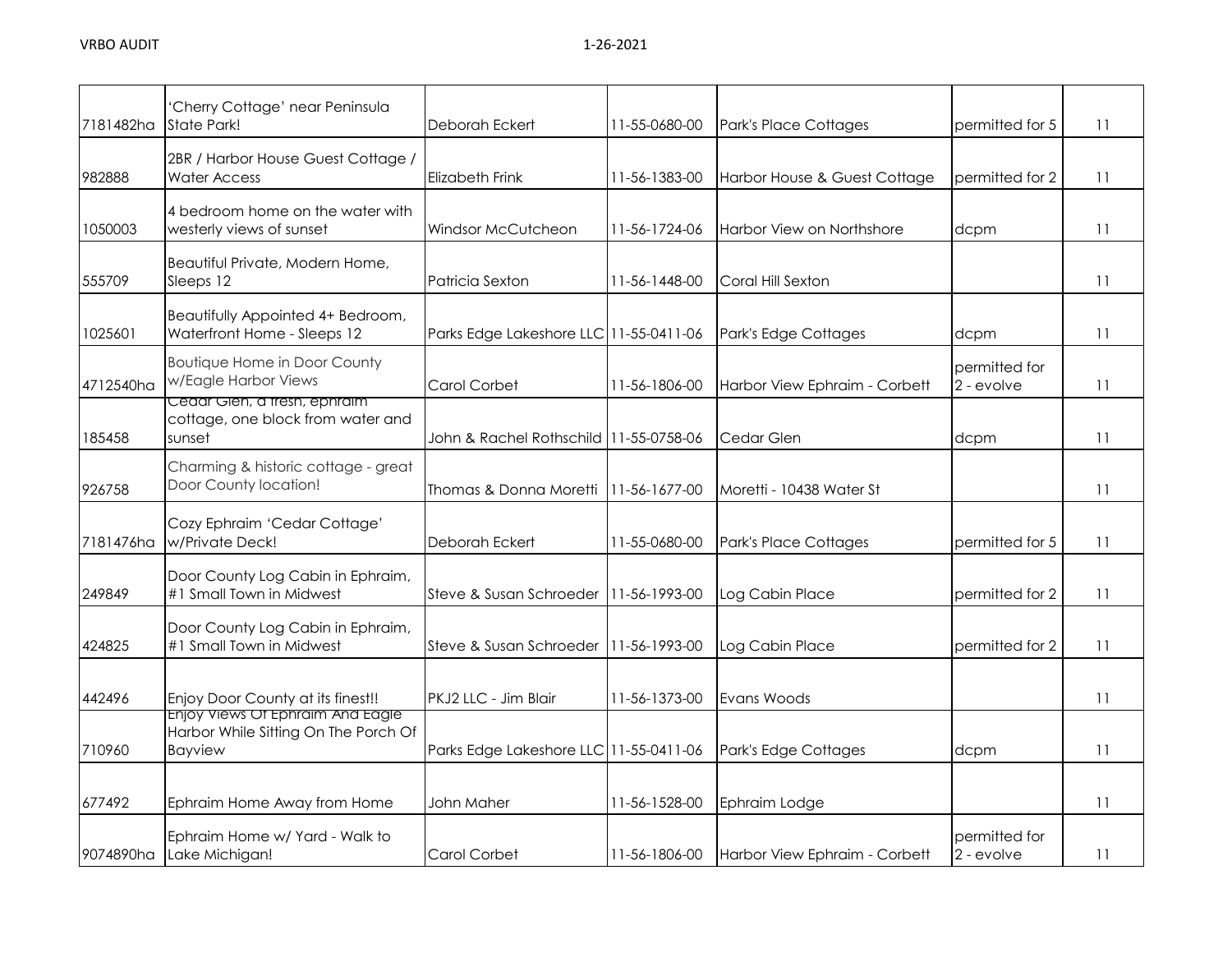| 1987380   | Ephraim stone Cottage and<br>Separate Back Cabin, Outstanding<br>Location! New listing | <b>Brad and Marnie Massey</b>           | 11-56-2300-00 | Ephraim Stone Cottage and<br>Cabin |      | 11 |
|-----------|----------------------------------------------------------------------------------------|-----------------------------------------|---------------|------------------------------------|------|----|
| 894251    | Ephraim Waterfront Cottage With<br>Private Dock On Green Bay                           | Jaco Mgmt                               | 11-56-1662-00 | The Shore - Schmeltz               |      | 11 |
| 1371859   | Experience the teel of staying in a<br>century old farm house with modern<br>amenities | Roy Elquist                             | 11-56-1069-06 | Townline - 9895 Townline Rd        |      | 11 |
| 485111    | Experience True Door County Charm BD Thorp                                             |                                         | 11-56-0809-06 | Thorp                              | dcpm | 11 |
| 349721    | Family getaway by the beach in<br>beautiful Ephraim                                    | Kathy & Glenn Pentler                   | 11-56-1119-00 | Larson Lane LLC                    |      | 11 |
| 307617    | Historic - Waterfront - Family/Pet<br>Friendly<br><b>HOMESTEGG RENTAL REIGX IN</b>     | Brad & Amy Russell                      | 11-56-1265-00 | Arbor Cottage                      |      | 11 |
| 990768    | Ephraim. Convienent Home in<br>center of village.                                      | Glenn Gerdman & Diane<br>Jacobson       | 11-56-1630-00 | <b>Homestead Rental</b>            |      | 11 |
| 836338    | Ideally located between the towns<br>of Ephraim and Sister Ba                          | Leslee and Morrie<br>Goldman            | 11-56-1258-06 | Coral Hill Cottage                 | dcpm | 11 |
| 2042494   | Luxurious Ephraim retreat located in<br>the heart of Door County                       | Lisa Reardon Trust                      | 11-56-2366-00 | Mink House                         |      | 11 |
| 7339901ha | Luxury Family Retreat in Heart of<br>Door County - Norra Skogen                        | Brian & Amanda Jenkins                  | 11-56-1407-00 | Norra Skogen                       |      | 11 |
| 1323313   | Natures Window                                                                         | Bill and Heather Anderson 11-56-1958-00 |               | Natures Window                     |      | 11 |
| 1844687   | New Listing! Spacious-Wooded<br>Lot-Family/Pet Friendly-Short Walk to<br>Eagle Harbor  | Tim and Kristine Nelson                 | 11-56-2254-22 | Norway Hus                         |      | 11 |
| 1591624   | New New New WATER View View<br>View                                                    | Tim Christofferson                      | 11-56-1595-00 | Heritage House                     |      | 11 |
| 879597    | Newly Remodeled And Only Blocks<br>From Public Beach And Town!                         | Jennifer & Bjorn Larson                 | 11-56-1635-06 | Cedar Barn Rental                  | dcpm | 11 |
| 1427259   | Newly renovated in the heart of<br>Ephraim, one block from water!                      | Robert & Nicole Collins                 | 11-56-1708-06 | Ephraim Boat House, The            | dcpm | 11 |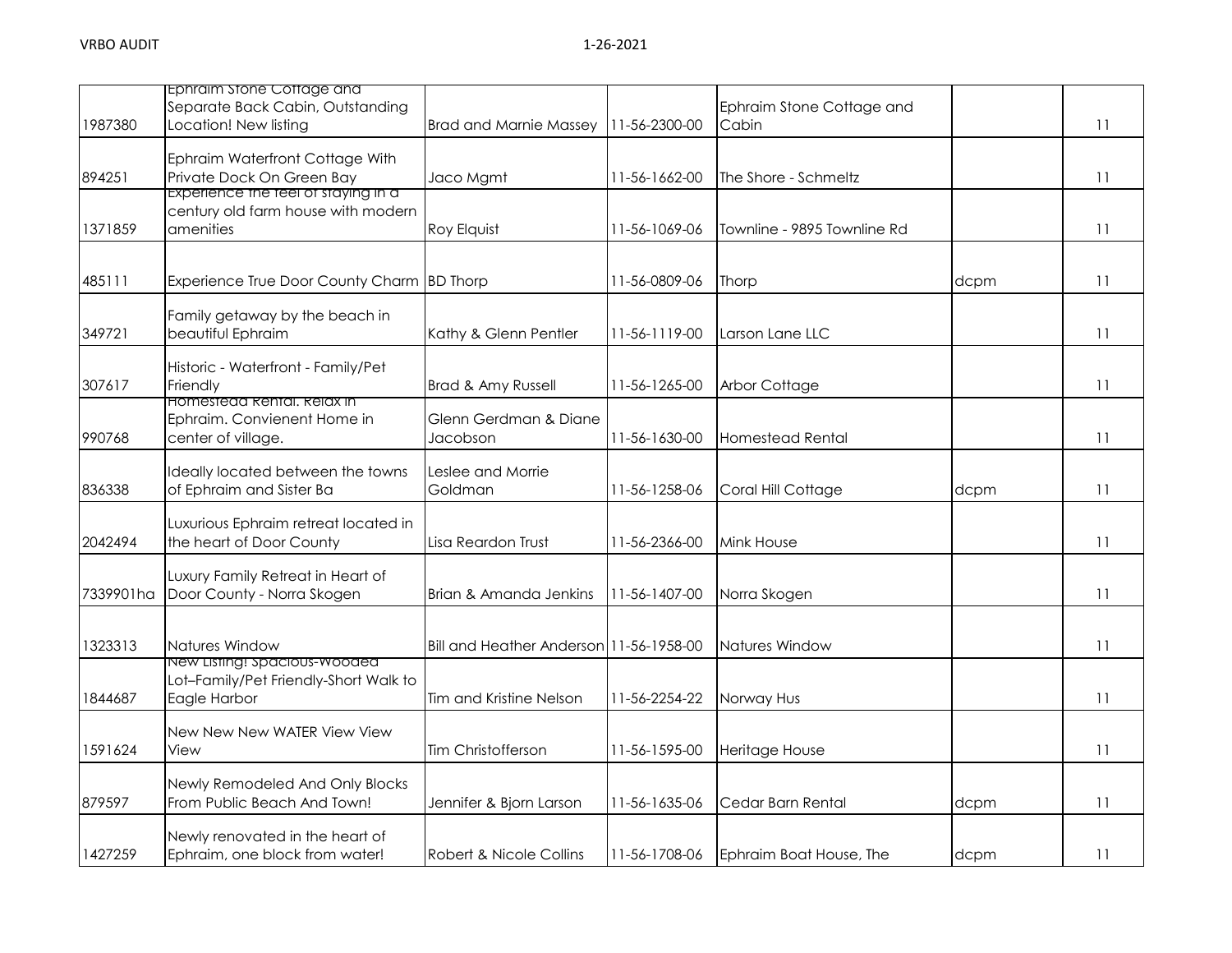| 7181473ha | Peaceful 'Butternut Cottage' in<br>Central Door County!                                      | Deborah Eckert                                   | 11-55-0680-00 | Park's Place Cottages                                         | permitted for 5 | 11 |
|-----------|----------------------------------------------------------------------------------------------|--------------------------------------------------|---------------|---------------------------------------------------------------|-----------------|----|
| 690840    | Pine Cone Cottage, Ideal Location!                                                           | Pam Mache                                        | 11-56-1517-00 | Pine Cone Cottage                                             |                 | 11 |
| 514956    | Private Sand Beach /5 Bedroom.<br>Harbor House & Guest Cottage                               | Randall & Elizabeth Frink                        | 11-56-1383-00 | <b>Harbor House and Guest</b><br>Cottage                      | permitted for 2 | 11 |
| 502544    | Private Waterfront Property in the<br>Woods                                                  | Robert Beart/Beart<br><b>Family LLC</b>          | 11-56-1072-00 | All American Green House                                      |                 | 11 |
| 882561    | Professionally decorated home in<br>Ephraim!                                                 | Daniel & Laurel Simons                           | 11-56-1656-00 | Elegant Home Ephraim                                          |                 | 11 |
| 2045017   | <b>Right across trom Green</b><br>Bay/Anderson Pier walking distance<br>to downtown Ephraim! | Judy and Paul Floffman                           | 11-56-2337-06 | <b>Anderson House</b>                                         | <b>DCPM</b>     | 11 |
| 823896    | Spacious Home On 1.5 Acres<br>Overlooking The Bay In Ephraim                                 | Sandy Van Sickle                                 | 11-55-0057-00 | <b>Hobby Horse</b>                                            |                 | 11 |
| 7181525ha | The Carriage House' Walk to<br>Peninsula St Park                                             | Deborah Eckert                                   | 11-55-0680-00 | Park's Place Cottages                                         | permitted for 5 | 11 |
| 1656219   | The House at Green Gables -<br>Nestled in the heart of Ephraim!                              | Colin Welford                                    | 11-56-2133-00 | <b>Green Gables</b>                                           | permitted for 2 | 11 |
| 1658362   | ine House at Green Gables- a<br>dream retreat in the heart of<br>Ephraim!                    | Colin Welford                                    | 11-56-2133-00 | <b>Green Gables</b>                                           | permitted for 2 | 11 |
| 1221684   | Unequaled Door County<br>Harborview Location For Family Or<br>Couples                        | Tim Christofferson                               | 11-56-1595-00 | Heritage House                                                |                 | 11 |
| 1508507   | Unique rental in Ephraim! The<br><b>Rosemailing Cottage</b>                                  | Cathcart Holdings LLC -<br><b>Elliot Taillon</b> | 11-56-2028-00 | <b>Binkhaven The Rosemaling</b><br>Cottage - 9697 Maple Grove |                 | 11 |
| 7181486ha | Updated Ephraim 'Pine Cottage' w/<br>Deck!                                                   | Deborah Eckert                                   | 11-55-0680-00 | Park's Place Cottages                                         | permitted for 5 | 11 |
| 390442    | Waterfront Historic Home, Views,<br>Private Beach, Walk to Town                              | <b>Charles Falwell</b>                           | 11-56-1185-00 | Yeoman Cottage                                                |                 | 11 |
|           |                                                                                              |                                                  |               |                                                               |                 |    |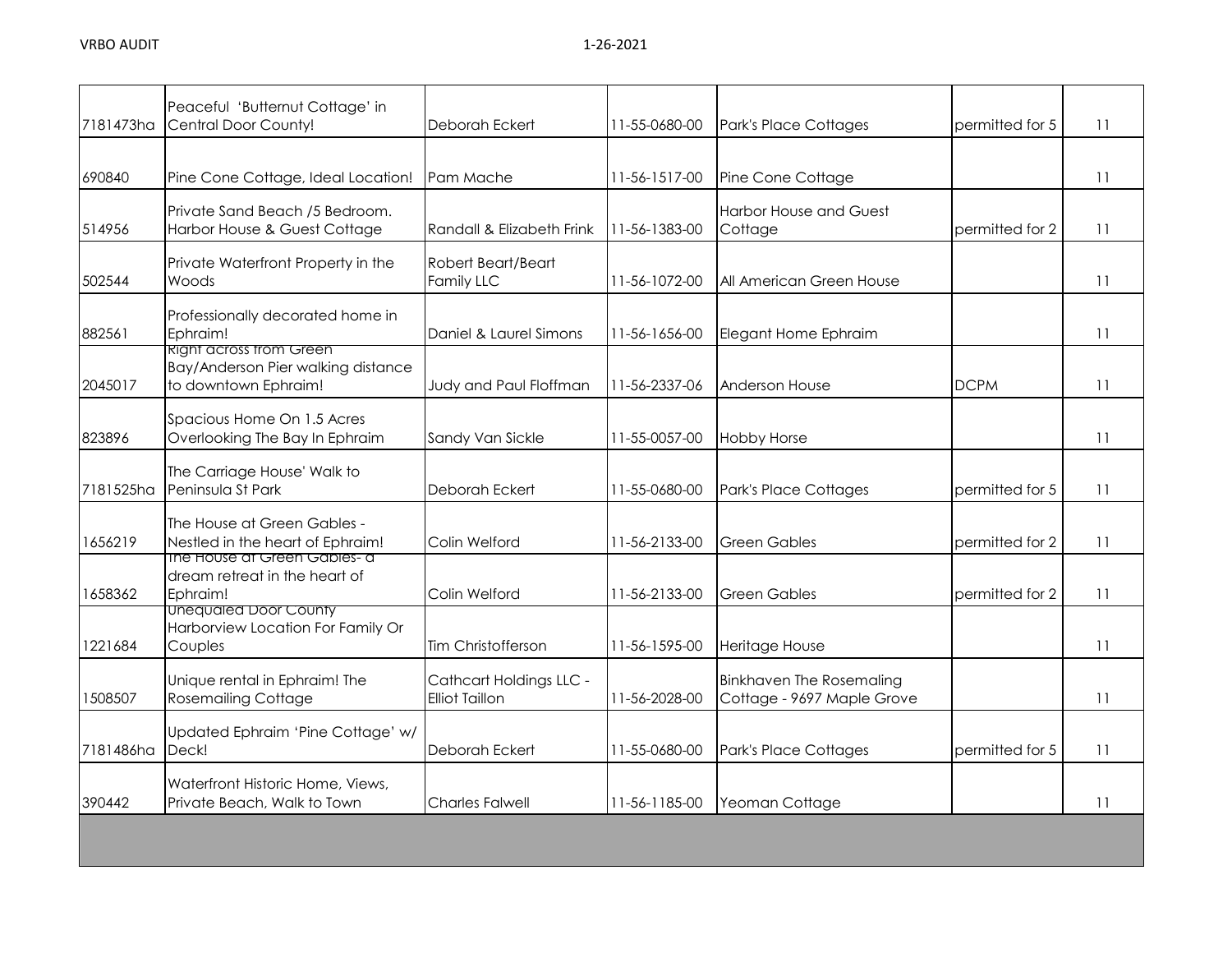|           | Stunning 3800 square penthouse                                           |                                          |               |                                                        |                   |
|-----------|--------------------------------------------------------------------------|------------------------------------------|---------------|--------------------------------------------------------|-------------------|
| 7453010ha | condo                                                                    | Little Sweden Condo Assc   12-51-0298-00 |               | Little Sweden Condominiums                             | 12                |
|           | 3 bed/3.5 bath Fish Creek Condo,<br>walking distance to beach/parks,     |                                          |               |                                                        |                   |
| 2038378   | bars & dinning                                                           | Michael and Tracy Guiou   12-53-2272-00  |               | Fish Creek Fun LLC 4063                                | 12                |
|           | 4190 Coffage Row CT. - New                                               |                                          |               |                                                        |                   |
|           | Contruction Downtown Fish Creek -                                        |                                          |               |                                                        |                   |
| 1360182   | Walk Everywhere!                                                         | Kurt Doman et al                         | 12-53-1981-00 | Cottage Row Court - Doman                              | 12                |
|           | Brook Point Luxurious 2 Bedroom 2                                        |                                          |               |                                                        |                   |
| 402228    | 1/2 Bath Home in Fish Creek                                              | SMC Door County, LLC                     | 12-53-0626-00 | Brook Point Condo #4- BRK4                             | 12                |
|           | Creekside Cottage at Peninsula                                           |                                          |               |                                                        |                   |
| 1320444   | Park. SUPERCLEAN Off the beaten<br>path!                                 | Patricia Culliton                        | 12-53-1890-00 | Elegant Creekside Cottage                              | 12                |
|           |                                                                          |                                          |               |                                                        |                   |
|           |                                                                          | Downtown Fish Creek                      |               | <b>Magnificent Memories - Stacey</b>                   |                   |
| 4840082ha | Downtown Fish Creek with a view<br><b>EXCEILENT WATER VIEW TROM THIS</b> | with a view - Berndt                     | 12-53-1855-00 | <b>Berndt</b>                                          | 12                |
|           | apartment in perfect Fish Creek                                          | Scott Schmitz & Karin                    |               |                                                        |                   |
| 7542655ha | location                                                                 | Skare                                    | 12-53-1764-00 | Fish Creek Beach House, The                            | 12                |
|           |                                                                          |                                          |               |                                                        |                   |
| 946469    | Fish Creek Condo/Town Home at<br><b>Brook Point, Door County</b>         | Karen Berndt                             | 12-53-1681-00 | Brook Point Condo - Unit 5 -<br><b>Berndt</b>          | 12                |
|           | Fish Creek/Northhaven - Beautitul,                                       |                                          |               |                                                        |                   |
|           | newly furnished 3 bed, 2.5 bath                                          |                                          |               |                                                        |                   |
| 997926    | condo                                                                    | Nicholas M Peiffer                       | 12-53-1703-00 | Northhaven Condo - Peiffer                             | 12                |
|           | Luxury Downtown Fish Creek                                               |                                          |               | Luxury Downtown Fish Creek                             |                   |
| 2070490   | Townhome 3BR / 2.5 Bath                                                  | Patricia Renkier Trust                   | 12-53-2362-00 | Townhome                                               | 12                |
|           |                                                                          |                                          |               |                                                        |                   |
| 1151019   | Luxury Tri-Level Condo Downtown<br><b>Fish Creek</b>                     | Jon and Katie Glapa                      | 12-53-1791-00 | Luxury Tri-Level Fish Creek -<br>Glapa                 | 12                |
|           | NEW!!! Spacious 3BR, 3 bath, 2                                           |                                          |               |                                                        |                   |
|           | balconies on Main Street! Walkable                                       |                                          |               |                                                        |                   |
| 1564582   | to everything!                                                           | <b>Bob and Laurie Zanotti</b>            | 12-53-2092-00 | Creekside Cove #3 Zanotti                              | 12                |
|           | Northhaven - Great Family Value                                          |                                          |               |                                                        |                   |
| 882273    | Retreat! Free WiFi                                                       | Carolyn Ahmad                            | 12-53-1643-00 | Northhaven Fountain View                               | $12 \overline{ }$ |
|           | Pristine Home in Fish Creek! Quiet                                       |                                          |               |                                                        |                   |
| 1444754   | Family Friendly Getaway with<br>Access to It All!                        | Leslie Vogel                             | 12-53-2070-00 | Quiet Family Friendly Getaway<br>with Access to it all | 12                |
|           | Private 3 BR 3 Bath condo on the                                         |                                          |               |                                                        |                   |
|           | Fish Creek, overlooking private                                          | Peter C Diltz, Sole                      |               | Creekside Cove Unit 11 - RRRP                          |                   |
| 1080095   | harbor                                                                   | Member                                   | 12-53-1712-00 | <b>LLC</b>                                             | 12                |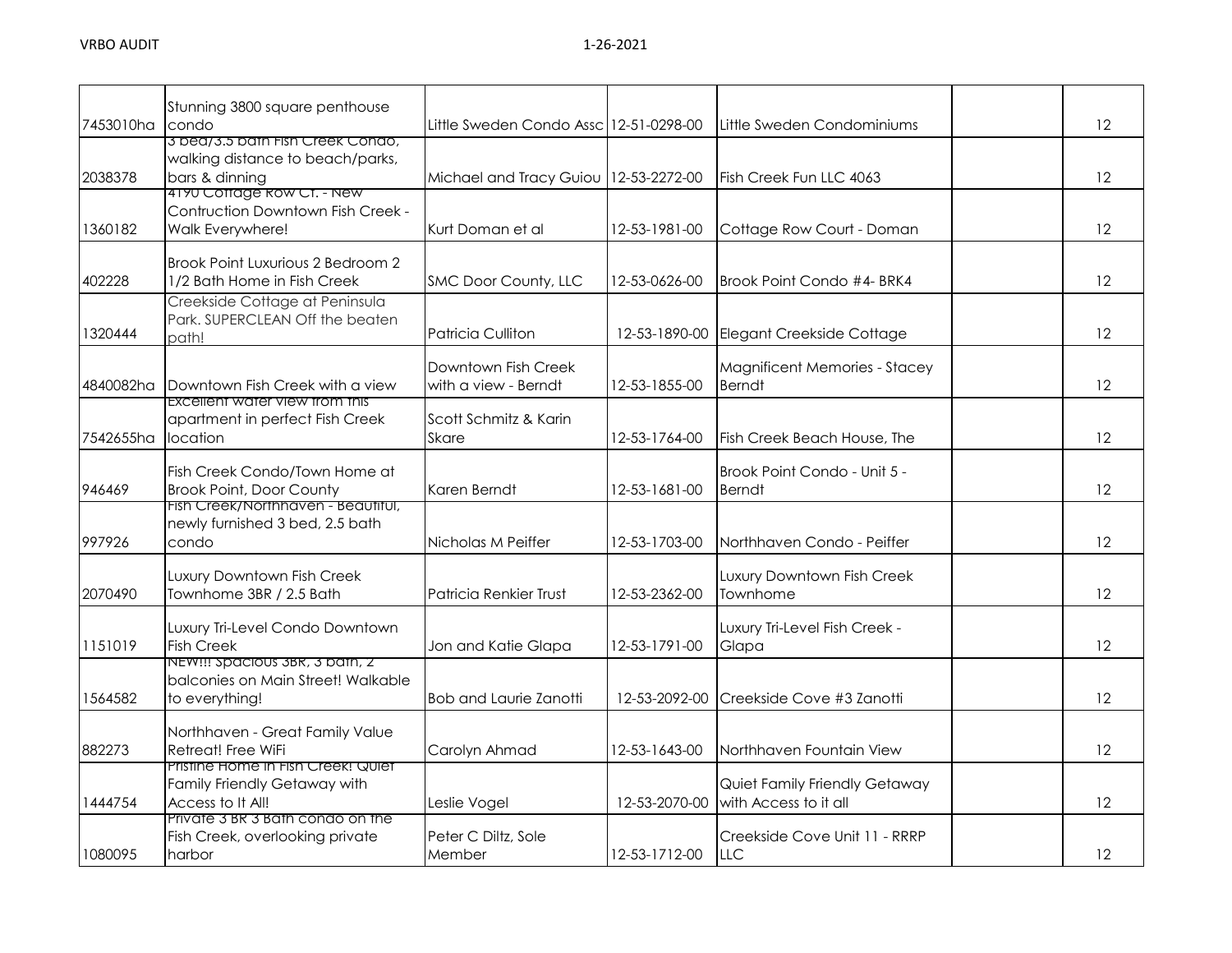| 1141807   | Quiet condo in heart of Fish Creek                                                            | Amanda and Derek<br><b>Rhodes</b>        | 12-53-2098-19 | Cedar Court Condo #17            | cedar court<br>mgmt      | 12 |
|-----------|-----------------------------------------------------------------------------------------------|------------------------------------------|---------------|----------------------------------|--------------------------|----|
| 920769    | Walking distance to downtown Fish<br>Creek and Minutes From Peninsula<br>State Park!          | Jack & Diane Holzman                     | 12-53-1687-00 | Top of the Hills Shops - Holzman |                          | 12 |
| 1595723   | <b>Waiking aistance to aowntown Fish</b><br>Creek, DC Auditorium and Peninsula<br>State Park. | William and Kathleen<br>Kunst            | 12-53-2082-00 | Top of the Hill Shops - Kunst    |                          | 12 |
| 3010889ha | Water view from Beach House! Walk<br>anywhere in town.                                        | Fish Creek Beach House,<br><b>The</b>    | 12-53-1764-00 | Scott Schmitz & Karin Skare      | permitted for 3          | 12 |
| 7528189ha | Waterview apartment in downtown<br>Fish Creek, right across from the<br>town beach!           | Scott Schmitz & Karin<br><b>Skare</b>    | 12-53-1764-00 | Fish Creek Beach House, The      | permitted for 3          | 12 |
| 469264    | Irish Hospitality In County Door!                                                             | Megan O'Meara                            | 12-54-0685-00 | O'Meara's Cottage Loft           |                          | 12 |
| 1060002   | Retro, Cozy Cottage - Peninsula St.<br>Park, Family/Pet Friendly - Open                       | <b>Brad Russell</b>                      | 12-56-1744-00 | Lille Cottage                    |                          | 12 |
| 2078232   | NEW listing!) Beautitul, Spacious,<br>Spoltless, & Private Cabin in the<br>Woods.             | NICHOLAS J & CARRIE A<br>SERBIAN         | 12-56-2258-00 | Cedar Cabin - 9199 Silk Road     |                          | 12 |
| 619373    | 2 bedroom, Across from the YMCA                                                               | Troy and Carolee Lasecki   12-56-1450-00 |               | The Treeport                     | permitted for<br>3 units | 12 |
| 1361191   | 4188 Cottage Row Ct. - Beautiful<br>New Construction Condo<br>Downtown Fish Creek             | Kurt Doman et al                         | 12-56-0898-00 | Cottage Row Bluff House          | permitted for 2          | 12 |
| 144492    | A deluxe vacation rental home in<br>fish creek area open all year                             | Leon Hasenjager                          | 12-56-0588-00 | Hasenjagers Country Home         |                          | 12 |
| 1351038   | A Truly Luxurious Door County Retreat Carraig Cottages LLC                                    |                                          | 12-56-1277-00 | Carruag Nua                      |                          | 12 |
| 453464    | As seen in Door County Magazine!<br>Private, Family Friendly, Sat TV, WIFI                    | Todd and Lisa Mion                       | 12-56-1261-00 | <b>Five Birches</b>              |                          | 12 |
| 431472    | Bay View Lodge - Log Home<br>Overlooking Harbor                                               | <b>Bay Breeze Resort Deb</b><br>Krause   | 12-56-0476-00 | <b>Bayview Lodge</b>             |                          | 12 |
| 2011886   | Built in 2020 this 4 bedroom<br>Farmhouse is close to it all!                                 | David Thorp                              | 12-56-2295-06 | Apple Orchard House              |                          | 12 |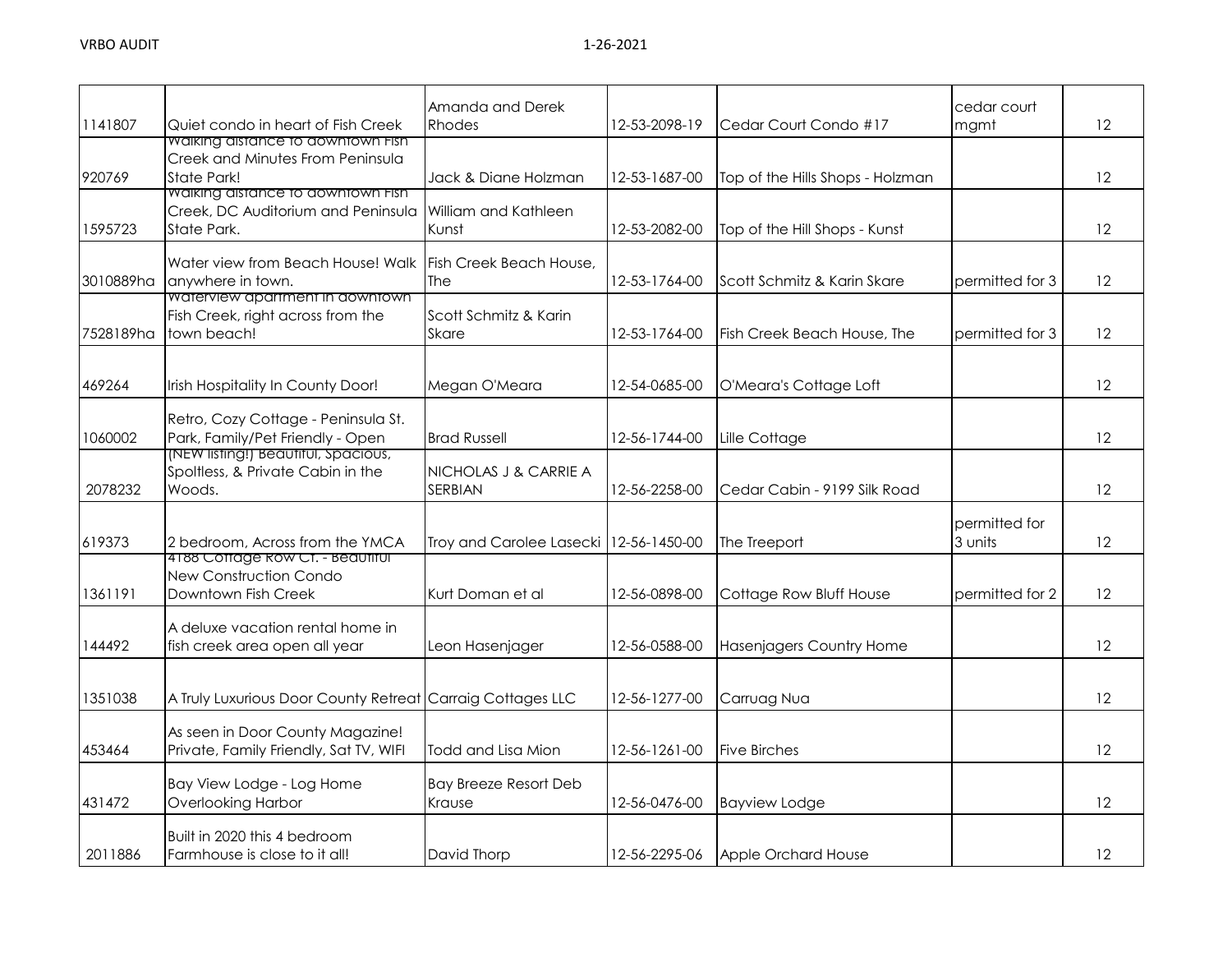|           | Cedarwood, Rent 3 Nights & Get                                                                |                                           |               |                                                   |                             |    |
|-----------|-----------------------------------------------------------------------------------------------|-------------------------------------------|---------------|---------------------------------------------------|-----------------------------|----|
| 182426    | One Night Free through June 1                                                                 | Carla Marr                                | 12-55-0778-00 | Cedarwood Marr                                    |                             | 12 |
| 1987844   | <b>Centrally Located DoCo Oasis</b>                                                           | <b>Troy Tauber</b>                        | 12-56-2077-00 | Centrally Located Fish Creek<br>Cottage           |                             | 12 |
| 118184    | Country Chalet, Sleeps 6 Adults,<br><b>Book Your Mid-week Getaway!!</b>                       | Dennis & Marla Sunstrom                   | 12-55-0830-00 | <b>Country Chalet</b>                             |                             | 12 |
| 1669804   | Country Farm House - Fish Creek<br>Cozy Cabin in the Woods: Between                           | Roger and Jeni Ripley                     | 12-56-2164-00 | Gibraltar Road Farm House                         |                             | 12 |
| 396135    | Fish Creek and Ephraim-- Perfect<br>location!                                                 | Michelle and Kurt Van<br>Thiel            | 12-56-1206-00 | Cozy Cabin in the Woods                           |                             | 12 |
| 1508518   | Cozy, Tranquil Home Minutes Away<br>from the Heart of Fish Creek                              | Paul and Tricia Kaye                      | 12-56-2054-00 | Kayes Hideaway                                    |                             | 12 |
| 976203    | DOOR COUNTY HOME RETREAT IN<br><b>FISH CREEK</b>                                              | Steven and Lisa<br>Pachonphai             | 12-56-1692-00 | DC Home - Pachonphai                              |                             | 12 |
| 503970    | Excellent Location for Family,<br>spotlessly clean sleeps 18 friendly<br>owners               | Michael Servais                           | 12-56-1357-00 | Cedar Creek Lodge II                              |                             | 12 |
| 1351075   | Exceptional Home in Tranquil Door<br>County Setting                                           | <b>Carraig Cottages LLC</b>               | 12-56-1276-00 | <b>Carriag Dale</b>                               |                             | 12 |
| 896105    | <u>Family Frienaly Cabin with Modern</u><br>Kitchen, Working Fireplace, Wrap<br>Around Porch! | Eric Simonson                             | 12-56-1572-00 | <b>DC Thunder</b>                                 |                             | 12 |
| 7181479ha | Family-Friendly Fish Creek 'Cape<br>House' w/Yard                                             | <b>Eckert Vacation Home</b><br>Cape House | 12-56-0679-00 | Deb Eckert                                        | duplicate<br>listing evolve | 12 |
| 1497755   | FANTASTIC WATER VIEWS, Newly<br>Renovated, Secluded, Pet-Friendly                             | Jennifer Ninivaggi                        | 12-56-1748-00 | Casita Vistas                                     |                             | 12 |
| 813262    | Fish Creek- Gibraltar Rd.- Near YMCA Roger & Jeni Ripley                                      |                                           | 12-56-1618-00 | <b>Gibraltar Road Ripley</b>                      |                             | 12 |
| 503056    | Fish Creek-Near Peninsula State Park Rick Ripley                                              |                                           | 12-56-1114-00 | Ripley - 3802 & 3806 Gibraltar Rd                 | permitted for 2             | 12 |
| 347567    | Fish Creek, 4 Bed, Near Ymca/<br>Peninsula State Park.                                        | <b>Ripley Properties, LLC</b>             | 12-56-1114-00 | Ripley - 3802 & 3806 Gibraltar Rd permitted for 2 |                             | 12 |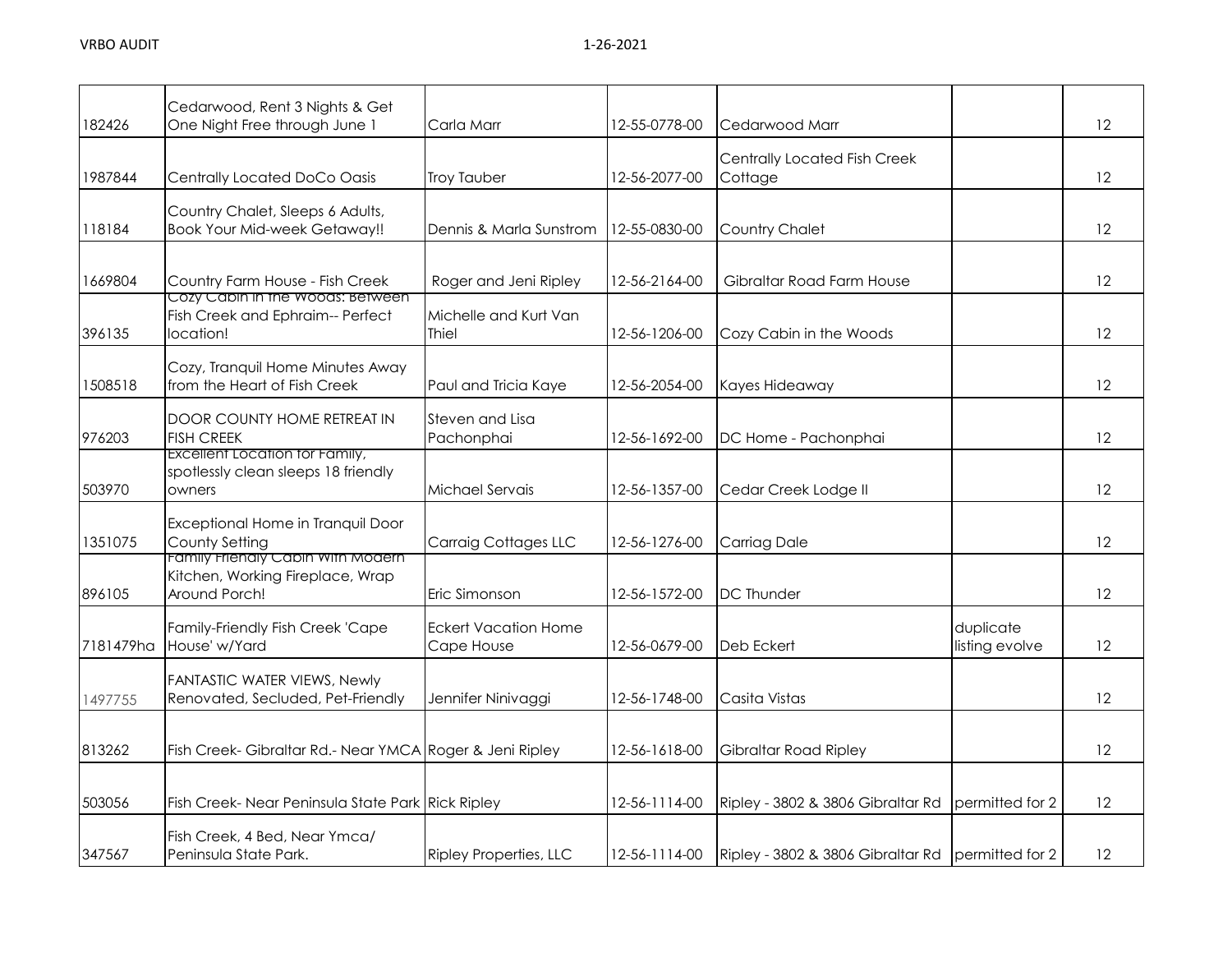| 42183   | Gingerbread Cottage - Forest<br>Setting - Available Winter Too!                               | Daryle Capelle                                     | 12-56-1266-00 | Gingerbread Cottage                   |                          | $12 \,$           |
|---------|-----------------------------------------------------------------------------------------------|----------------------------------------------------|---------------|---------------------------------------|--------------------------|-------------------|
| 385243  | Great Family Vacation Spot! Across<br>from Fish Creek Beach. Sept/Oct<br>Available!           | Marlin Volz Jr.-Karen Volz<br>Campbell             | 12-56-0321-00 | Louisvilla                            |                          | 12                |
| 602669  | Great Location! Close to downtown<br>Fish Creek and Peninsula State Park                      | Troy and Carolee Lasecki   12-56-1450-00           |               | The Treeport                          | permitted for<br>3 units | 12                |
| 1328037 | Guest Bedroom at the Quarry House<br><b>Heart of Fish Creek!- Newer</b>                       | Mitchel & Mary Heinrichs                           | 12-56-0805-00 | <b>Quarry House</b>                   | permitted for 2          | 12                |
| 257802  | Construction - 4BR, 4.5BA Condo-<br>Sleeps 8-10                                               | Doman                                              | 12-56-0898-00 | <b>Bluffs at Cottage Row Court</b>    |                          | 12                |
| 1906185 | Historic Cabin on the Juddville<br>Riviera                                                    | <b>Door County Retreats</b><br>LLC - Peggy Reineck | 12-56-2251-00 | Door County Retreats LLC -<br>Reineck |                          | $12 \overline{ }$ |
| 614537  | Home on 5 acres just 1 mile from<br>town                                                      | Paul & Amy Devine                                  | 12-56-1439-06 | Gibraltar House                       | dcpm                     | 12                |
| 1671663 | In town, on the water, dock, sleeps<br>12, brand new construction!                            | Wickman LLC                                        | 12-56-2142-06 | <b>Fish Creek Beach House</b>         | dcpm                     | 12                |
| 833837  | Large Guest House located within<br>the town of Fish Creek                                    | <b>Greg Lawler</b>                                 | 12-56-1573-00 | Lawler Guest House Blue               |                          | 12                |
| 1868302 | Lawier Guest House - Green - within<br>walking distance of everything in<br><b>Fish Creek</b> | <b>Greg Lawler</b>                                 | 12-56-2218-00 | Lawler Guest House Green              |                          | 12                |
| 1680472 | Located on the northside of fown,<br>walking distance to beach,<br>shopping and more!         | <b>Brett Lecy</b>                                  | 12-56-2147-06 | <b>Fish Creek Central Home</b>        | dcpm                     | 12                |
| 426335  | Log Retreat At Fish Creek                                                                     | <b>Bill Anderson</b>                               | 12-56-1225-06 | Log Retreat at Fish Creek             | dcpm                     | 12                |
| 348054  | Modernized Classic Log Home Close<br>to Shopping and Sunset Walks                             | James Graham                                       | 12-56-1294-00 | Modern Classic Log Home               |                          | 12                |
| 1216466 | New Home - 2 Story - 4 bedroom, 3.5 DCLife LLC - Pamela<br>bath                               | Hoppe                                              | 12-56-1840-00 | <b>DCLife LLC</b>                     |                          | 12                |
| 1671773 | New home sleeps 10 downtown Fish<br>Creek!                                                    | <b>Wickman LLC</b>                                 | 12-56-2141-06 | <b>The Road House</b>                 | dcpm                     | $12 \,$           |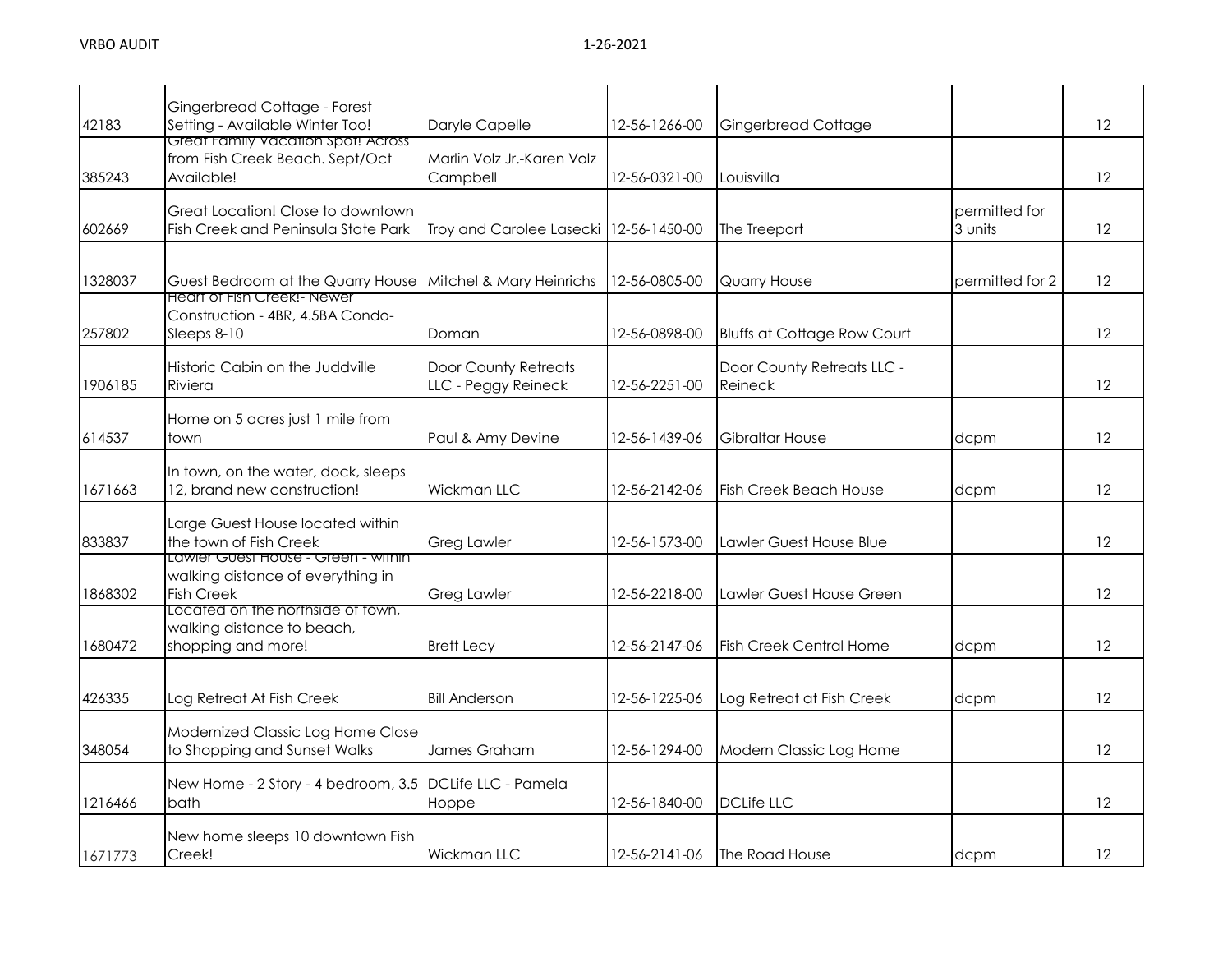|           | NEW home. GREAI location across<br>from YMCA. Can accommodate        |                                |               |                                    | permitted for     |    |
|-----------|----------------------------------------------------------------------|--------------------------------|---------------|------------------------------------|-------------------|----|
| 1127055   | LARGE groups                                                         | The Treeport                   | 12-56-1450-00 | Troy and Carolee Lasecki           | 3 units           | 12 |
|           | NEW LISTING! Manistique Stone<br>Cottage - Lovely retreat in Fish    |                                |               |                                    |                   |    |
| 1898332   | Creek next to Peninsula State Park                                   | Ryan and Karilyn Dayton        | 12-56-1743-07 | Manistique Stone Cottage           | Simple Life       | 12 |
|           |                                                                      |                                |               |                                    |                   |    |
|           | NEW-GREAT LOCATION-SLEEPS 14-                                        |                                |               |                                    |                   |    |
| 4713533ha | <b>INDOOR &amp; OUTDOOR POOLS</b><br>Nicely located Near Fish Creek, | Park House<br>Klems Investment | 12-56-1801-00 | <b>PDW Rentals LLC</b>             |                   | 12 |
|           | Ranch home, 4 bedroom, 2 bath.                                       | Properties LLC - Mary          |               | Klems Investments - Klimczyk       |                   |    |
| 1444826   | NEW OWNERSHIP.                                                       | Klimczyk                       | 12-56-2027-00 | 8580 STH 42                        |                   | 12 |
|           |                                                                      |                                |               |                                    |                   |    |
|           | PEACE AND TRANQUILITY SETTING IN                                     |                                |               |                                    |                   |    |
| 365869    | THE WOODS                                                            | Allen & Emelie Franke          | 12-55-0021-00 | <b>High Ridge Chalet</b>           | Charnetski        | 12 |
|           | Perfect for Family Reunions &                                        | Kenneth and Maxine             |               |                                    |                   |    |
| 418193    | Weekend Getaways, sleeps 12                                          | Riche                          | 12-56-1241-00 | Riche - 9419 Tree Top              |                   | 12 |
|           |                                                                      |                                |               |                                    |                   |    |
| 723814    | Pine Cone Guest House                                                | Minerva & Armando<br>Mejia     | 12-56-0525-00 | Pine Cone Guest House              |                   | 12 |
|           | Pristine condo! Walking distance to                                  |                                |               |                                    |                   |    |
|           | everything in Heart of Fish Creek!                                   |                                |               |                                    |                   |    |
| 354913    | 3BR/4BA Sleeps 8-1                                                   | Martone                        | 12-56-1989-00 | <b>Bluffs at Cottage Row Court</b> |                   | 12 |
|           |                                                                      |                                |               |                                    |                   |    |
| 410989    | Remodeled Cottage in Downtown<br>Fish Creek-the Cookery's Lodging    | <b>Richard Skare</b>           | 12-55-0122-00 | Cookery Suites & Cottages          | permitted for 2   | 12 |
|           |                                                                      |                                |               |                                    |                   |    |
|           | Spacious Custom 4bedroom a Mile                                      |                                |               |                                    |                   |    |
| 997318    | from Fish Creek                                                      | Ross Lunn                      | 12-56-1033-00 | Gibraltar Lodge                    |                   | 12 |
|           | Spectacular Views of Eagle Harbor                                    |                                |               |                                    |                   |    |
| 824134    | and Ephraim                                                          | Nancy Claypool                 | 12-56-1570-06 | Eagle Harbor View                  | dcpm              | 12 |
|           |                                                                      |                                |               |                                    |                   |    |
|           | SPRING ROAD HOME, JUST MINUTES                                       |                                |               |                                    |                   |    |
| 473918    | FROM FISH CREEK                                                      | <b>Jeff Herbst</b>             | 12-56-1318-00 | Herbst Spring Road                 |                   | 12 |
|           |                                                                      | Coffee & Crossbones            |               |                                    |                   |    |
| 424315    | The Java Hut, a cottage with 'perks'                                 | LLC/Carina Helm                | 12-56-1188-00 | Java Hut, The                      |                   | 12 |
|           |                                                                      |                                |               |                                    |                   |    |
|           | The Log Home at Fish Creek-In the                                    |                                |               |                                    |                   |    |
| 272736    | <b>Heart of Door County</b>                                          | David & Linda Horne            | 12-56-1023-00 | The Log Home at Fish Creek         |                   | 12 |
|           | Tucked Away---Newly renovated 3                                      |                                |               |                                    |                   |    |
| 2065986   | bedroom Door County escape.                                          | Jon and Lucy Murphy            | 12-56-2374-00 | <b>Tucked Away</b>                 | <b>Fish Creek</b> | 12 |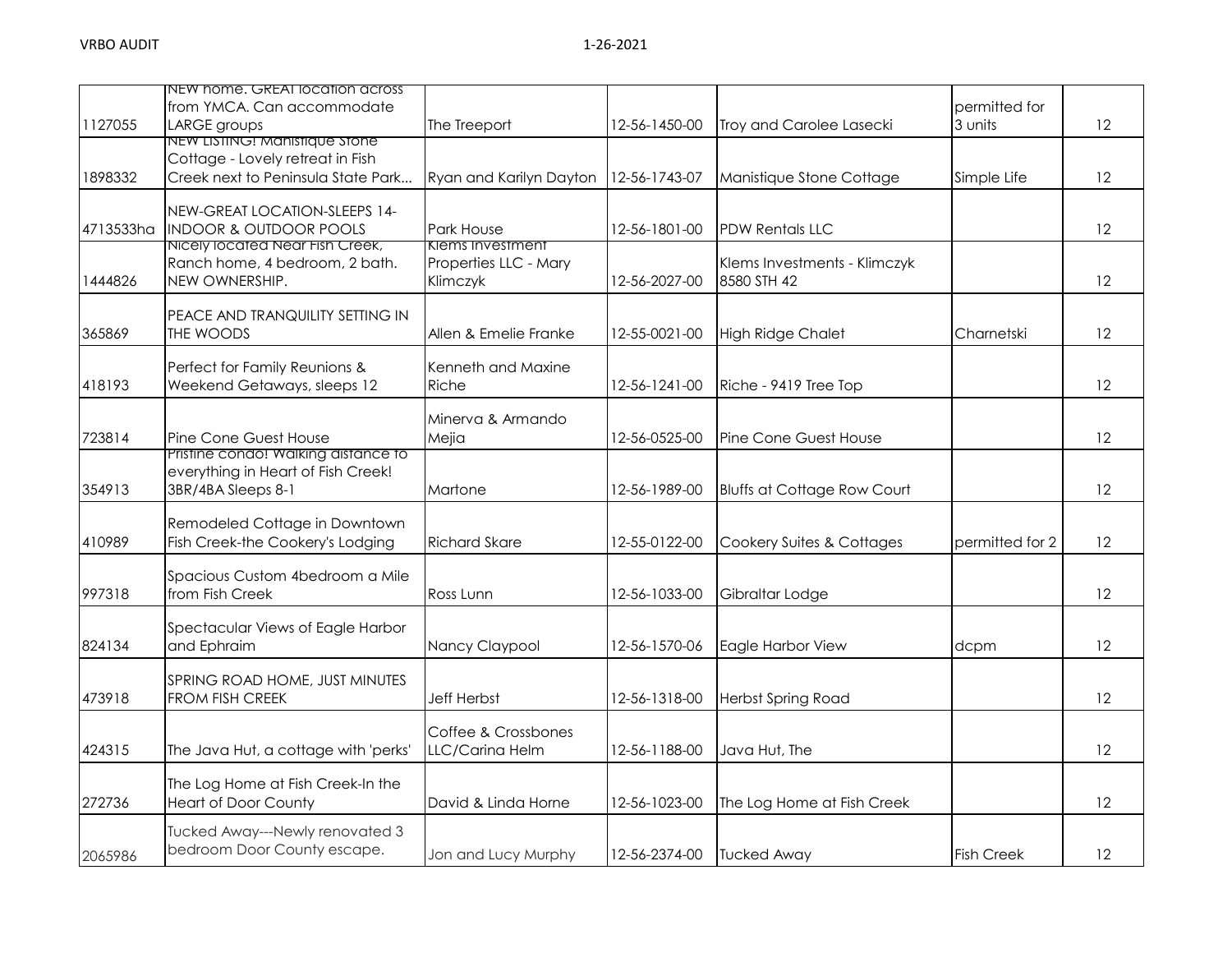| 238110  | Unique Setting - Built on Quarry Bed                                                   | Mitchel & Mary Heinrichs                                                            | 12-56-0805-00 | Quarry House                 | permitted for 2 | 12 |
|---------|----------------------------------------------------------------------------------------|-------------------------------------------------------------------------------------|---------------|------------------------------|-----------------|----|
| 569210  | Updated Retro Retreat! Indoor &<br>Outdoor Fireplace, Backyard Oasis<br>With Waterfall | Mark Schneider                                                                      | 12-56-1719-00 | <b>Fish Creek Beginnings</b> |                 | 12 |
| 587050  | Walk to downtown Fish Creek and<br>Peninsula State Park!                               | Michael & Diane Cotter                                                              | 12-56-1410-00 | Birch Grove II - Unit #2     |                 | 12 |
| 391901  | Water View in Downtown Fish Creek -<br>The Cookery's Lodging.                          | Cookery Inc                                                                         | 12-55-0122-00 | Cookery Suites & Cottages    | permitted for 2 | 12 |
| 90461   | Welcome to Your 3+ Bed Fish Creek<br>Retreat, Close to It All                          | Donald Rubin                                                                        | 12-56-0645-00 | <b>Fish Creek Retreat</b>    |                 | 12 |
| 715374  | Woodlands 3 Bedroom, 1 1/2 Bath<br><b>Fish Creek, Vacation Getaway</b>                 | Tim & Bonnie Mirkiewicz                                                             | 12-56-1363-00 | Woodlands                    |                 | 12 |
| 2172561 | 30+ day rental - no permit needed                                                      | <b>Serene Getaway</b>                                                               |               |                              |                 | 12 |
| 559794  | 30+ day rental - no permit needed                                                      | <b>Tucker's Retreat-Now</b><br>booking Summer 2021!                                 |               |                              |                 | 12 |
| 993369  | 30+ day rental - no permit needed                                                      | <b>WAIERFRONI COTIAGE</b><br><b>ROW CONDO IN THE</b><br><b>HEART OF FISH CREEK!</b> |               |                              |                 | 12 |
|         |                                                                                        |                                                                                     |               |                              |                 |    |
| 585337  | 4 Bedroom, 4 Bath, 2 Story Home,<br>Sand Beach, Handicapped Access,<br>Wifi, sleeps 12 | Sunrise Shores #7 -<br><b>DCRMAALLC</b>                                             | 15-53-1431-00 | <b>DCRMAALLC</b>             |                 | 15 |
| 505152  | Fantastic Sandy Beach Condo for<br>Family and Friends. Spectacular<br>Sunrises!        | Sanata & Catherine Lau                                                              | 15-53-1362-00 | Sunrise Shores #6 - Lau      |                 | 15 |
| 1730634 | Gorgeous Sandy Beach Condo                                                             | Sunrise Shores #2 - Tiedke                                                          | 15-53-2210-04 | <b>Gary Tiedke</b>           | zeile           | 15 |
| 125749  | Lake Michigan Sand Beach Front,<br>CLEAN, Quiet, 2 Bdrm, 2 bath                        | Sunrise Shores ASH                                                                  | 15-53-0492-00 | Mark Ash                     |                 | 15 |
| 171303  | Lake Michigan Sand Beachtront<br>Condo, Spectacular Views, Sunrise<br>Shores, WiFi     | Sunrise Shores #4                                                                   | 15-53-1153-00 | Jeanne & Paul Wiesner        |                 | 15 |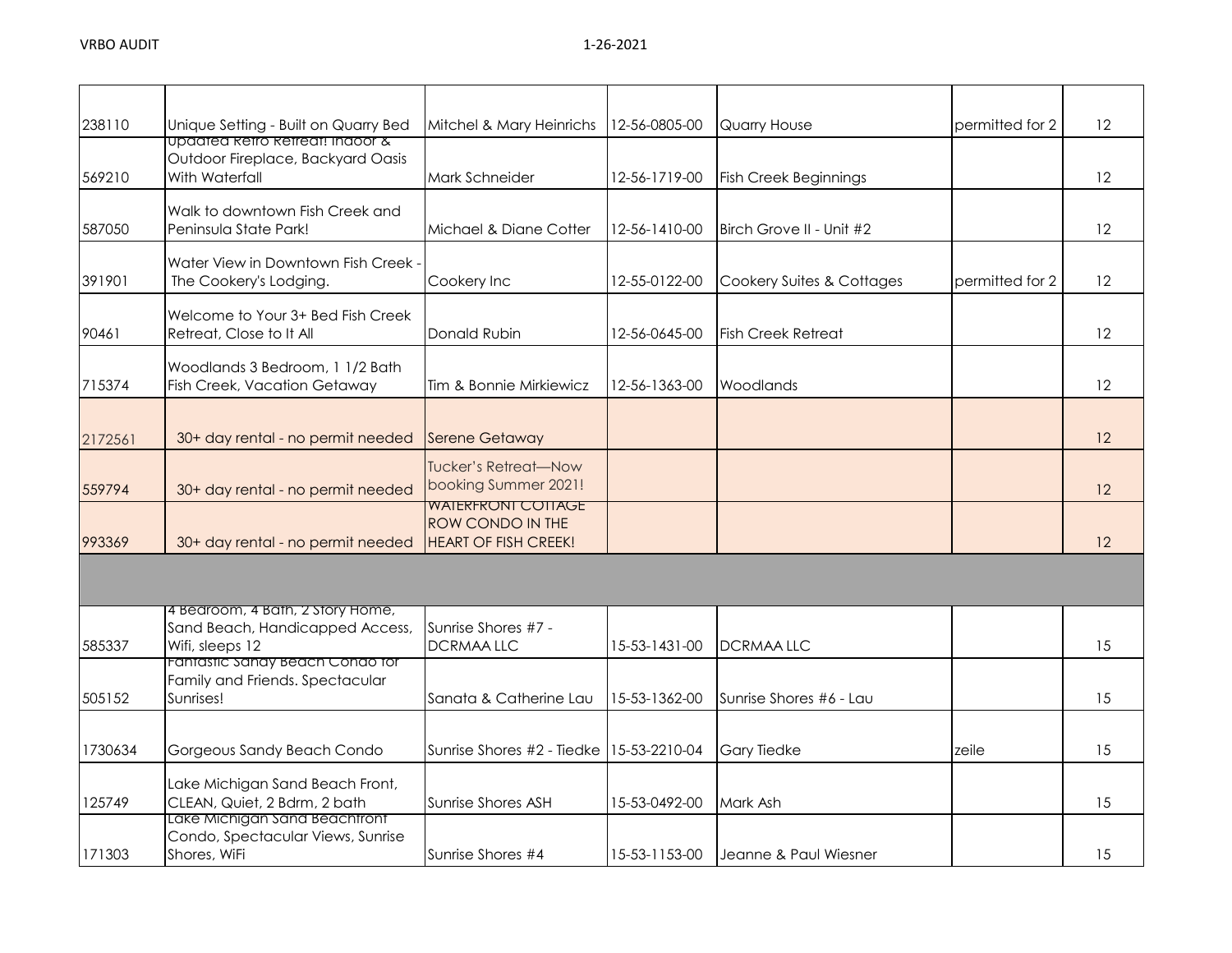| 1847094 | 5☆Modern Waterfront Lake Cabin<br>in Door County <sup>3</sup>                                         | Jeremy and Caitlyn<br>Jeffery                 | 15-56-2215-00 | The Bay on Clark Lake                                   |                                   | 15 |
|---------|-------------------------------------------------------------------------------------------------------|-----------------------------------------------|---------------|---------------------------------------------------------|-----------------------------------|----|
| 352035  | Beachfront Cottage, Spring 2018<br>Special 3 nights w/ 4th night free                                 | Quietside Leadership LLC 15-55-0398-00        |               | Quietside Cottages "the beach<br>house"                 | permitted for 2                   | 15 |
| 1432604 | <b>Beautiful Clark Lake Cottage</b>                                                                   | Scot and Kerri Hunt                           | 15-56-1998-00 | Beautiful Waterfront Cottage on<br>Clark Lake           |                                   | 15 |
| 1887006 | Beautiful Cottage! Short Drive To<br>Sand Beach - Jacksonport                                         | Dan Rehberg - Rehberg<br><b>Boathouse LLC</b> | 15-56-1593-00 | Cottage at Trails End                                   |                                   | 15 |
| 744695  | <b>Beautiful Sunsets On Clark Lake</b><br>Located in Door County, Wi<br>CEDAR SHORES IS EXPANDING!-ON | Kaufman                                       | 15-56-1536-00 | Kaufman - 5543 Clark Lake Dr                            |                                   | 15 |
| 216654  | SCHEDULE!1 Aug Wk Open. Book<br>CHOICE FALL DATES.<br>Cozy Log Cabin on 4 Acres in                    | Linda Schaap                                  | 15-55-0831-00 | Cedar Shores - Beach Front                              |                                   | 15 |
| 1961877 | Jacksonport. Walk to town center<br>and beach.<br>Exceptional Home, Beautiful Lake                    | Christie Skogg                                | 15-56-2237-00 | <b>Recently Renovated Cozy Log</b><br>Cabin on 4 Acres  |                                   | 15 |
| 1943899 | Shore on 1+ Acre - 2021 Dates Going<br>Fast!                                                          | DGRE, LLC - Andrea<br>Dalton Wroblewski       | 15-56-2280-04 | Lakeview Retreat                                        | zeile                             | 15 |
| 852534  | Lake Michigan Beachfront Cottage<br>Springl Special 3 Nights/4th free                                 | Quietside Leadership LLC                      | 15-55-0398-00 | Quietside Cottages "the beach<br>house"                 | permitted for 2                   | 15 |
| 997026  | Lake Michigan Waterfront Summer<br>House                                                              | Mary Jo Jump                                  | 15-56-1263-04 | Jump Inn                                                | permitted for<br>2-Zeile          | 15 |
| 848144  | Lakefront Cottage with Sensational<br>Sunsets!                                                        | Paul & Tricia Kaye                            | 15-56-1621-00 | Kaye Cottage                                            |                                   | 15 |
| 244227  | Lakefront Home, Architect Designed<br>for His Family and Friends                                      | Janet Slater                                  | 15-56-1085-00 | Lakeside Paradise - Slater                              |                                   | 15 |
| 1665895 | Logan Creek Cottage - Jacksonport                                                                     | <b>Rob Geitner</b>                            | 15-56-2105-00 | Logan Creek Cottage                                     |                                   | 15 |
| 746483  | Neat Cottage getaway on the Lake<br>Michigan Rugged Shore=Relax-<br>Romantic-Restore-ah               | Sommer Property Mgmt<br>LLC                   | 15-56-0023-00 | All about the lake shore Door<br><b>County Cottages</b> | permitted for<br>3:1)Shadow<br>of | 15 |
| 1055782 | Neat Cottage Getaway On The<br>Lake Michigan Rugged Shore=relax-<br>romantic-restore-ah               | Sommer Property Mgmt<br><b>LLC</b>            | 15-56-0023-00 | All about the lakeshore Door<br><b>County Cottages</b>  |                                   | 15 |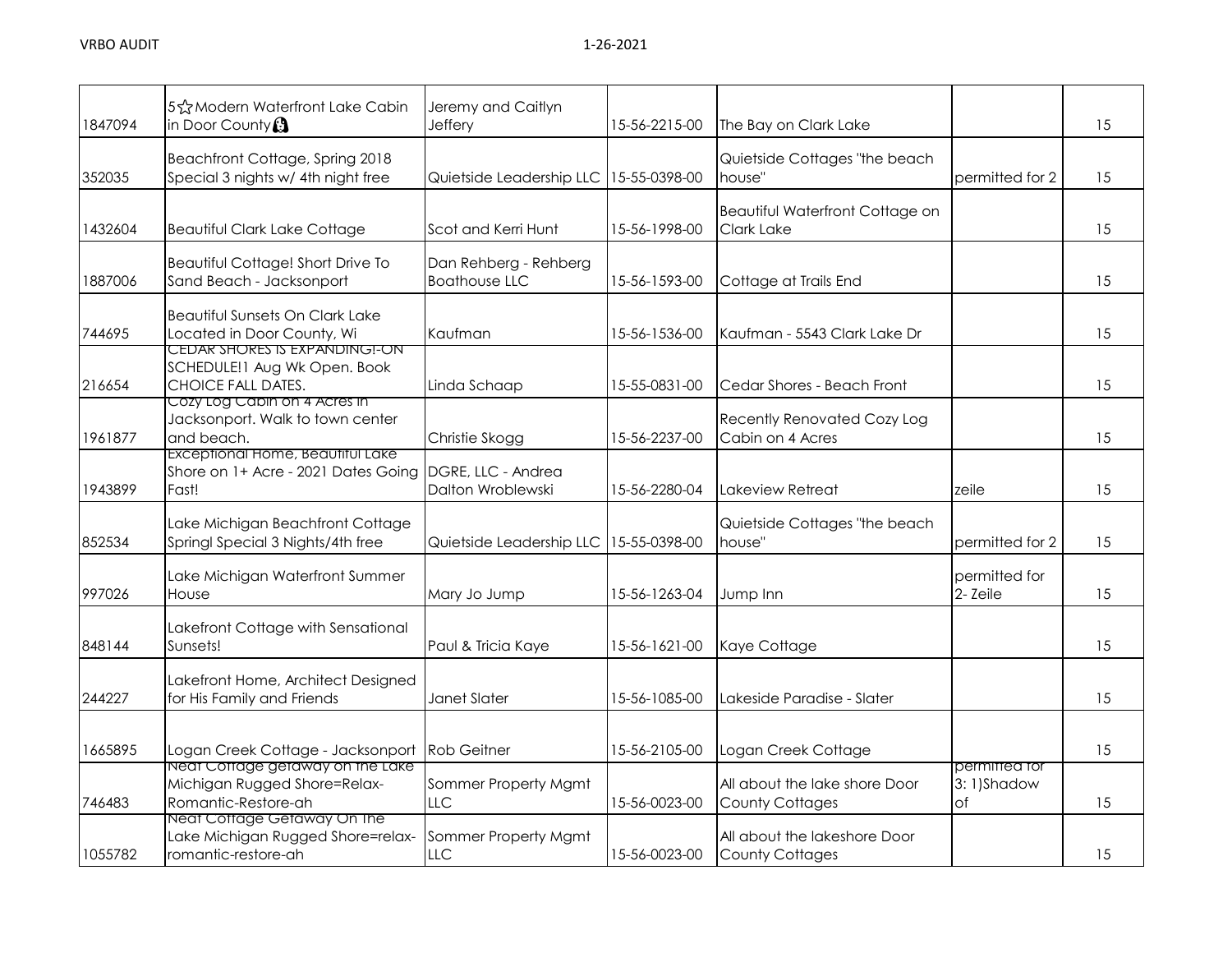| 1361580 | NEW LISTING: Spacious Cottage<br>Close to Lake Michigan with Heated<br>Pool!                   | Michael and Amanda<br>Warecki              | 15-56-1948-00 | Cottage at Cave Point, The                              |                            | 15 |
|---------|------------------------------------------------------------------------------------------------|--------------------------------------------|---------------|---------------------------------------------------------|----------------------------|----|
| 1621220 | NEW! Door County Lake Cabin on<br>Private Peninsula with an East &<br><b>West Facing Dock</b>  | Jeremy and Caitlyn<br>Jeffery              | 15-56-2060-00 | The Point on Clark Lake                                 |                            | 15 |
| 333509  | Newer Log Home on Clarks Lake<br>with Dock and Boats                                           | Vans Log Home on Clark<br>Lake             | 15-56-0308-06 | Vans Log Home                                           | dcpm                       | 15 |
| 34399   | Quintessential Door County Cabin<br>on Lake Michigan<br><b>Romantic Classic Cedar Cottage-</b> | Carolyn Brzezinski                         | 15-56-0713-00 | Killasonna Lodge - Brzezinski                           |                            | 15 |
| 1055804 | door-county-rentals.com//-<br>Brochure.pdf                                                     | Sommer Property Mgmt<br>LLC.               | 15-56-0023-00 | All about the lakeshore Door<br><b>County Cottages</b>  |                            | 15 |
| 1697009 | Rustic Charm - Book Now for 2021<br>Prime Time!                                                | Tamara Faulkner Milgen<br><b>Woods LLC</b> | 15-56-2086-04 | Milgen Woods LLC - Rustic Charm zeile                   |                            | 15 |
| 1765230 | Sand Beach for 14 on Lake<br>Michigan!                                                         | Carrington Family Trust<br>c/o Fergus      | 15-56-2209-04 | Sandy Shores Beach House -<br><b>Shoreline Ventures</b> | zeile                      | 15 |
| 2668196 | <b>Smitty's Beach House</b>                                                                    | Zubrensky Survivors Trust                  | 15-56-2208-00 | Smittys Beach House (permitted)                         |                            | 15 |
| 414043  | Sunrises and S'Mores, Book Fall 2020<br>and Prime Time 2021 Now!                               | Kris Zeile et al & Mary Jo<br>Jump         | 15-56-1263-04 | Shoreline Ventures Inc & Jump<br>Inn                    | permitted for<br>2 - zeile | 15 |
| 1900670 | The Beach at Lakeside Park,<br>Jacksonport, Door County, USA                                   | Les Kiehnau                                | 15-56-1531-00 | The Beach at Lake Side Park                             |                            | 15 |
| 1775519 | The Quilted Log, a Cozy, Compact,<br>Welcoming Cabin In The Woods ~<br>Perfect For 4-6 People! | <b>Fran Richter</b>                        | 15-56-2230-00 | The Quilted Log                                         |                            | 15 |
| 418651  | Updated A-Frame Cottage with<br><b>Great Swimming</b>                                          | Kangaroo South Shore                       | 15-56-1157-06 | Michael K & Mary Lou H Serchen                          |                            | 15 |
|         |                                                                                                |                                            |               |                                                         |                            |    |
| 921026  | Beach Harbor Resort - Beach House<br>Cottage                                                   | <b>Beach Harbor Resort</b>                 | 27-51-0807-00 | Jon Hanson                                              |                            | 27 |
| 1913719 | <b>Beach Harbor Resort - Deluxe</b><br>Apartment                                               | <b>Beach Harbor Resort</b>                 | 27-51-0807-00 | Jon Hanson                                              |                            | 27 |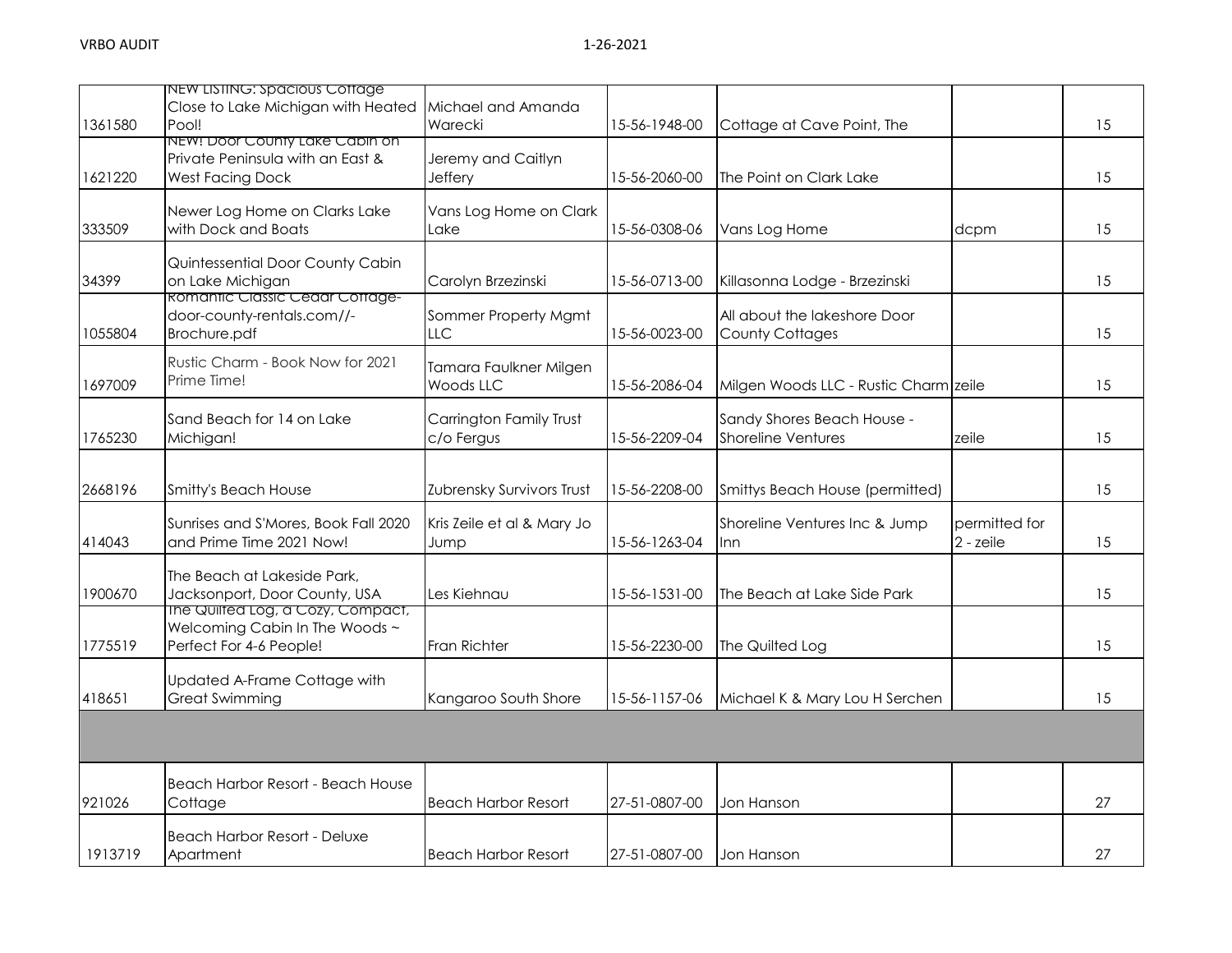| 921123    | Beach Harbor Resort - Studio<br>Cottage                                          | <b>Beach Harbor Resort</b>                                             | 27-51-0807-00 | Jon Hanson                                       | 27 |
|-----------|----------------------------------------------------------------------------------|------------------------------------------------------------------------|---------------|--------------------------------------------------|----|
| 1938011   | 3 Bedroom Home on the Water in<br>Quiet Southern Door County                     | Lynn and Ron's                                                         | 27-56-2265-00 | Marilyn Nelson Family Trust -<br>Diana Haberkamp | 27 |
| 112606    | Country setting just outside the city!!!                                         | <b>Terry Kinney</b>                                                    | 27-55-0737-00 | Door County Country Home                         | 27 |
| 747958    | Cozy retreat Off the beaten path.                                                | <b>Hideaway Cottage</b><br>Smola                                       | 27-56-1542-00 | Connel Smola                                     | 27 |
| 1405853   | Family friendly updated home in<br>Idlewild Peninsula, Door County, WI           | Richard and Judith<br>Laessig                                          | 27-56-1995-00 | Uncle Bob's Guest House                          | 27 |
| 1449030   | Great Getaway with Lots of Comfort<br>and Charm!                                 | Steve and Joan Rockwell 27-56-2008-00                                  |               | The Doorstop - Rockwell                          | 27 |
| 1802819   | Holiday Lodge on Green Bay-<br><b>GRAND OPENING!</b>                             | Fred and Nacy Mahaffey 27-56-2276-00                                   |               | Holiday Lodge                                    | 27 |
| 9448269ha | <b>Idlewild Golf Getaway</b>                                                     | <b>Idlewild Golf Getaway -</b><br>Alexander                            | 27-56-2308-00 | Jon Alexander                                    | 27 |
| 2078790   | Idlewild Hideaway by the Bay (with<br>Large Deck)                                | <b>Tom Brolin</b>                                                      |               |                                                  | 27 |
| 1688165   | Log Cabin House on the Water<br>(Waterfront)                                     | <b>Rachel Messner</b>                                                  | 27-56-2184-00 | Log Cabin House on the Water                     | 27 |
| 1368363   | Nasewaupee Trail Log Home                                                        | Nasewaupee Trail Log<br>Home                                           | 27-56-1841-00 | <b>Terry Kinney</b>                              | 27 |
| 1450867   | Newly updated cottage on 12 acres<br>only minutes from Potawatomi State<br>Park! | <b>BUNGAIOW at</b><br>Potawatomi Park-<br>Isaacson                     | 27-56-2011-00 | Andrew and Erin Isaacson                         | 27 |
| 267726    | One of a Kind Door County<br><b>Boathouse Waiting for Your Visit</b>             | Deb Robinson                                                           | 27-56-1050-00 | One of a kind Door County Boat<br>House          | 27 |
| 1944682   | Open Door Oasis - Door County - A<br>spacious home located on a<br>peninsula     | White Slope Hospitality<br>Partners LLC-Przemyslaw<br>(Peter) Szewczyk | 27-56-2204-00 | Open Door Oasis                                  | 27 |
| 902029ha  | Outback Cottages in Door County -<br>near beach, modern, private,<br>peaceful    | Outback Cottages                                                       | 27-56-1143-00 | Galen & Pam Carpenter                            | 27 |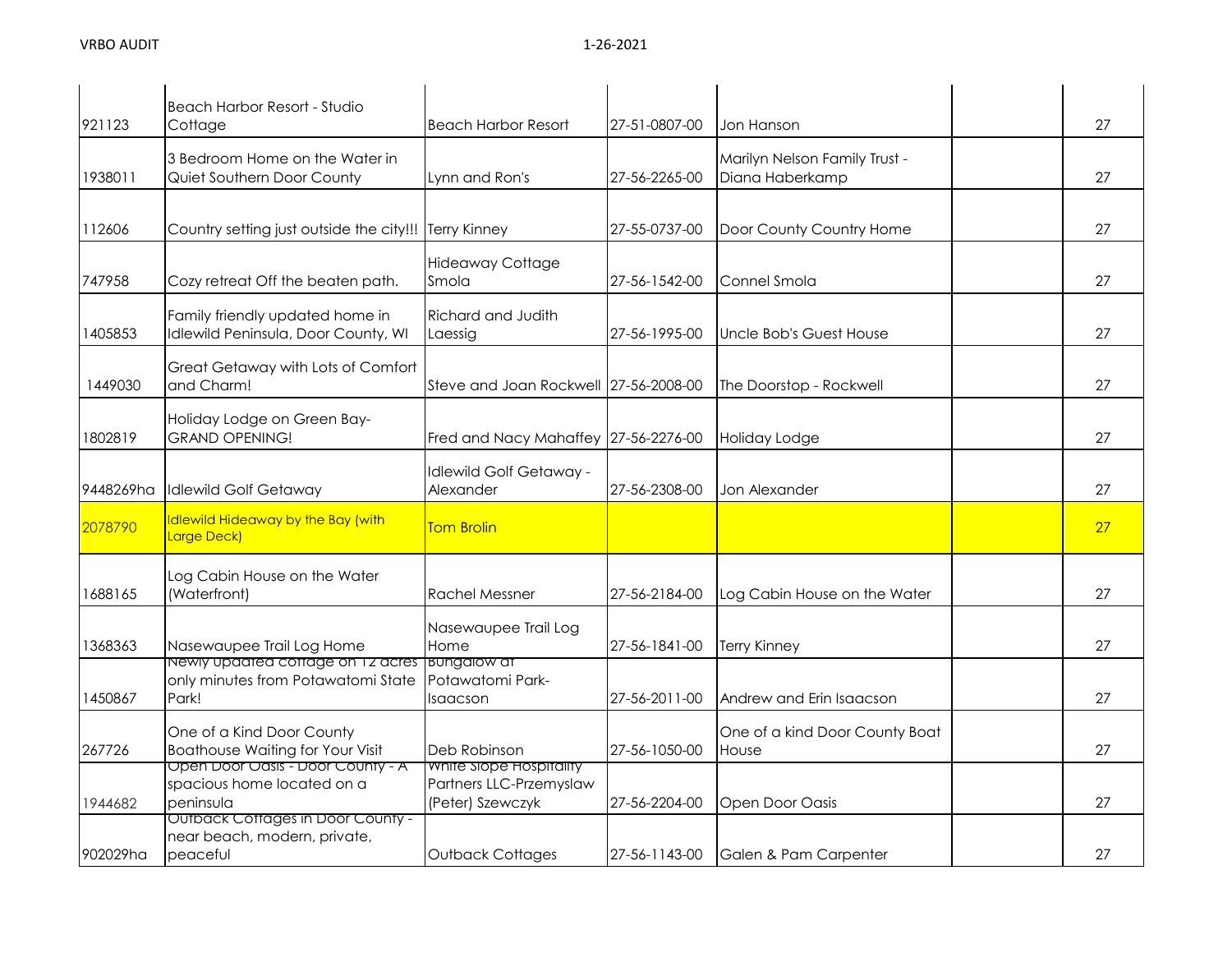|         | Sand Bay Lodge And Cottages                                   |                                           |               |                                |            |    |
|---------|---------------------------------------------------------------|-------------------------------------------|---------------|--------------------------------|------------|----|
| 312662  | Waterfront Sleeps 23                                          | Sand Bay Lodge<br>Shorewood Point Shores- | 27-55-0667-00 | Dan Farah                      |            | 27 |
|         | **New Listing** Waterfront *Pet                               | Berndt- 4481 Sherwood                     |               |                                |            |    |
| 2175147 | friendly* home on Green Bay!                                  | Point                                     | 27-56-2386-07 | William Berndt                 | simplelife | 27 |
|         |                                                               |                                           |               |                                |            |    |
|         |                                                               |                                           |               | MJ Property Maintenance LLC -  |            |    |
| 2060447 | Sunset Lagoon                                                 | Sunset Lagoon                             | 27-56-2324-00 | Michael Jeanquart              |            | 27 |
|         | <b>Inilium Cottage - Family Friendly</b>                      |                                           |               |                                |            |    |
|         | Retreat on Sand Bay Point in Door                             | Trillim Cottage - 4088                    |               |                                |            |    |
| 1629251 | County                                                        | <b>Snake Island Road</b>                  | 27-56-2118-00 | Andrew Swartz and Kristin Long |            | 27 |
|         | Very Rustic, Dog Friendly, Door                               |                                           |               |                                |            |    |
|         | County Cottage - 100ft From the                               | John Yount Jr and Sarah                   |               |                                |            |    |
| 1773717 | Water's Edge <sup>11</sup>                                    | <b>B</b> Yount                            | 27-56-2153-00 | <b>Robertsons Cottages</b>     |            | 27 |
|         | Very Rustic, Dog Friendly, Door                               |                                           |               |                                |            |    |
|         | County Cottage - Close to the                                 | John Yount Jr and Sarah                   |               |                                |            |    |
| 1766707 | Water's Edge <sup>11</sup>                                    | <b>B</b> Yount                            | 27-56-2153-00 | <b>Robertsons Cottages</b>     |            | 27 |
|         | very Rustic, Dog Frienaly, Door                               |                                           |               |                                |            |    |
|         | County Cottage - Overlooks Sawyer                             | John Yount Jr and Sarah                   |               |                                |            |    |
| 1780536 | Harbor <b>fff</b>                                             | <b>B</b> Yount                            | 27-56-2153-00 | <b>Robertsons Cottages</b>     |            | 27 |
|         | Very Rustic, Dog Friendly, Door                               |                                           |               |                                |            |    |
|         | County Cottage - Right on the                                 | John Yount Jr and Sarah                   | 27-56-2153-00 |                                |            | 27 |
| 1878869 | Water's Edge <sup>11</sup><br>Very Rustic, Dog Friendly, Door | <b>B</b> Yount                            |               | <b>Robertsons Cottages</b>     |            |    |
|         | County Cottage - Right on the                                 | John Yount Jr and Sarah                   |               |                                |            |    |
| 1879325 | Water's Edge <sup>11</sup>                                    | <b>B</b> Yount                            | 27-56-2153-00 | <b>Robertsons Cottages</b>     |            | 27 |
|         | very Rustic, Dog Frienaly, Door                               |                                           |               |                                |            |    |
|         | County Cottage ~ 200ft From the                               | John Yount Jr and Sarah                   |               |                                |            |    |
| 1879414 | Water's Edge <sup>11</sup>                                    | <b>B</b> Yount                            | 27-56-2153-00 | <b>Robertsons Cottages</b>     |            | 27 |
|         | Very Rustic, Dog Friendly, Door                               |                                           |               |                                |            |    |
|         | County Cottage ~ 250ft From the                               | John Yount Jr and Sarah                   |               |                                |            |    |
| 1879482 | Water's Edge <sup>11</sup>                                    | <b>B</b> Yount                            | 27-56-2153-00 | <b>Robertsons Cottages</b>     |            | 27 |
|         | Watertront 2 b.r. Bay View                                    |                                           |               |                                |            |    |
|         | Cottage/sunsets/wineries/lighthouses                          |                                           |               |                                |            |    |
| 642597  | /beaches/fishing                                              | Sand Bay Lodge                            | 27-55-0667-00 | Dan Farah                      |            | 27 |
|         | watertront 4 p.r.73                                           |                                           |               |                                |            |    |
|         | ba/beaches/fishing/sunsets/wineries                           |                                           |               |                                |            |    |
| 642598  | /lighthouses/state parks                                      | Sand Bay Lodge                            | 27-55-0667-00 | Dan Farah                      |            | 27 |
|         |                                                               | McComb's= 4143 Snake                      |               |                                |            |    |
|         | Waterfront Cottage: 2 bedroom, 1.5<br>bathrooms               | <b>Island Road</b>                        |               |                                |            |    |
| 802382  | Watertront Swedish-style Log Cabin                            |                                           | 27-56-1598-00 | John McCombs                   |            | 27 |
|         | on Sand Bay, Door County -                                    |                                           |               |                                |            |    |
| 135683  | Moonlight Magic                                               | Tammy M Leemon                            | 27-56-1014-00 | Moonlight Magic                |            | 27 |
|         |                                                               |                                           |               |                                |            |    |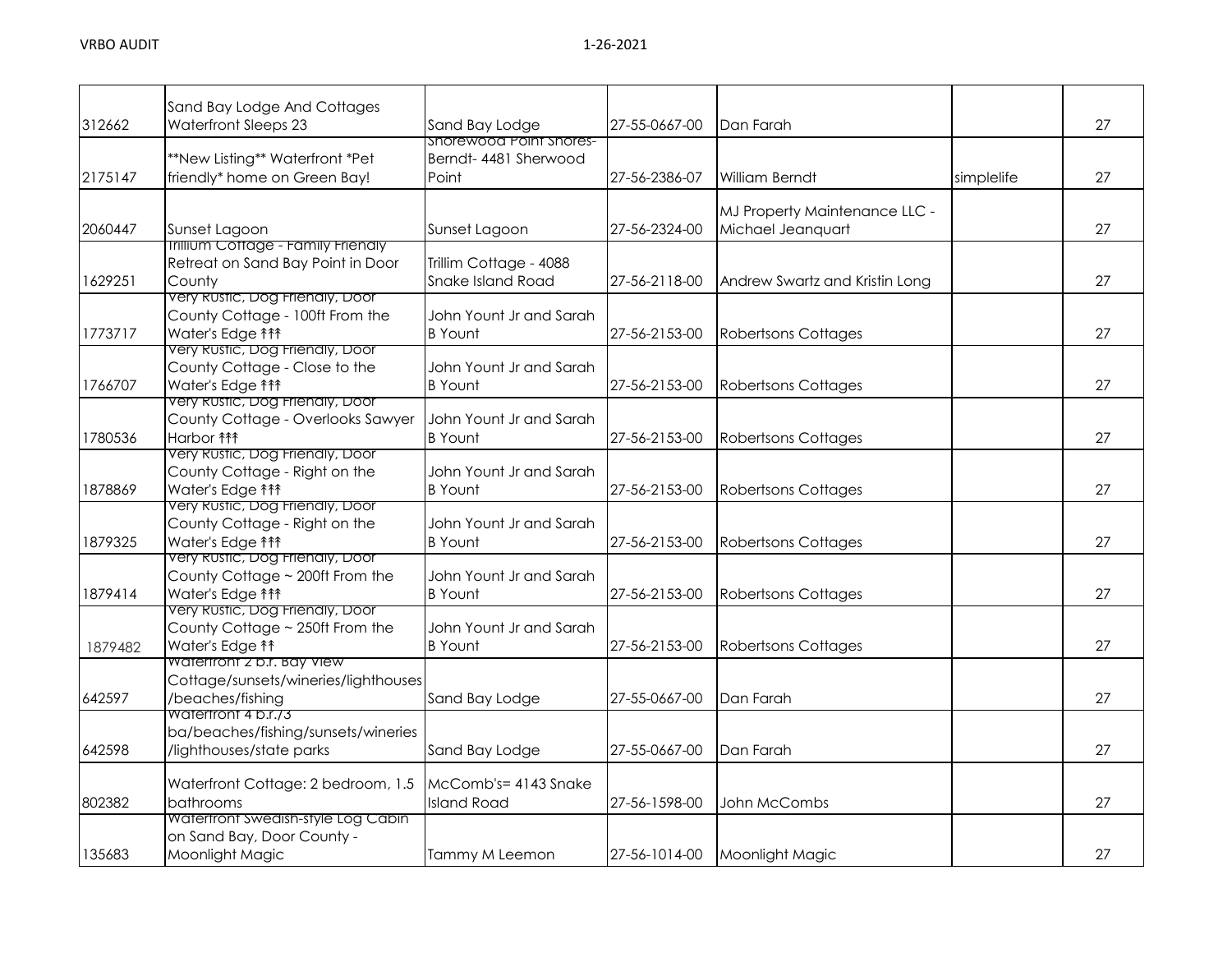| 154010  | Waterside Retreat -- Swedish Stuga<br>(Cottage)                                      | Barbro & Glen Wilson                 | 27-56-0948-00 | Wilson Sherwood Point                   |                 | 27 |
|---------|--------------------------------------------------------------------------------------|--------------------------------------|---------------|-----------------------------------------|-----------------|----|
|         |                                                                                      |                                      |               |                                         |                 |    |
| 1936999 | Maple Grove House (B) Handicap /<br>Wheel Chair Accessible Rental!                   | John Nolte                           | 32-50-2223-00 | Maple Grove Motel LLC                   |                 | 32 |
| 1883604 | Winter / Summer House w/fireplace -<br><b>Experience Original Door County</b>        | John Nolte                           | 32-50-2223-00 | Maple Grove Motel LLC                   |                 | 32 |
| 1576440 | <b>Beautiful Shoreline Condominium</b>                                               | Shoreline Resort and<br>Condos       | 32-51-0796-00 | Rockton-Shoreline LLC                   |                 | 32 |
| 84278   | Great Waterview Home in Door<br>County. Fabulous Home Sleeps 14!!                    | Hale - 1615 Big Pine Ln              | 32-53-0717-00 | Lyn Hale                                |                 | 32 |
| 340966  | The Hideaway: New Construction<br>walk to Beach and Town                             | Hideaway the Herman                  | 32-53-0955-06 | Greg Herman                             | dcpm            | 32 |
| 254081  | Historic Log Cabin by the Bay (Lake<br>Views & Access)                               | Docs Hideaway                        | 32-56-2311-00 | Greg Bott                               |                 | 32 |
| 1603939 | 165 feet of Shore Front, Sunset<br>Views! Sleeps 20.                                 | Shadow Lawn                          | 32-56-0190-06 | John Peterson                           | dcpm            | 32 |
| 567511  | 2500 sq ft open floor plan short walk<br>to water!                                   | Arnies Sanctuary                     | 32-56-1352-06 | James Arneson                           | dcpm            | 32 |
| 1161665 | 4 Bearm, 3 Bath! Between Sister Bay<br>& Ellison Bay. New on VRBO, Spring,<br>2018.  | Woodfield House                      | 32-56-1710-00 | <b>Susanne Beaumont</b>                 |                 | 32 |
| 1691117 | 4 bedroom countryside home yet<br>close to town!                                     | Greg & Suzanne<br>Sunstrom           | 32-56-2144-06 | Counry Lane Home                        | dcpm            | 32 |
| 2002691 | 4 Bedroom home right on the shores<br>of Rowleys Bay!                                | House 21 at Rowleys Bay              | 32-56-2304-06 | Charles Kraemer Trust C/O Sarah<br>Mohr | dcpm            | 32 |
| 1140156 | Beaufiful 3 Bearoom Door County,<br>Heavily Wooded, Pet Friendly, NOW<br>OFFERS WIFI | Door Stop                            | 32-56-1612-00 | <b>Terrence Rogers</b>                  | permitted for 2 | 32 |
|         | 4039459ha Beautiful Bayfront Sunset Views                                            | On the Rocks - Gills Rock-<br>Steeno | 32-56-1464-00 | David and Susan Steeno                  |                 | 32 |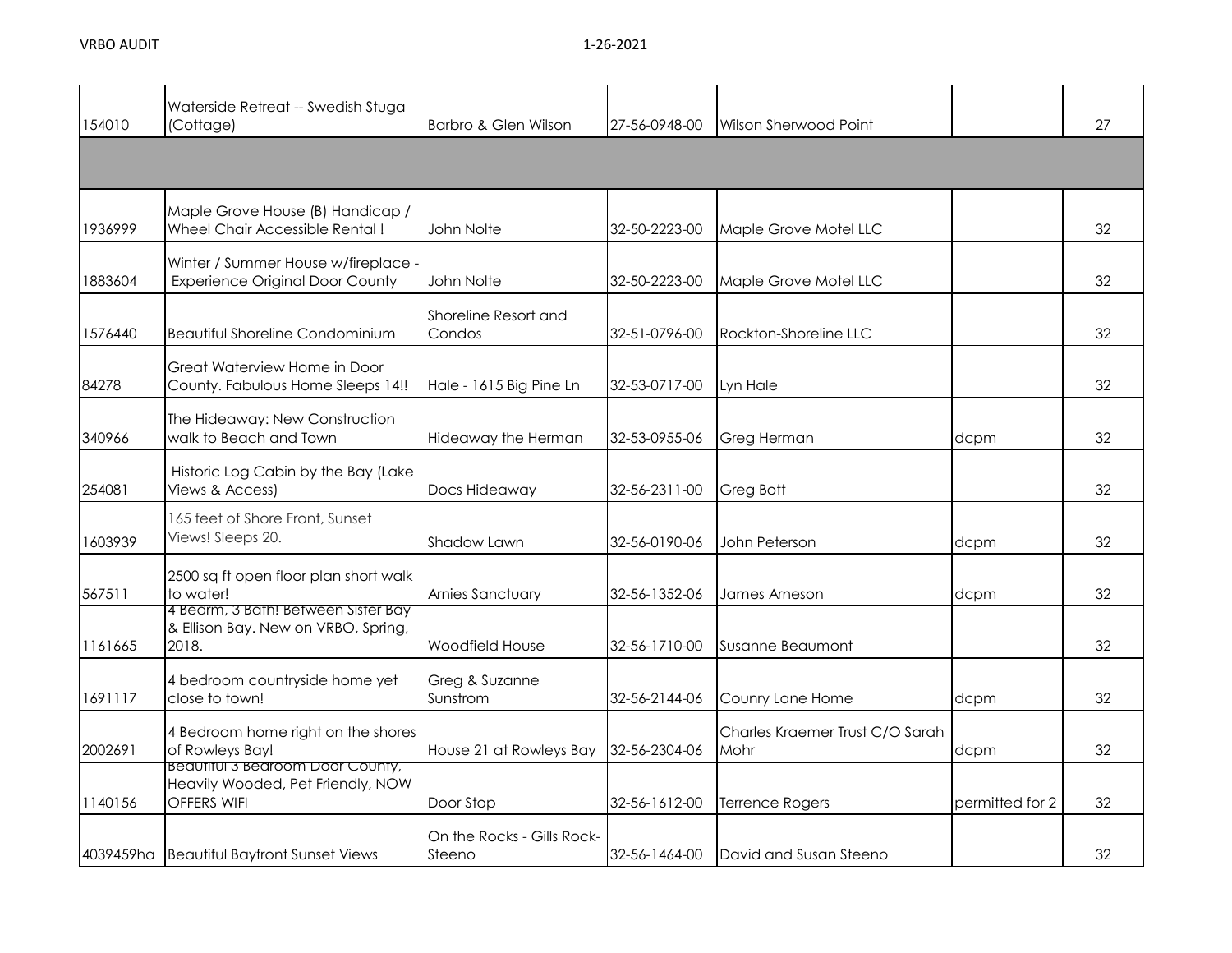| 133165    | Beautiful Cottage on the Green Bay<br>Waterfront                                     | <b>Schwandt Cottage</b>                   | 32-55-0177-00 | Georgina Schwandt                           |                 | 32 |
|-----------|--------------------------------------------------------------------------------------|-------------------------------------------|---------------|---------------------------------------------|-----------------|----|
| 880863    | Beautiful Home with specatcular<br>views of Garrett Bay and Gills Rock!              | Garret Bay Bluff                          | 32-56-1641-06 | <b>William Berry</b>                        | dcpm            | 32 |
| 996903    | <b>Beautiful Home With Water Views in</b><br>Peaceful Gills Rock                     | <b>Hedgehog Harbor House</b><br>& Cottage | 32-56-1506-00 | David & Patricia Bernhard                   |                 | 32 |
| 659326    | Beautiful log home on 5 acres just<br>steps away from Lake Michigan                  | Hoffmans Up North                         | 32-56-1463-06 | Hoffman's Up North LLC -<br>Matthel Hoffman | dcpm            | 32 |
| 116351    | Beautiful Log Home on 5 quiet acres                                                  | The Refuge/Appleport<br>Enterprises       | 32-55-0623-00 | Marc & Lori Maillefer                       |                 | 32 |
| 2091596   | Beechwood Cottage - Secluded A-<br>Frame in Sister Bay                               | <b>Beechwood Cottage</b>                  | 32-56-2342-00 | Megan Welter                                |                 | 32 |
| 601468    | Cedar Dell Chalet is the<br>quintessential Door county cabin                         | Cedar Dell Chalet                         | 32-56-1203-06 | <b>Vicky Kalscheur</b>                      | dcpm            | 32 |
| 1217459   | Charming cedar log cabin nestled<br>in the woods, footsteps from<br>Rowley's Bay     | Wagon Trail Dombrowski -<br>Unit 1        | 32-56-1831-00 | Edward and Jill Dombrowski                  |                 | 32 |
| 482895    | Charming Cottage On The Shore Of<br>Lake Michigan!                                   | <b>Appleport Sunrise</b>                  | 32-56-1913-06 | Kathleen & Edward Callahan                  | dcpm            | 32 |
| 343690    | <b>Charming Traditional Cottages</b><br>Affordable and Travel Green                  | <b>Terra Cottages</b>                     | 32-55-0124-00 | Deborah Taubert Gehan                       | permitted for 5 | 32 |
| 706539    | Charming, Warm, and Naturally Well- A Little House in the<br>Lit with Wooded Privacy | Woods                                     | 32-56-2365-00 | Arica and Emmet Hirsch                      |                 | 32 |
| 7921159ha | Cottage in Roweleys Bay w/ Deck &<br>Grill!                                          | <b>Rowleys Bay Cabins</b>                 | 32-55-0014-00 | Mary Cole                                   | evolve          | 32 |
| 7064918ha | Country Haven on Mink River Road                                                     | Country Haven                             | 32-55-0329-00 | Myron & Andrea Beard                        | permitted for 2 | 32 |
| 9173517ha | Cro's Nest Watertront Home on the<br>Edge of Baylake Bluff. Amazing<br>water views!  | Cro's Nest                                | 32-56-2270-00 | Donald "Lee" Buckingham                     |                 | 32 |
| 1409799   | DOOR 42- minutes away from the<br>hustle and bustle of Sister Bay!                   | Door 42                                   | 32-56-1976-00 | <b>Shawn and Kim Marshall</b>               |                 | 32 |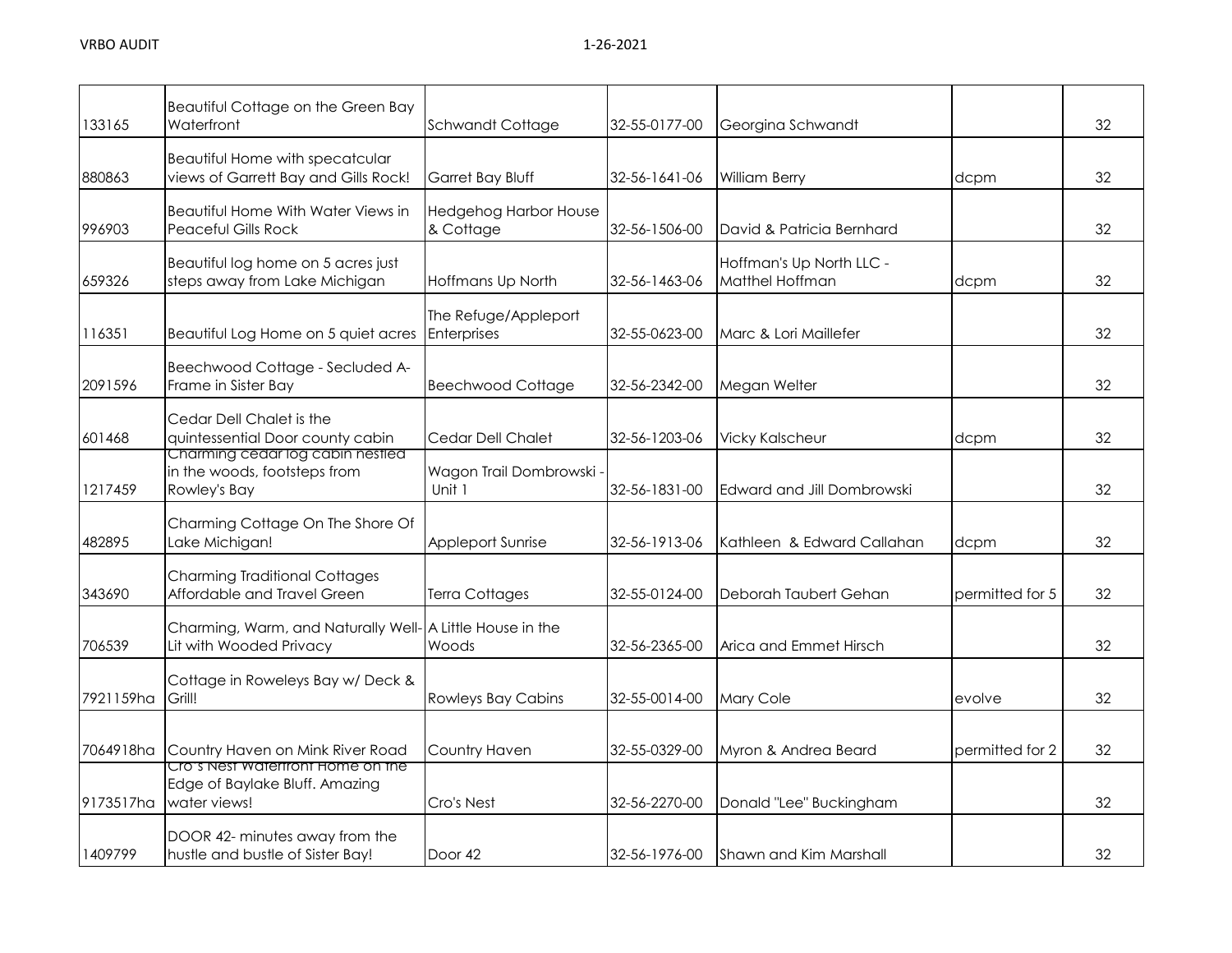| 571451    | Ellison Bay bluff retreat with water<br>views                                           | The Refuge/Appleport<br>Enterprises          | 32-55-0623-00 | Marc & Lori Maillefer                        |                 | 32 |
|-----------|-----------------------------------------------------------------------------------------|----------------------------------------------|---------------|----------------------------------------------|-----------------|----|
| 4555418ha | Ellison Bay tranquility close to Europe<br>Lake and Newport State Park!                 | Country Comfot                               | 32-56-1753-00 | Daniel & Valerie Austgen                     |                 | 32 |
| 724130    | Enjoy Your Own Private View Of<br>Sister Bay Sunsets on the Waterfront                  | The Nest                                     | 32-56-1514-06 | Paul O'Keeffe & Tiffany Hubbard              | dcpm            | 32 |
| 1022944   | Family Retreat Lake Front Wifi Bikes<br>Grill Lakeshore Fire Pits                       | <b>Sunset Shore Cottages</b>                 | 32-56-1720-00 | David & Deborah Cresto                       | permitted for 2 | 32 |
| 1036054   | Family Retreat Lake View Witi Cable<br>Tv Grill Lakeshore Fire Pits Dog<br>Friendly     | <b>Sunset Shore Cottages</b>                 | 32-56-1720-00 | David & Deborah Cresto                       | permitted for 2 | 32 |
| 998960    | Great water view in peaceful<br>Northern Door                                           | <b>Hedgehog Harbor House</b><br>& Cottage    | 32-56-1506-00 | David & Patricia Bernhard                    | permitted for 2 | 32 |
| 396817ha  | Little House on the Bay---Door<br>County Retro Style/ Comfortable--                     | Little House on the Bay                      | 32-56-1142-00 | Schaulis & Schaulis & Werdeard<br>& Schaulis |                 | 32 |
| 821538    | Located in Ellison Bay, less than 1/4<br>mile from a public boat launch on<br>beautiful | <b>Beechers Cabin</b>                        | 32-56-1571-06 | Susan Szabo & Mark Beecher                   | dcpm            | 32 |
| 181532    | Marina Breeze, Spectacular Ellison<br><b>Bay View &amp; Dbl Master Suites</b>           | Marina Breeze                                | 32-56-0759-00 | Robert & Sherry Stein                        |                 | 32 |
| 2161752   | Mid-sized House with a Large<br><b>Central Living Room, Fairly Isolated</b><br>Location |                                              |               | <b>Lyle Teskie</b>                           |                 | 32 |
| 1185191   | Murphy's "KipDee" Cottage                                                               | Murphy's Kipdee Cottage 32-56-1827-00        |               | Jon Murphy                                   |                 | 32 |
| 9470717ha | NEW! Door County Retreat ~3 Mi to<br>Sister Bay Beach                                   | Lovely Apartment in<br>Sister Bay - Dimitrov | 32-56-2006-00 | <b>Stoyan Dimitov</b>                        | evolve          | 32 |
| 1854116   | Newley remolded Northern Lights<br>Farmhouse                                            | Northern Lights Farm<br>House                | 32-56-1722-21 | <b>Randall Daubner</b>                       | Lindsley        | 32 |
| 2086685   | Picturesque, Wooded Privacy,<br>Retreat                                                 | Wagon Trail #24 - The<br>Cedar House         | 32-56-0447-00 | Wess Vogt                                    |                 | 32 |
| 886997    | Porcupine Shores Has An Elevated<br>View And Access To The Water                        | Porcupine Shores                             | 32-56-1603-06 | <b>Brian Bartell &amp; Kim Winburn</b>       | dcpm            | 32 |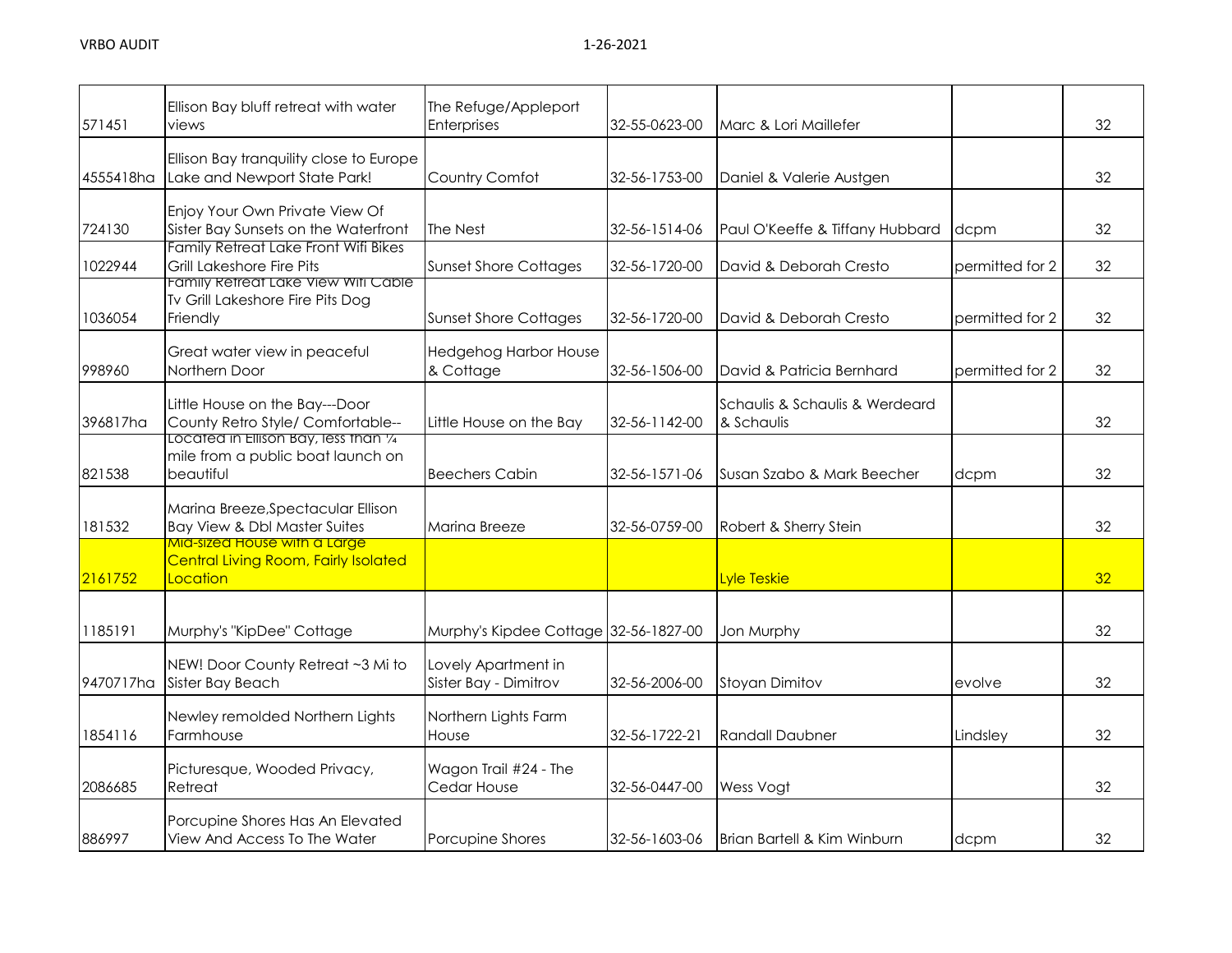| 1177141   | Premier Vacation Rental Just a Short<br>Walk to The Heart of Sister Bay!!                                                     | Sister Bay Respite                                             | 32-56-1838-00 | <b>Todd and Michelle Cox</b>   |                 | 32 |
|-----------|-------------------------------------------------------------------------------------------------------------------------------|----------------------------------------------------------------|---------------|--------------------------------|-----------------|----|
| 835033    | Premier Vacation Rental, Pet<br>Friendly, Walk to Water, Restaurant,<br>Shopping, WiFi<br>komantic getaway tor 2 with all the | Door Stop                                                      | 32-56-1612-00 | <b>Terrence Rogers</b>         | permitted for 2 | 32 |
| 1711483   | charm & comfort for an<br>unforgettable getaway                                                                               | Forget me not cottage                                          | 32-56-2177-00 | Darla Yanny                    |                 | 32 |
| 403817    | Romantic Waterfront Suite with<br>amazing water views (Cherry)                                                                | Dan's Fish, Inc. d/b/a<br>Hedgehog Harbor Rental 32-56-1195-00 |               | Daniel and Sherrie Schwarz     |                 | 32 |
| 7921221ha | Rowleys Bay Cottage w/Grill Near<br>Fall Foliage                                                                              | <b>Rowleys Bay Cabins</b>                                      | 32-55-0014-00 | Mary Cole                      | evolve          | 32 |
| 9472591ha | Secluded Door County home within<br>minutes to everything!                                                                    | The Cottage Retreat at<br><b>Birch Cove</b>                    | 32-56-2320-00 | Brandon & Tonya Buchner        |                 | 32 |
| 1362190   | serendipity Meadow: Family-friendly,<br>7-acre oasis                                                                          | Serendipity Meadow                                             | 32-56-1963-00 | Cecilia & Dennis Lindell       |                 | 32 |
| 59435     | Sister Bay Door County Private<br><b>Vacation Paradise</b>                                                                    | Dovetail Acres                                                 | 32-55-0422-00 | Terry Wurster                  |                 | 32 |
| 1601979   | Spacious Family-Friendly Cottage in<br>peaceful woods                                                                         | Wagon Trail #33 - Wald<br><b>Haus</b>                          | 32-56-0451-00 | Merven Smucker & Ann Hostetler |                 | 32 |
| 1153343   | Spacious Lakefront Home Minutes<br>From Sister Bay                                                                            | Wagon Trail #20 - DiSalvo 32-56-1786-00                        |               | Michah & August DiSalvo        |                 | 32 |
| 738760    | Sunny Cottage in Ellison Bay                                                                                                  | Terra Cottages                                                 | 32-55-0124-00 | Deborah Taubert Gehan          | permitted for 5 | 32 |
| 2042461   | Swerdish Orchard Farm<br>inree sisters meadow sweet ketreat-                                                                  | Swedish Orchard Farm                                           | 32-56-2083-00 | <b>Peder Nelson</b>            |                 | 32 |
| 4465521ha | a quiet, spacious relaxation haven<br>to unwind                                                                               | Three Sisters Farm                                             | 32-56-1523-00 | Tim and Kathleen Kay           |                 | 32 |
| 611204    | Totally Remodeled 2012 Brenner<br>Tower!                                                                                      | <b>Brenner Tower</b>                                           | 32-56-1227-06 | <b>Brenner Tower, LLC</b>      | dcpm            | 32 |
| 431068    | Two person efficiency cottage on<br>green bay                                                                                 | Door County Vacation<br>Cottage                                | 32-56-0932-00 | John Finn & Carol Molepske     | permitted for 2 | 32 |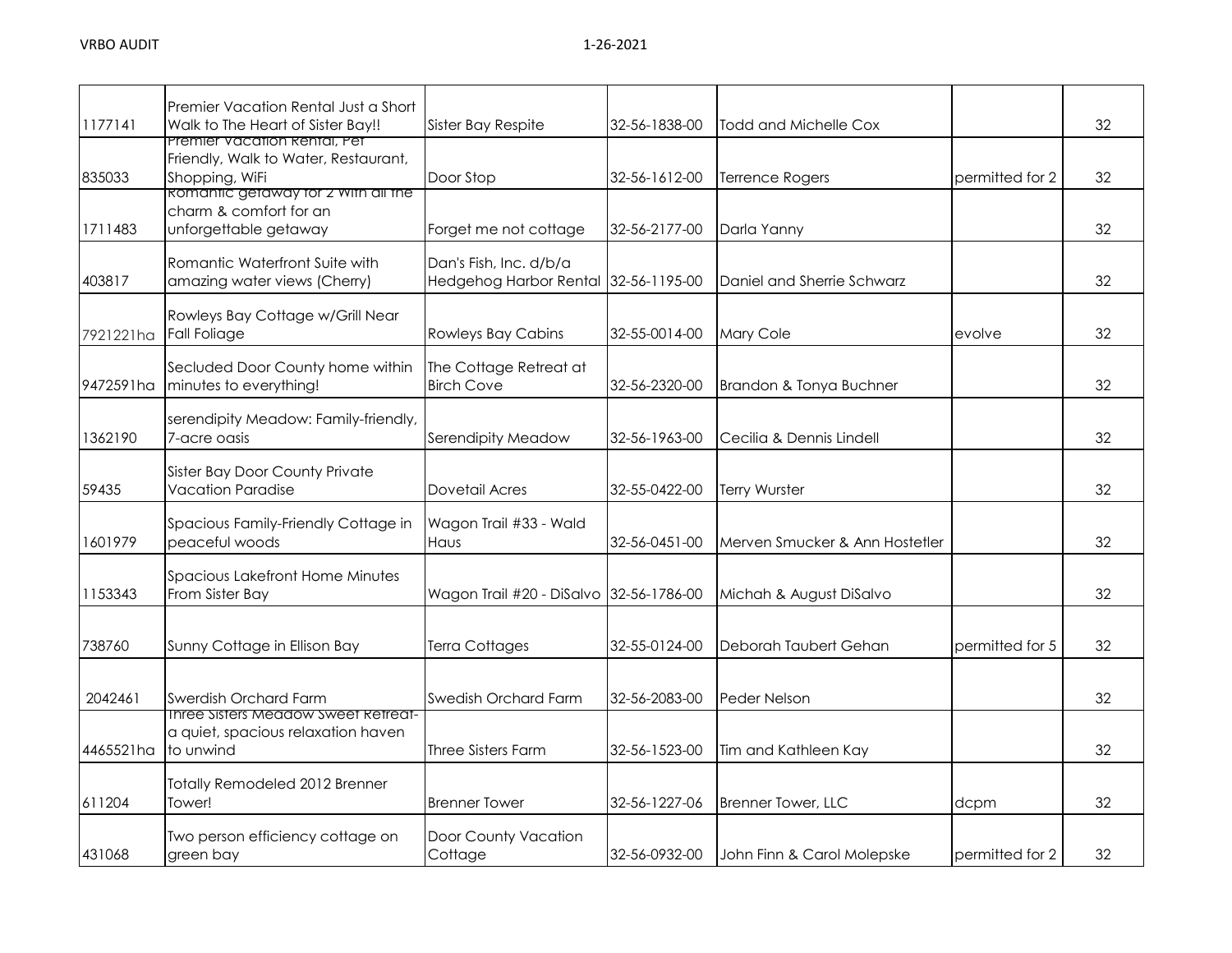| 9127709ha | Updated Home w/Deck, 2 Mi to<br>Sister Bay Beach                                                  | <b>Beach Road Cottage -</b><br>Schwalbach        | 32-56-2200-00 | Brian and Alissa Schwalbach               | evolve          | 32 |
|-----------|---------------------------------------------------------------------------------------------------|--------------------------------------------------|---------------|-------------------------------------------|-----------------|----|
|           |                                                                                                   |                                                  |               |                                           |                 |    |
| 839291    | Water Front Log Cabin!<br>watertront I bearcom and lott                                           | East Haven                                       | 32-56-1592-06 | <b>Barbara Moline</b>                     | dcpm            | 32 |
| 900879    | cottage with small private pier on<br>Garrett Bay                                                 | Jen Hanrahan                                     | 32-56-2293-00 | Hanrahan - 1230 Garrett Bay<br>Road       | Permitted for 2 | 32 |
| 2021994   | waterfront 3 bedroom cottage with<br>dock and amazing views                                       | Mary Ann Rademacher                              | 32-56-0455-00 | Fleetwing                                 |                 | 32 |
| 241353    | Waterfront Cottage Nestled in<br>Picturesque Setting, Gills Rock                                  | <b>Teskies Cottage</b>                           | 32-56-0962-00 | Lyle Teskie                               |                 | 32 |
| 350098    | Waterfront Cottage with Views of<br>Deaths Door, New Kitchen                                      | Bells Cottage - 12748 N<br>Port Des Mortes       | 32-56-1131-06 | Matt & Ryan Bell                          | dcpm            | 32 |
| 403462    | Waterfront Dream Cottage with a<br>Million Dollar View (Apple)                                    | Dan's Fish, Inc. d/b/a<br>Hedgehog Harbor Rental | 32-56-1195-00 | Daniel and Sherrie Schwarz                |                 | 32 |
| 2145041   | Waterfront Home with private pier,<br>harbor and beach on Garrett Bay                             | Jen Hanrahan                                     | 32-56-2293-00 | Hanrahan - 1230 Garrett Bay<br>Road       | permitted for 2 | 32 |
| 2155977   | Waterfront vacation home on<br>Garrett Bay with private dock                                      | The Chalet                                       | 32-56-1606-00 | Mary Ann Rademacher                       |                 | 32 |
| 1351557   | Your own sandy shore on the most<br>pleasant bay in Door County!                                  | <b>Vandelay Shore</b>                            | 32-56-1870-06 | Matthew P Shumway                         | dcpm            | 32 |
|           |                                                                                                   |                                                  |               |                                           |                 |    |
| 2159441   | The Liffle Harbor <sup>-Large</sup> Group<br>Waterfront Rental in Door County-<br>Kayak/Bike/Swim | Little Harbor Retreat LLC                        | 33-50-2367-00 | Little Harbor Retreat                     |                 | 33 |
| 130307ha  | 8 miles of Sand Beach and 1/2 price<br>rates Monday - Thurs                                       | Mary Spangler                                    | 33-56-0400-00 | Mary's Beach House                        |                 | 33 |
| 137311    | A Waterfront Home for All-Seasons in<br>Door County!                                              | Killkare                                         | 33-55-0483-00 | <b>Tom Nebel</b>                          | 369083ha        | 33 |
| 1331712   | Amazing views of Lake Michigan                                                                    | Sand Beach Cottage -<br>Anderson                 | 33-56-1942-00 | Greg, Mary, Nick and Jennelle<br>Anderson |                 | 33 |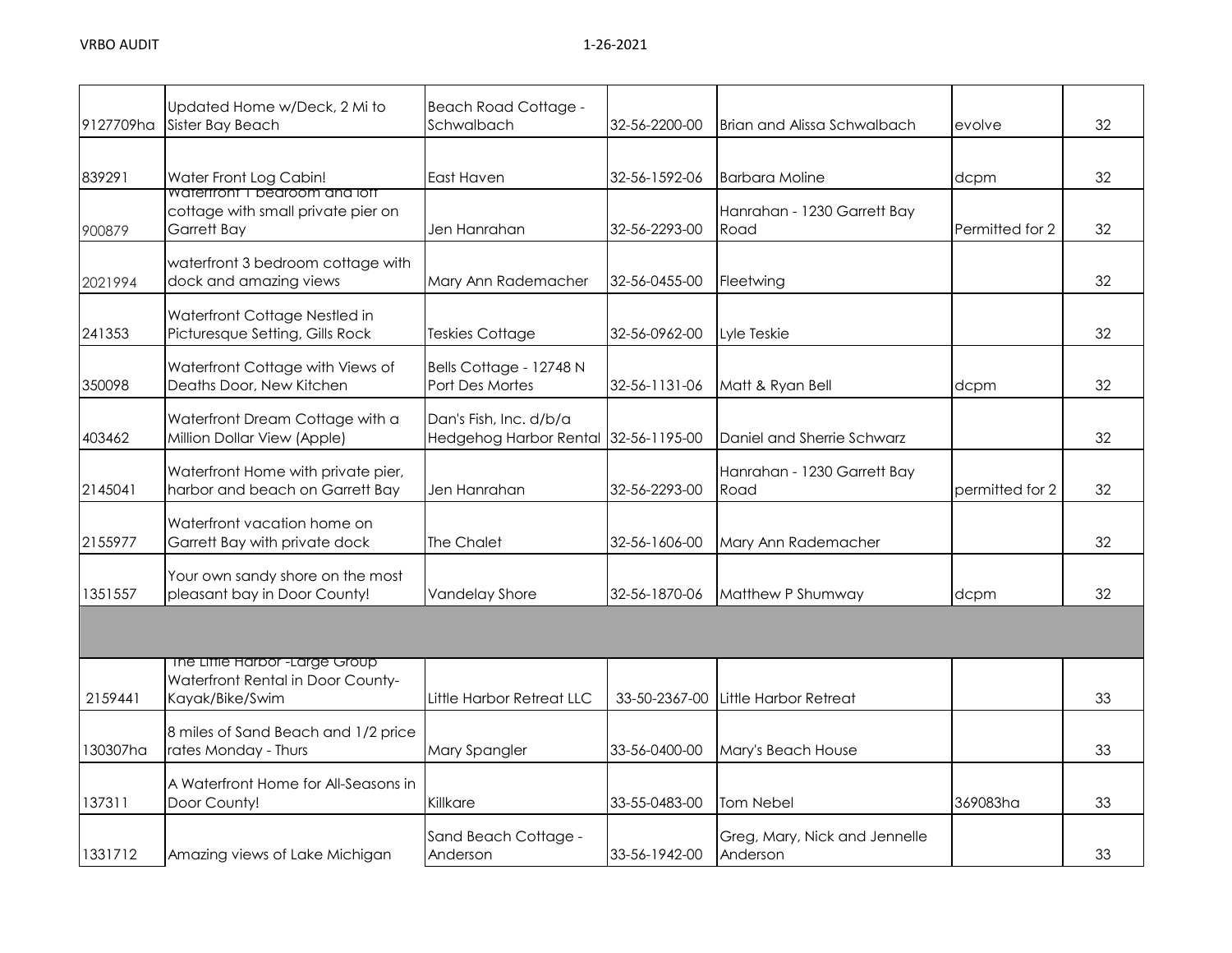|           | Af-Ine-Lake Lake Michigan Cape<br>Cod Home with Sand Beach Access                          |                                                |               |                                                    |                      |    |
|-----------|--------------------------------------------------------------------------------------------|------------------------------------------------|---------------|----------------------------------------------------|----------------------|----|
| 371719    | to Lake Mich.                                                                              | At the Lake                                    | 33-56-0350-00 | Sally Jilot                                        |                      | 33 |
| 1469978   | Be it with family or friends, this home<br>is truly the best for making memories           | Polly and Doug Kerkman<br>Shirley Becker Trust | 33-56-1492-17 | Lodge on Laurie Lane                               | restassure           | 33 |
| 114234    | <b>Beachfront Cottage with Rustic</b><br>Charm and Beautiful Sunsets                       | BayShore Sunset Cottage 33-55-0240-00          |               | Paul Peot                                          |                      | 33 |
| 369083ha  | Beautiful Multi-Family Door County<br><b>Waterfront Home</b>                               | Killkare                                       | 33-55-0483-00 | <b>Tom Nebel</b>                                   | duplicate<br>listing | 33 |
| 327497ha  | <b>BEST LOCATION - Bordering T000</b><br>acre Whitefish Bay Dunes Park - ALL<br>Sand Beach | William Thornton                               | 33-55-0726-00 | Door County Beach Retreat                          |                      | 33 |
| 3554564ha | Big Sully's Bay Shore House! July is<br>Booked. August Has Limited<br>Availability.        | Tim Sullivan                                   | 33-55-0829-00 | <b>Hidden Gem Cottages</b>                         |                      | 33 |
| 1024399   | <b>Camelot Cliffs- Making Magical</b><br>Memories                                          | <b>Brian Dougal</b>                            | 33-56-1740-00 | <b>Camelot Cliffs</b>                              |                      | 33 |
| 1154220   | Clean Cozy Cottage On Waterfront<br>Property Privacy Yet Close To Town                     | Andrew J & Annette J<br>Andropolis             | 33-55-0030-00 | Andropolis Waterfront Cottages -<br>4309 Bay Shore | permitted for 4      | 33 |
| 1154198   | Clean Cozy Door County Cottage<br>On A Quiet Resort Property                               | Andropolis Waterfront<br>Cottages              | 33-55-0030-00 | Andrew J & Annette J Andropolis                    | permitted for 4      | 33 |
| 1123981   | Clean Cozy Door County Cottage.<br>Waterfront Property, Free row boat<br>use + WiFi.       | Andropolis Waterfront<br>Cottages              | 33-55-0030-00 | Andrew J & Annette J Andropolis                    | Permitted for 4      | 33 |
| 1108105   | Coastal Cottage Resort. Comty<br>Cozy Cottage. Sleeps upto 5, Free<br>WiFi, secluded       | Andropolis Waterfront<br>Cottages              | 33-55-0030-00 | Andrew J & Annette J Andropolis                    | permitted for 4      | 33 |
| 569474    | Country Charm-North Of Sturgeon<br>Bay On Hwy 42                                           | Country Charm                                  | 33-56-1436-00 | Nancy Raye                                         |                      | 33 |
| 1370751   | Door County Bayside Waterfront<br>Home                                                     | Scott & Tammy Duncan                           | 33-56-2018-00 | Duncan - 5092 Bay Shore Dr                         |                      | 33 |
| 433696    | Enjoy the best of Door County with<br>waterfront Lake Michigan Views                       | Lakeside Haven                                 | 33-56-1240-06 | Kathy Richmond                                     | dcpm                 | 33 |
| 567961    | Family Friendly Glidden Drive Beach<br>Retreat on Lake Michigan                            | Glidden Drive Beach<br>Retreat                 | 33-56-1405-00 | Jill Parak & Ryan Cantzler                         |                      | 33 |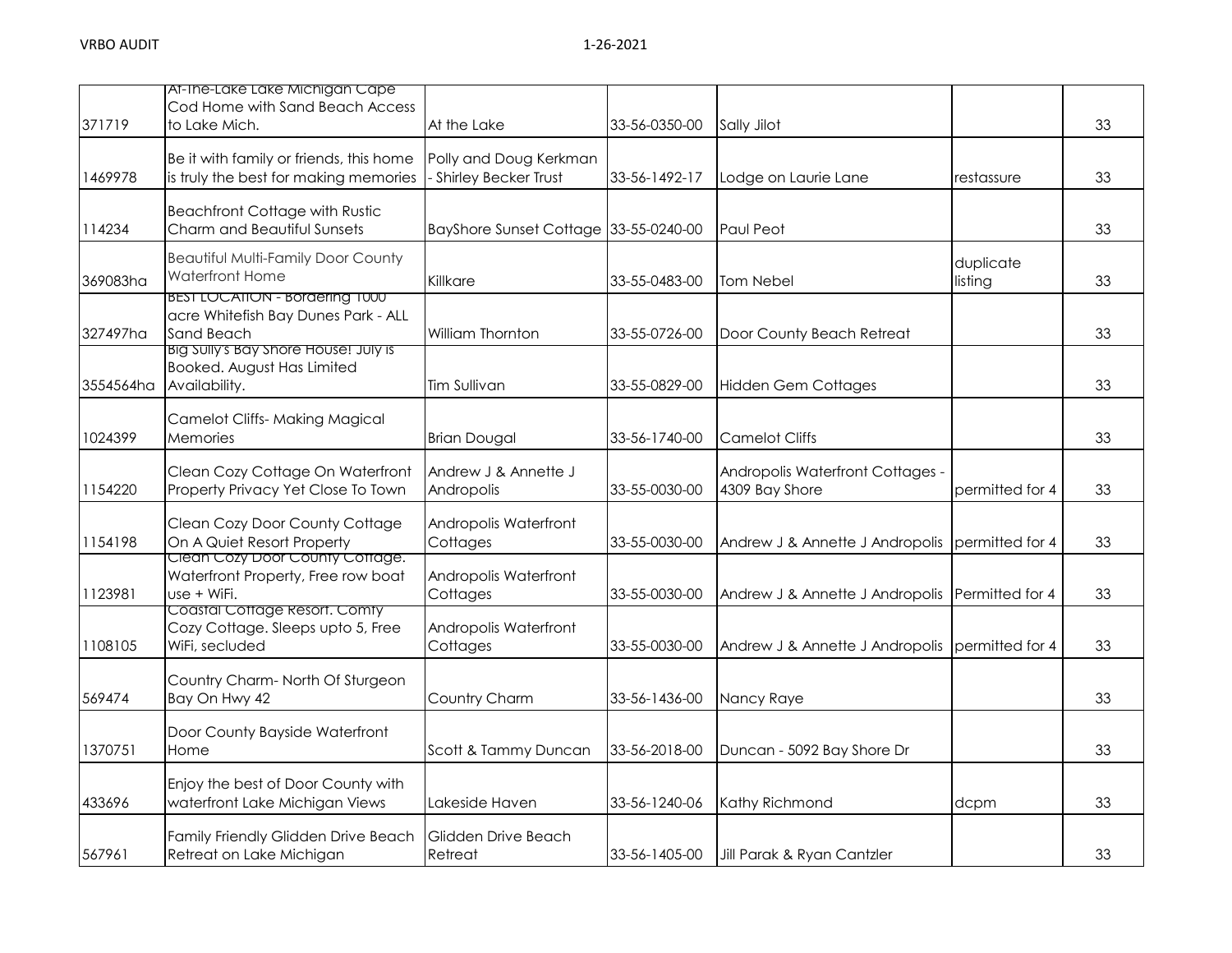| 194419   | Fantastic Family Cottage on Sand<br>Beach                                                                                   | Nicola Kaftan                                | 33-55-0777-00 | Kaftan                    |            | 33 |
|----------|-----------------------------------------------------------------------------------------------------------------------------|----------------------------------------------|---------------|---------------------------|------------|----|
| 113217   | Featured in Door County Magazine<br>Luxuy                                                                                   | Travis & Jolyn Boland                        | 33-56-0620-00 | <b>Boland</b>             |            | 33 |
| 705536   | Just a short walk or bike ride to<br>downtown Sturgeon Bay.                                                                 | The Green House                              | 33-56-1493-06 | A&J Properties, LLC       | dcpm       | 33 |
| 2121355  | Lake Michigan beach house                                                                                                   |                                              |               |                           |            | 33 |
| 241956ha | Log Cabin on the Water-Best Beach<br>in Door County - Wifi                                                                  | <b>Fred Suchy</b>                            | 33-56-1447-00 | Log Cabin on the Water    |            | 33 |
| 1610629  | NEW LISTING - Thenell Cottage -<br>Rustic Charm just steps from the Bay! Thenells Cottage                                   |                                              | 33-55-0063-07 | John Thenell              | simplelife | 33 |
| 2012122  | NEW - STUNNING BIUTT VIEWS OT BAY!<br>Game room w/ Golf Simulator and<br>Bar                                                | Hendrickson Trust - Terese<br>Hendrickson    | 33-56-2236-07 | <b>Baydream Believer</b>  | simplelife | 33 |
| 330470   | ON THE BEACH. borders Whitefish<br>Dunes State Park                                                                         | William Thornton                             | 33-56-2075-00 | Door County Beach Home    |            | 33 |
| 476585   | On the Water, In the Woods, Close<br>to Everything. Perfect for Two.                                                        | <b>Gmamas Place</b>                          | 33-56-1246-00 | Diane Knutson             |            | 33 |
| 676548   | <b>Prancing Pony - Norwegian</b><br>Timberframe Home in Whitefish<br><b>Bay/Family Friendly</b>                             | Laura Siebert                                | 33-56-0283-00 | <b>Prancing Pony</b>      |            | 33 |
| 1695687  | Private Interactive Animal<br>Experience * Equestrian Estate *<br>Beautiful * Romantic<br>SAFE, Seciuded on Whitetish Dunes | Estes Equestrian - 4606<br><b>Bechtel Rd</b> | 33-56-2172-00 | <b>Tammy Estes</b>        |            | 33 |
| 235306ha | State Park - Open Labor Day<br>Weekend!                                                                                     | <b>Fred Suchy</b>                            | 33-56-0695-00 | Door County Dream Home    |            | 33 |
| 847672   | seciuded Home right on Lake<br>Michigan! The quiet side is a<br>wonderful place to be!                                      | Linzmeier's on Glidden                       | 33-56-1604-00 | Mark & Margaret Linzmeier |            | 33 |
| 1352380  | Sensational Sand Beach - Spacious<br>and Comfortable!                                                                       | Sunrise Cove - Cecchini                      | 33-56-1871-04 | Jill and Tony Cecchini    | zeile      | 33 |
| 580389   | Snug Harbor Inn - Midship Cottage                                                                                           | Jon Hanson / Snug<br>Harbor                  | 33-56-0906-00 | Little Harbor Cottages    |            | 33 |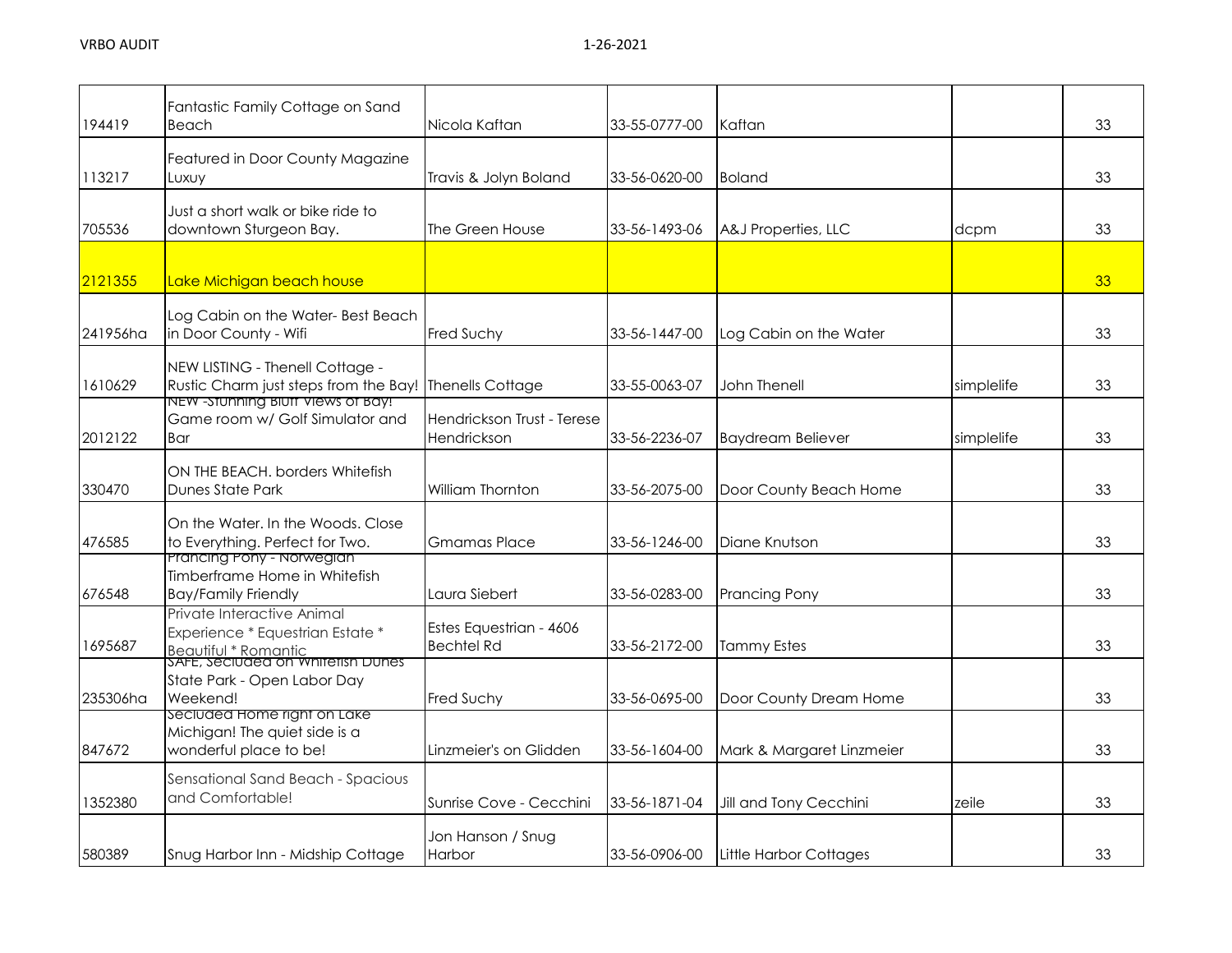|           |                                                                                             | Jon Hanson / Snug                    |               |                                              |                |    |
|-----------|---------------------------------------------------------------------------------------------|--------------------------------------|---------------|----------------------------------------------|----------------|----|
| 579668    | Snug Harbor Inn - Port Cottage                                                              | Harbor                               | 33-56-0906-00 | Little Harbor Cottages                       |                | 33 |
| 580438    | Snug Harbor Inn - Starboard Cottage Harbor<br>spectacular Lake Michigan                     | Jon Hanson / Snug                    | 33-56-0906-00 | Little Harbor Cottages                       | pemitted for 3 | 33 |
| 1326854   | Waterfront on Glidden Drive - Sleeps<br>12.                                                 | Garth Kolterjahn & Greg<br>Powlowski | 33-56-1380-04 | Lake House                                   | zeile          | 33 |
| 236281ha  | The Cottage on Lake<br>Michigan-sand beach, wooded lot,<br>family friendly                  | <b>Stehling Cottage</b>              | 33-56-0970-00 | Susan M Stehling                             |                | 33 |
| 1835135   | The Forrest - Newly Available!                                                              | The Forrest                          | 33-56-2238-00 | <b>I</b> Kevin Forrest- Bernard Forest Trust |                | 33 |
|           |                                                                                             |                                      |               |                                              |                |    |
| 4884541ha | scanainavian Loage - Near<br>Waterfront Park - Studio Suite, 1 King<br><b>Bed</b>           | Scandinavian Lodge<br>COA, Inc       | 34-51-0036-00 | Scandinavian Lodge                           |                | 34 |
| 7931748ha | 101: Downtown Sister Bay, Door<br>County, Wisconsin                                         | Mary Erickson                        | 34-53-2150-00 | Marina View Condominium #101                 |                | 34 |
| 347875    | Amazing winter deals!!! Thanksgiving<br>4 nights for the price of 3 nights!!                | Richard & Ellen Weber                | 34-53-0392-00 | <b>Skogland Weber</b>                        |                | 34 |
| 297305    | Beautiful and Cozy Condo in Sister<br>Bay!                                                  | Sarah George                         | 34-53-1039-00 | George's Getaway                             |                | 34 |
| 1166404   | Downtown Sister Bay!                                                                        | Susan Schlieble                      | 34-53-1795-00 | Harborview Condo - Schieble                  |                | 34 |
| 1434839   | Downtown, luxury unit! Water View,<br>Walking Distance to all of Sister Bay!                | Marina Development LLC 34-53-2021-18 |               | Marina View Condominium #102 Northpoint      |                | 34 |
| 1477900   | <u>Marina view 203. water view</u><br>Downtown New Construction Now<br>Renting Summer 2019! | Marina Development LLC 34-53-2025-18 |               | Marina View Condominium #203 Northpoint      |                | 34 |
| 1468836   | Marina View 204! Water View<br>Downtown New Construction Now<br>Renting Summer 2019!        | Marina Development LLC 34-53-2026-18 |               | Marina View Condominium #204 Northpoint      |                | 34 |
| 1432397   | Marina View 302! Water View<br>Downtown New Construction Now<br>Renting Summer 2019!        | Marina Development LLC 34-53-2213-18 |               | Marina View Condominium #302 Northpoint      |                | 34 |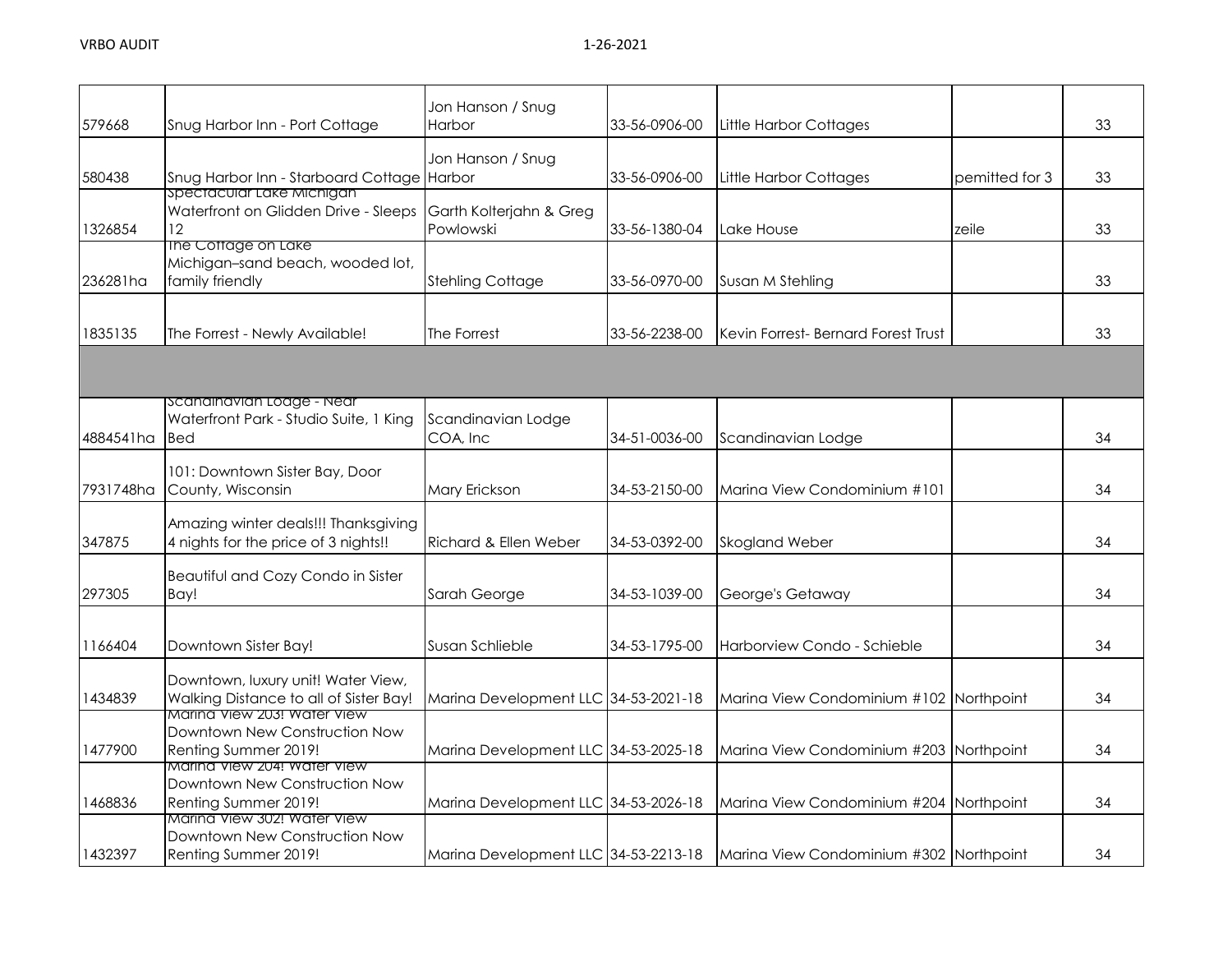| 1647469   | Newly built Excecutive Condo<br>located in heart of Sister Bay!                                          | <b>Patrick Quinn</b>                 | 34-53-2072-06 | Mill Road Place 1            | dcpm | 34 |
|-----------|----------------------------------------------------------------------------------------------------------|--------------------------------------|---------------|------------------------------|------|----|
| 1669304   | Newly constructed Condo in town<br>only a block from Sister Bay Beach!                                   | Kevin and Vicki Quinn                | 34-53-2120-06 | Mill Road Place 2            | dcpm | 34 |
| 1680444   | Newly constructed Condominium in<br>the heart of Sister Bay!                                             | Ken Larsen - Mill Road<br>Place LLC  | 34-53-2112-06 | Mill Road Place 3            | dcpm | 34 |
| 1658821   | Newly constructed Mill Road Place<br>is in heart of downtown Sister Bay!<br>Water View Condo across from | Ken Larsen - Mill Road<br>Place LLC  | 34-53-2113-06 | Mill Road Place 4            | dcpm | 34 |
| 1647494   | marina and walk to everything in<br>town!                                                                | Max McCormick                        | 34-53-2023-06 | Marina View Condo #104       | dcpm | 34 |
| 1098719   | 3 bed 2 bath. Book your 2021 stay<br>now!                                                                | David and Karen Bushre               | 34-56-1771-00 | Sunset Drive - Bushre        |      | 34 |
| 1913142   | 3 bearoom nome waiking aistance<br>to beach, park, marina, restaurants<br>and shopping                   | <b>Charles Raymond</b>               | 34-56-2260-06 | Pheasant Court Near the Bay  | dcpm | 34 |
| 482635    | 3800 Sq Ft Home On Wood Lot,<br>Walking Distance To Town!                                                | Jack and Teresa Wall                 | 34-56-1335-06 | Wall to Wall Retreat         | dcpm | 34 |
| 1747178   | 4 bearcom, remodeled kitchen,<br>new flooring throughout, and<br>updated bathrooms!!                     | Kevin Schuhart                       | 34-56-1291-06 | Abode on Spring              | dcpm | 34 |
| 854329    | <b>Beach Views, Waterfront Park</b><br>Access, Downtown Convenience!                                     | Dawn and Walter Nawrot 34-56-1620-00 |               | The Sister Bay Getaway       |      | 34 |
| 188785    | Copper Moon Cottage                                                                                      | Donald & Linda Denny                 | 34-55-0761-06 | Copper Moon Cottage          | dcpm | 34 |
| 299942    | Door County Church Restored to a<br><b>Beautiful Home</b>                                                | <b>Gary Polipnick</b>                | 34-56-2050-00 | Maple Manor                  |      | 34 |
| 1282834   | Door County Farm House Sister Bay                                                                        | Dorin Colcer                         | 34-56-1945-00 | My Door County Home - Colcer |      | 34 |
| 4941549ha | Downtown Sister Bay Cottage (walk<br>to everything), Sleeps 15, Open Year<br>Round.                      | <b>Brandon Cotter</b>                | 34-56-1885-00 | Cotter Cottage               |      | 34 |
| 788504    | Downtown-Walking Distance to<br>Everything                                                               | Alma Vaicekauskas                    | 34-56-1597-00 | <b>Parkview Rental</b>       |      | 34 |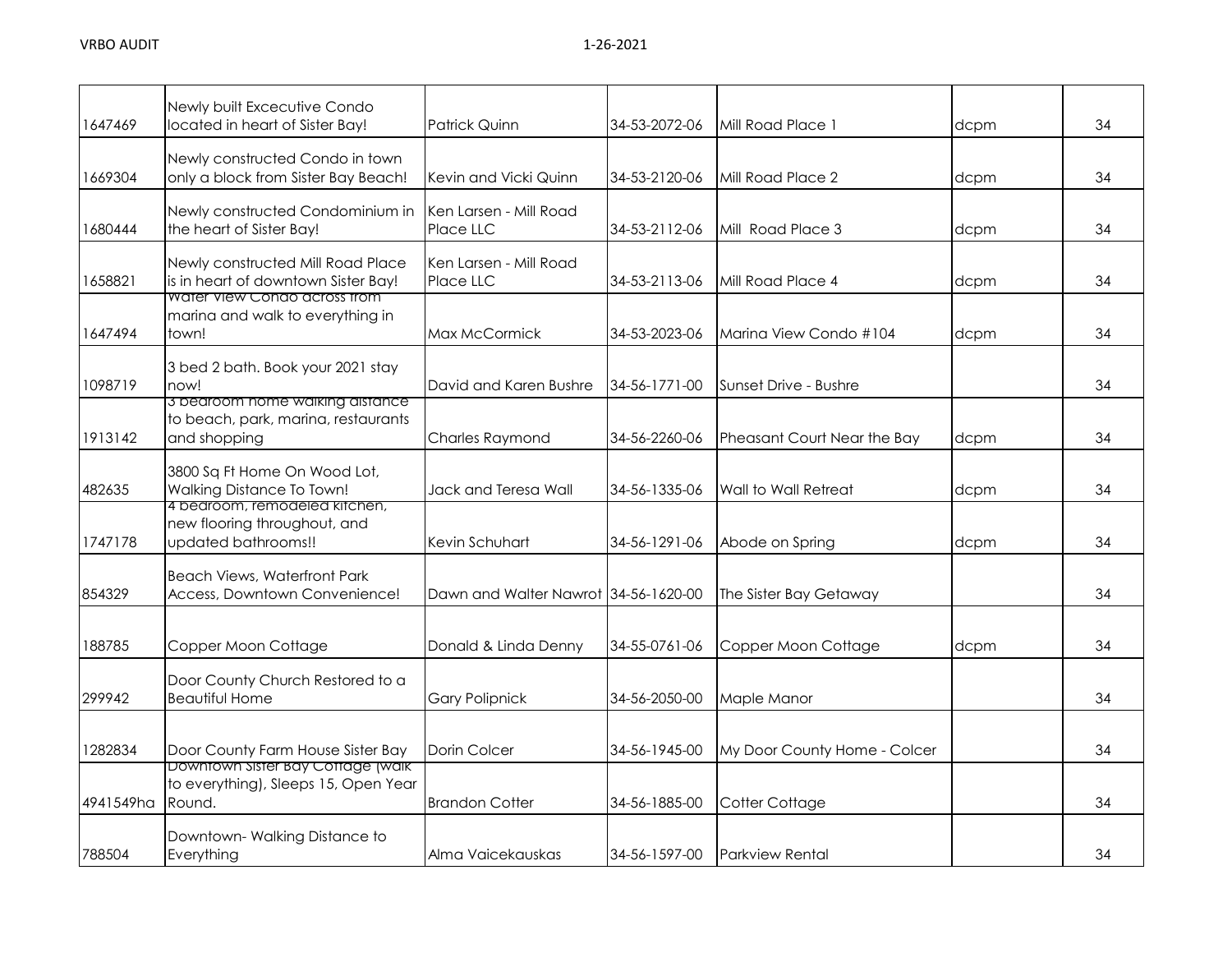| 1359639   | Enjoy this restored, old log home<br>with recently completed renovations David R Peterson |                                                      | 34-56-1805-06 | Another Thyme               | dcpm            | 34 |
|-----------|-------------------------------------------------------------------------------------------|------------------------------------------------------|---------------|-----------------------------|-----------------|----|
| 4444671ha | Family Friendly Retreat in the Heart<br>of Sister Bay                                     | Pam Schmitz                                          | 34-56-1695-00 | <b>Sister Bay Chalet</b>    |                 | 34 |
| 1996553   | Fresh & Charming Vintage DC Log<br>Cabin - June 2020 Remodel                              | SCOTT AND MICHELLE<br>Thompson - Matthew<br>Thompson | 34-56-2341-00 | A Door Away                 |                 | 34 |
| 1201340   | IN THE HEART OF SISTER BAY!!!<br>In Iown Sister Bay, Completely                           | Dan and Chris Murphy<br>Jett & Alicia Wiswell -      | 34-56-1289-00 | <b>Waterview Place</b>      | permitted for 3 | 34 |
| 810432    | Renovated In 2015 With Excellent<br>Upgrades                                              | <b>Wiswell Property Group</b><br>LLC                 | 34-56-1888-06 | <b>High Garden Wiswell</b>  | dcpm            | 34 |
| 1635434   | Luxury house 3/4 mile to<br>downtown Sister Bay                                           | Daniel & Laurel Simons                               | 34-56-2173-00 | Treetops in Sister Bay      |                 | 34 |
| 1624727   | Mid-Century Home Close to the<br>Beach                                                    | Louis J Wuollett                                     | 34-56-2106-00 | Mid Century on Forest       |                 | 34 |
| 7625994ha | Minutes away from downtown Sis                                                            | <b>Enza Piech</b>                                    | 34-56-2064-00 | Piech -10873 N Spring       |                 | 34 |
| 1551169   | Modern Dörr   Brand NEW Downtown                                                          | Sarah<br>VandenLangenberg                            | 34-56-2196-00 | <b>Modern Dorr</b>          |                 | 34 |
| 1239848   | New 2018 Condo - Water View -<br>Walk To Everything                                       | Dan & Chris Murphy                                   | 34-56-1289-00 | <b>Waterview Place</b>      | permitted for 3 | 34 |
| 1215728   | New Condo in the heart of Sister Bay<br>Waterview!!!                                      | Chris and Dan Murphy                                 | 34-56-1289-00 | <b>Water View Place</b>     | permitted for 3 | 34 |
| 849698    | New for 2016, Luxuriously<br>Renovated, Walk to the Beach &<br>Downtown Sister Bay        | <b>Wiswell Property Group</b><br><b>LLC</b>          | 34-56-1602-06 | Kings Landing               | dcpm            | 34 |
| 2003945   | Newly remodeled coffage walking<br>distance to shopping, beach,<br>marina and food        | Jack and Teresa Wall                                 | 34-56-2306-06 | Wall to Wall Cottage        | <b>DCPM</b>     | 34 |
| 2082885   | Open Concept Home with Gas<br>Fireplace a Short Walk to Sister Bay<br>Fun!                | <b>EKJ Ventures -Beth</b><br>Anderson                | 34-56-2294-00 | <b>Sunset Drive Getaway</b> |                 | 34 |
| 286713    | Port New, One Block from<br>Downtown and Public Beach                                     | Andrew Boockmeier                                    | 34-56-0075-06 | <b>Port New</b>             | dcpm            | 34 |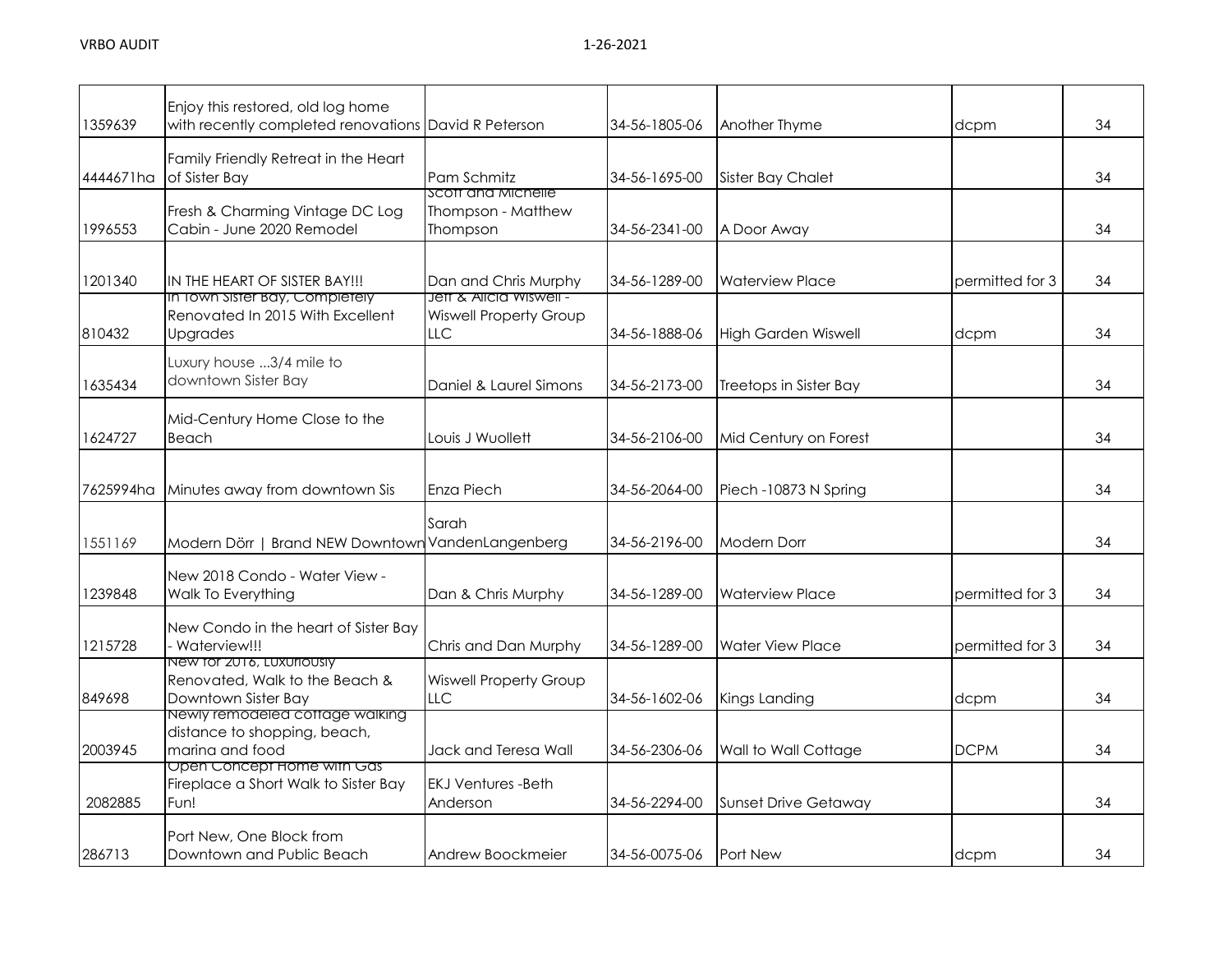| 7465774ha | Quiet, Wooded Neighborhood,<br>Walk to Town                                         | Pam Schmitz                                             | 34-56-2051-00 | Hillside Hideaway                        |                 | 34 |
|-----------|-------------------------------------------------------------------------------------|---------------------------------------------------------|---------------|------------------------------------------|-----------------|----|
| 1359612   | Remodeled Cottage only steps<br>away from Sister Bay!                               | Jim Sailinsky                                           | 34-56-1757-06 | Salinsky's Domicile - Cottage            | dcpm            | 34 |
| 1335838   | Sister Bay Condo, Walk to the Beach<br>and Village                                  | Jean Rosio                                              | 34-56-1941-00 | Rosio Condo                              |                 | 34 |
| 1158494   | Sister Bay Cozy Cottage                                                             | Karen Berndt                                            | 34-56-1788-00 | Sister Bay Cottage - Berndt              |                 | 34 |
| 1631282   | Sister Bay Modern Farmhouse on<br>Northwoods                                        | Louis J Wuollett                                        | 34-56-2080-00 | Farmhouse on Northwoods                  |                 | 34 |
| 1208896   | Sister Bay Parkview Beach Cottage<br>#1                                             | Kim Erzinger                                            | 34-56-1385-00 | Parkview Beach Cottage                   | permitted for 2 | 34 |
| 1218114   | Sister Bay Parkview Beach Cottage<br>#2                                             | Kim Erzinger                                            | 34-56-1385-00 | Parkview Beach Cottage                   | permitted for 2 | 34 |
| 1585184   | Social distancework<br>remoteamazing views HOT TUB!                                 | Lynn and Jason Gilroy                                   | 34-56-2102-00 | Sunny Bluff - Gilroy                     |                 | 34 |
| 2136950   | Spacious, family-friendly, walking<br>distance <5 minutes to downtown<br>Sister Bay | Carley and Mark<br>Swanson                              | 34-56-2383-00 | Luna's Retreat                           |                 | 34 |
| 1360790   | Trillium Retreat is conveniently<br>located in the Village of Sister Bay            | Dennis & Maribeth Dorn                                  | 34-56-0495-06 | <b>Trillium Retreat</b>                  | dcpm            | 34 |
| 1022700   | Walk to town! Newly furnished 4<br>bedrooom home in Sister Bay                      | Julie & Nathan Slovin                                   | 34-56-1702-06 | Hidden Gem on Trillium                   | dcpm            | 34 |
| 1357055   | Walking Distance to beach, shops<br>and Sister Bay!                                 | Tom Ahlbeck - Daisy<br><b>Ahlbeck Trust</b>             | 34-56-1892-06 | Door in the Woods                        | dcpm            | 34 |
| 2066304   | Waterfront Home Downtown Sister<br>Bay                                              | white Family Cottages<br>LLC - Adam and Brigid<br>White | 34-56-2343-00 | White Family Cottage-Captains<br>Cottage |                 | 34 |
| 1607444   | Welcome to your home away from<br>home in the heart of Sister Bay!                  | Dennis King                                             | 34-56-2101-00 | Sister Bay House - DJK Properties        |                 | 34 |
| 1984096   | Welcome to your own private<br>getaway!                                             | Nissa Norton                                            | 34-56-2290-00 | Norton - 10640 Little Sister Road        |                 | 34 |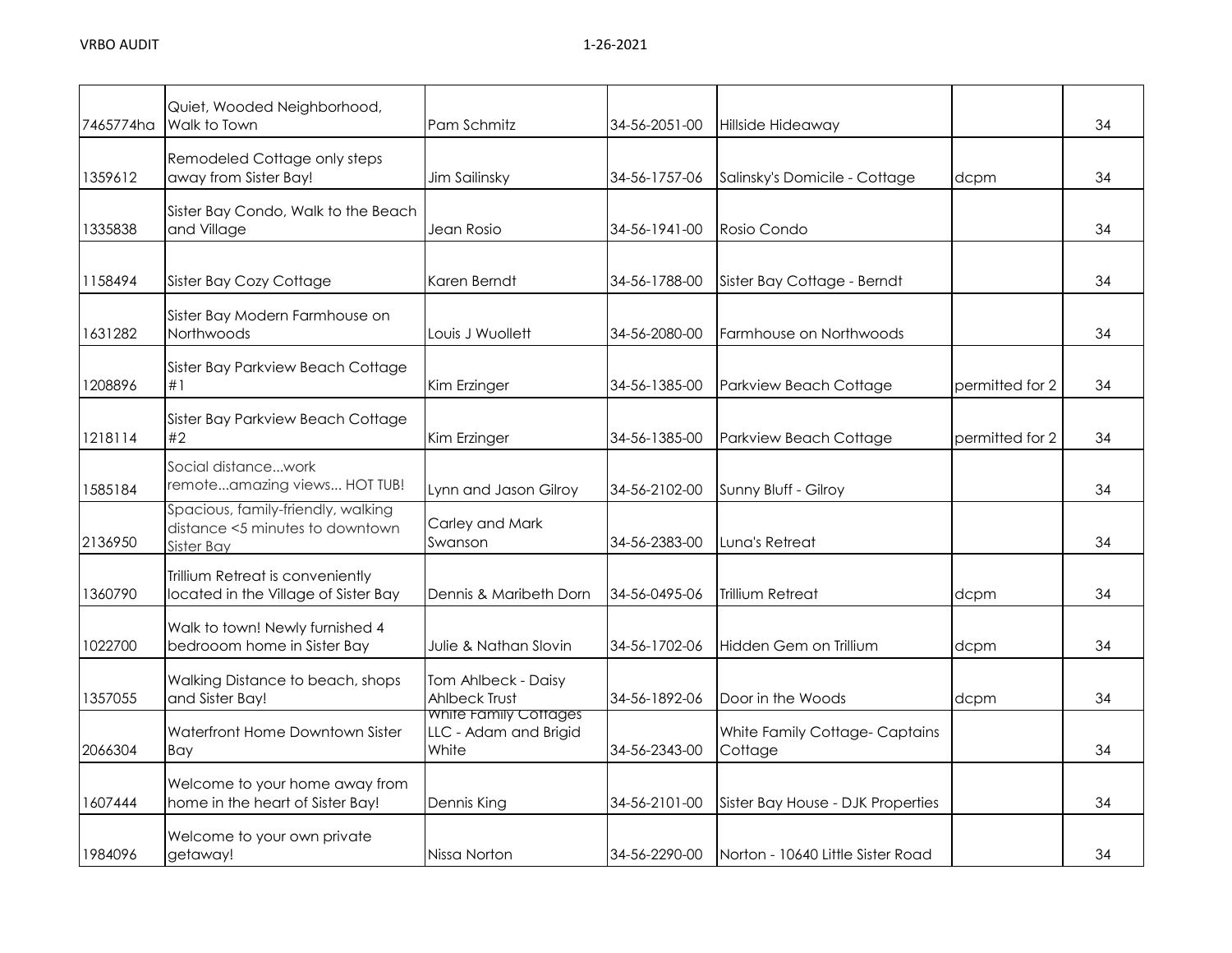| 1913722   | Snug Harbor Inn - 2 Bedroom<br>Cottage                                               | Snug Harbor Real Estate<br><b>Holdings LLC</b>             | 35-50-0907-00 | Snug Harbor Inn                 |                          | 35 |
|-----------|--------------------------------------------------------------------------------------|------------------------------------------------------------|---------------|---------------------------------|--------------------------|----|
| 1913717   | Snug Harbor Inn - Cottage 1A                                                         | <b>Snug Harbor Real Estate</b><br><b>Holdings LLC</b>      | 35-50-0907-00 | Snug Harbor Inn                 |                          | 35 |
| 1913716   | Snug Harbor Inn - Luxury Cottage 1                                                   | <b>Snug Harbor Real Estate</b><br><b>Holdings LLC</b>      | 35-50-0907-00 | Snug Harbor Inn                 |                          | 35 |
| 1913723   | Snug Harbor Inn - Luxury Cottage 4                                                   | Snug Harbor Real Estate<br><b>Holdings LLC</b>             | 35-50-0907-00 | Snug Harbor Inn                 |                          | 35 |
| 746476    | Arbor Suite - Modern Comfort in the<br>Heart of Downtown Sturgeon Bay                | The Arbor & Postcard -<br><b>RME Holdings</b>              | 35-53-1452-00 | Robert Esposito RME Holdings    | permitted for 2          | 35 |
| 1103228   | Historic, Renovated Coach House in<br>the Heart of Sturgeon Bay                      | Villa, Coach and Corner<br>Suite                           | 35-53-1628-00 | <b>ADIP LLC</b>                 |                          | 35 |
| 483699    | Modern Comfort in the Heart of<br>Downtown Sturgeon Bay                              | RME Holdings - Robert<br>Esposito                          | 35-53-1452-00 | Arbor & Postcard - RME Holdings | permitted for 2          | 35 |
| 862731    | Rustic Italian Charm in the Heart of<br>Downtown Sturgeon Bay                        | Villa and Corner Suite                                     | 35-53-1628-00 | <b>ADIP LLC</b>                 | permitted for 3          | 35 |
| 360120    | The Magnolia Suite-Romantic<br>Victorian Elegance                                    | Diane Allen & Mike Perski 35-53-1096-00                    |               | The Magnolia Suite              |                          | 35 |
| 794064    | Historic Luxurious Suite, Modern<br>Amenitites, Downtown, One block to<br>waterfront | Tami Dal Santo                                             | 35-54-1544-00 | Diplomat B&B                    | permitted for<br>6 units | 35 |
| 814648    | Historic Luxurious Suite, Modern<br>Amenitites, Downtown, One block to<br>waterfront | Tami Dal Santo                                             | 35-54-1544-00 | Diplomat B&B                    | permitted for<br>6 units | 35 |
| 7154645ha | 'Collectic Farmhouse Suite!' in<br>Sturgeon Bay!                                     | Hilpipre- 228 N / In Ave -<br>Collectic Farmhouse<br>Suite | 35-56-1939-00 | Aaron Hilpipre                  | permitted for 3          | 35 |
| 2092944   | *NEW LISTING!* *Pet Friendly* Walk to<br>downtown Sturgeon Bay!                      | Weber- 630 Kentucky                                        | 35-56-2339-07 | Cindy Weber                     | Simple Life              | 35 |
| 2035331   | Authentic 1882 Hand Huen Log<br>Home                                                 | <b>Russ Cihlar</b>                                         | 35-56-2310-00 | Cihlar Homestead                |                          | 35 |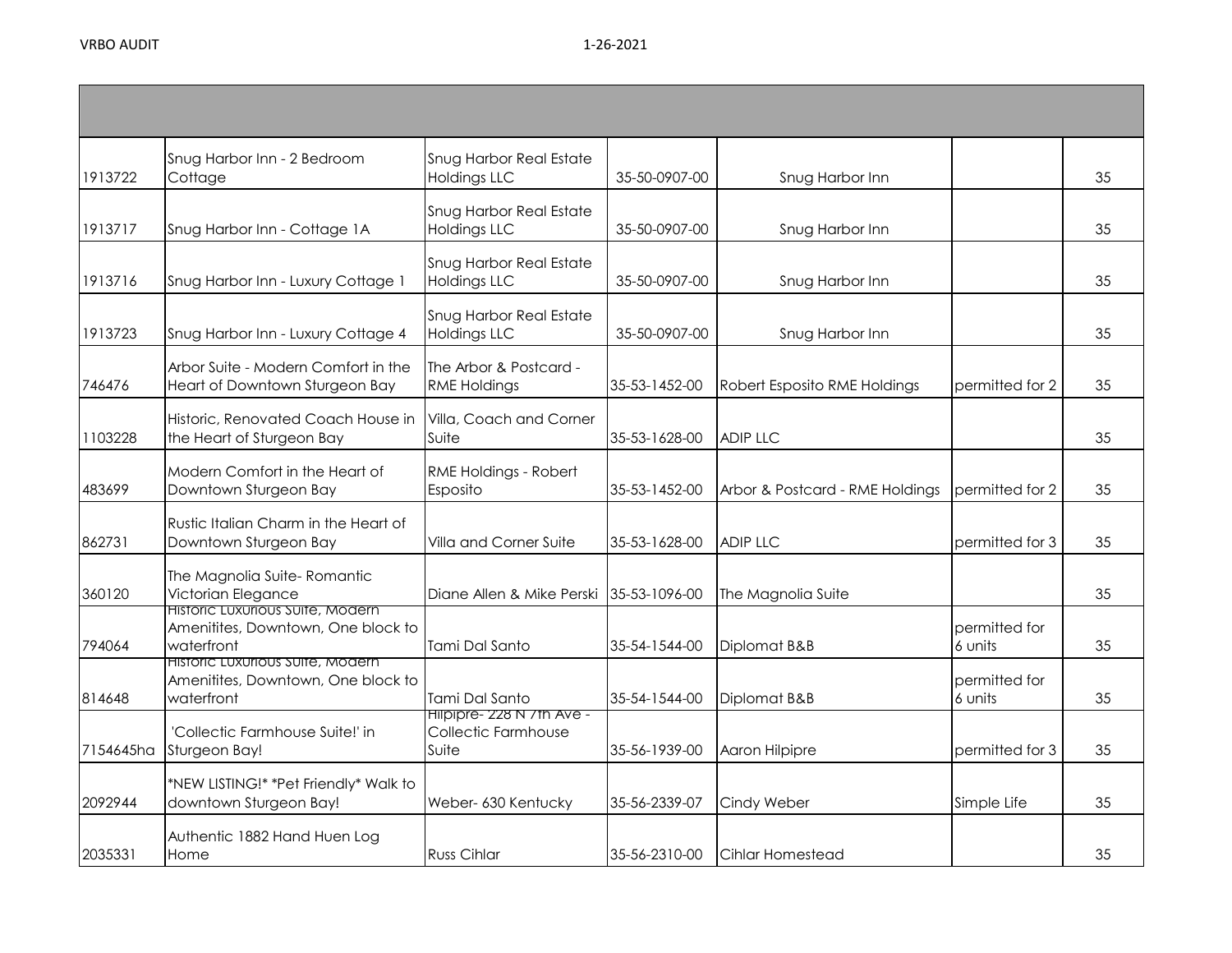|              | <b>Beautiful Waterfront Retreat On</b>                                   |                                                      |               |                                        |                 |    |
|--------------|--------------------------------------------------------------------------|------------------------------------------------------|---------------|----------------------------------------|-----------------|----|
| 1359613      | Sturgeon Bay with 114' private doc                                       | Tacoma Beach Getaway 35-56-0880-00                   |               | Anne Thenell                           |                 | 35 |
| 1986532      | Canal House - Centrally Located On<br>The Sturgeon Bay Waterfront        | Shaun & David Tauber                                 | 35-56-2163-00 | Tauber Memorial Drive - Canal<br>House |                 | 35 |
| 2044745      | Charming Door County Home                                                | Maria Gotsch                                         | 35-56-2174-00 | Gotsch - Hudson Ave Hudson<br>House    |                 | 35 |
| 1391961      | Door County Home Away From<br>Home                                       | Door County Home<br>Away from Home -<br>Weckler      | 35-56-2001-00 | Phil and Alison Weckler                |                 | 35 |
| 1017982      | Door County Waterfront Cottage                                           | Door County Waterfront<br>Cottage - Minten<br>Marina | 35-56-1767-00 | Eric Minten                            |                 | 35 |
| 7713779ha    | Door County Waterfront Cottage<br>with Indoor/Outdoor Pools              | Cottages/Centerpointe<br>Marina<br>Marina            | 35-56-0911-00 | <b>Shipyard Partners</b>               | permitted for 3 | 35 |
| 243639ha     | Door County Waterfront Cottage<br>with Indoor/Outdoor Pools              | Cottages/Centerpointe<br>Marina                      | 35-56-0911-00 | <b>Shipyard Partners</b>               | permitted for 3 | 35 |
| 892303       | Door County's Chalet on the Shore                                        | Chalet on the Shore                                  | 35-56-1663-00 | Jennifer Jorns & Brian Frisque         |                 | 35 |
| 2027887 Home | Downtown Sturgeon Bay Waterfront                                         | <b>Valhalla Guest House</b>                          | 35-56-2345-00 | Sanja Roberts and David<br>Corbisier   |                 | 35 |
| 1618234      | Eagle's Nest, Waterfront Apartment                                       | Lily Pad Cottage &<br><b>Eagles Nest</b>             | 35-56-1808-00 | Alisa Landman                          | permitted for 2 | 35 |
| 2030702      | Holy Hideaway                                                            | Sunset House/Door Bell -<br>Keleny - ODK PROPERTIES  | 35-56-2017-00 | Ben Keleny - ODK Properties LLC        | permitted for 4 | 35 |
| 2111062      | HYGGE HAUS-COZY, Charming,<br>Special New 2 Bedroom/2 Bath<br>house      | <b>Hygge Haus</b>                                    | 35-56-2369-00 | Susan Hartzell                         |                 | 35 |
| 1318797      | Lagoon bungalow ketreat in<br>Sturgeon Bay, with direct water<br>access! | Lagoon Bungalow                                      | 35-56-1898-00 | Anne Thenell                           |                 | 35 |
| 1618607      | Lily Pad, a Door County Waterfront<br>Cottage in Sturgeon Bay            | Lily Pad Cottage &<br><b>Eagles Nest</b>             | 35-56-1808-00 | Alisa Landman                          | permitted for 2 | 35 |
| 1948262      | Modern clean style + comfort                                             | <b>Compass Cove</b>                                  | 35-56-2048-17 | Matthew and Desiree Wood               | restassure      | 35 |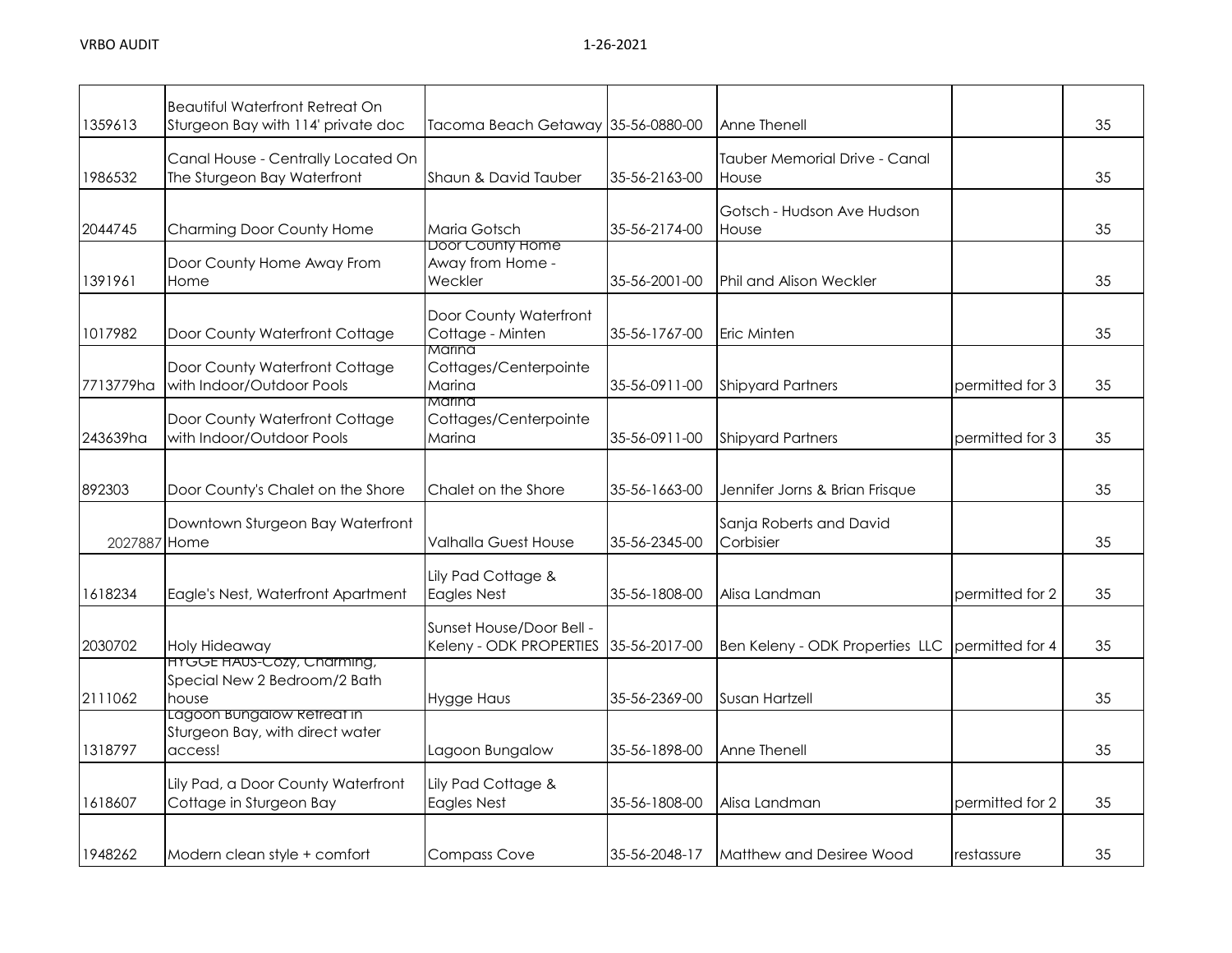| 862730    | Modern Comfort in the Heart of<br>Downtown Sturgeon Bay                      | Robert and Teresa<br>Esposito                              | 35-56-1628-00 | Villa and Corner Suite                   | permitted for 3 | 35 |
|-----------|------------------------------------------------------------------------------|------------------------------------------------------------|---------------|------------------------------------------|-----------------|----|
| 7124043ha | Modern Sturgeon Bay Home by<br>Potawatomi State Park!                        | Port View Cottage                                          | 35-56-1927-00 | <b>Christine Dehnert</b>                 |                 | 35 |
| 2175368   | <b>Nautical Haven</b>                                                        | <b>Kay Seitz</b>                                           |               |                                          | restassure      | 35 |
| 9434291ha | NEW! Chic Sturgeon Bay Home:<br>Walk to Beach & Park!                        | Hammarstrom Hill                                           | 35-56-2274-00 | Heather Weasler / Nancy Popp             | Evolve          | 35 |
| 9367663ha | NEW! Modern Home w/Yard, 1 Mi to<br>Dtwn Sturgeon Bay                        | Doors Seventh Ave -<br>Struzynski                          | 35-56-2157-00 | Christine Struzynski                     | Evolve          | 35 |
|           | One-of-a-Kind Rustic Retreat in Dtwn<br>9436747ha Sturgeon Bay!              | Hilpipre- 228 N / th Ave -<br>Collectic Farmhouse<br>Suite | 35-56-1939-00 | Aaron Hilpipre                           | permitted for 3 | 35 |
| 1988844   | Quiet Rental House on the Sturgeon<br><b>Bay Canal</b>                       | Door Peninsula Rental                                      | 35-56-1760-00 | Christopher Kruck                        |                 | 35 |
| 9341498ha | Restored 1930's Bungalow w/ Fire Pit,<br>In Town!                            | Barlas Holdings - 610<br>Jefferson St                      | 35-56-2076-00 | <b>Barlas Holdings</b>                   | evolve          | 35 |
| 1870341   | Shabby chic updated downtown<br>living                                       | Sunset House/Door Bell -<br>Keleny - ODK PROPERTIES        | 35-56-2017-00 | <b>ODK Properties</b>                    |                 | 35 |
| 1576606   | Sturgeon Bay Hidden Gem                                                      | Sturgeon Bay Hidden<br>Gem                                 | 35-56-2074-00 | Paul Peot                                |                 | 35 |
| 1349260   | Sturgeon Bay Waterfront Estate                                               | R & H Bayshore Estate                                      | 35-56-1957-00 | Helen & Robin Urban                      |                 | 35 |
| 2143713   | Three bedroom   2 Bath Ranch<br>Home Steps Away from the Water               | Home Sweet Home                                            | 35-56-2087-17 | Mary Olsen                               | restassure      | 35 |
| 1643221   | Waterfront cottage 3bdrm                                                     | Bleck-316 N Joliet                                         | 35-56-1911-00 | Mike Bleck                               |                 | 35 |
| 4976711ha | Waterfront Sturgeon Bay Home w/<br>Deck & Fire Pit                           | Cheryl Link                                                | 35-56-1875-00 | On Bay Thyme                             | evolve          | 35 |
| 2104350   | IHIS HIGH END CONDO HAS<br>EVERYTHING ALL IT NEEDS IS YOUR<br><b>BOAT!!!</b> | <b>Mary Edwards</b>                                        |               | Minimum 90 day rental No Permit Required |                 | 35 |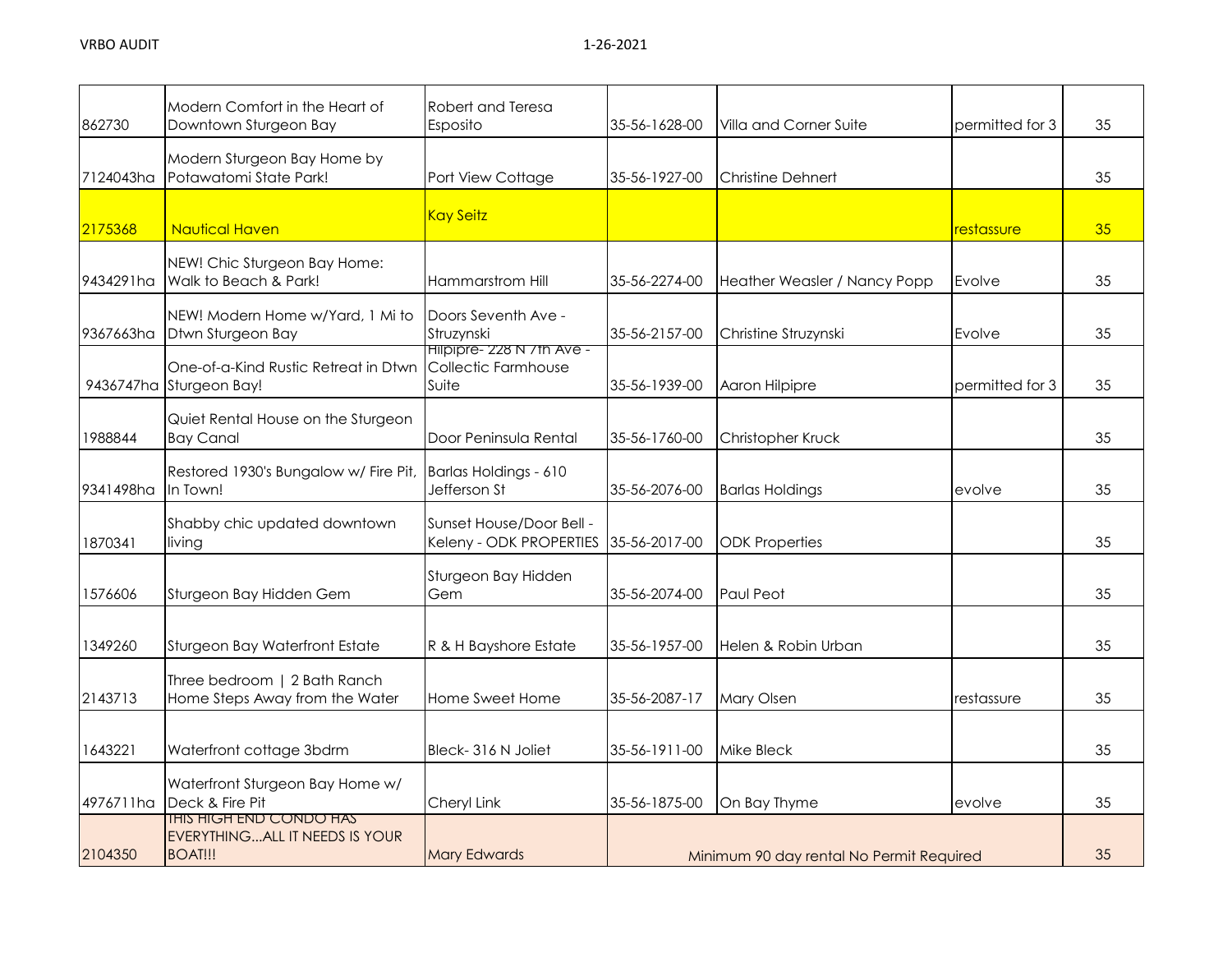| 418990  | A Scenic Lakefront cottage. Door<br>County spring is comsing soon<br>flowers wildlife              | David & Kay Jenkins                | 36-56-1243-00 | Jenkins 2359-2361 S Lake<br>Michigan Dr  | permitted for 3 | 36 |
|---------|----------------------------------------------------------------------------------------------------|------------------------------------|---------------|------------------------------------------|-----------------|----|
| 437119  | All Season Home- 200 FT, of<br>Beachfront, Spectacular Views of<br>Lily Bay                        | Mike Moreno                        | 36-56-1323-00 | Moreno All Season Home                   |                 | 36 |
| 838167  | Arrowhead Waterfront Log Cottage<br>On Sand Beach With Fireplace.                                  | Arrowhead Cottage                  | 36-56-0844-00 | <b>Tom Groenfeldt</b>                    |                 | 36 |
| 893687  | Authentic Waterfront Log Cottage<br>On Sand Beach<br>Beautiful cozy cottage on Lake                | Pioneer Cottage                    | 36-56-0866-00 | <b>David Groenfeldt</b>                  |                 | 36 |
| 429277  | Michigan. Steps to sandy beach.<br>Shake off winter!                                               | David & Kay Jenkins                | 36-56-1243-00 | Jenkins 2359-2361 S Lake<br>Michigan Dr  | permitted for 3 | 36 |
| 659505  | Beautiful waterfront home with<br>swimming pond - North Unit                                       | Joe Fittshur                       | 36-56-1329-00 | Porthaven Executive Homes                | permitted for 2 | 36 |
| 659503  | <b>Beautiful Waterfront Home with</b><br>swimming pond - south unit<br>Door County Sand Beach Lake | Joe Fittshur                       | 36-56-1329-00 | Porthaven Executive Homes                | permitted for 2 | 36 |
| 1013091 | House * Linens Incl. * Prime Beach<br>Location * Kayaks                                            | <b>Harbour Lake House</b>          | 36-56-1701-00 | <b>Tammy Estes</b>                       |                 | 36 |
| 451482  | Fall Getaway in Door County!<br>Perfect Gathering Place for Families<br>& Friends.                 | Abode on the Beach                 | 36-56-0811-00 | Great Wulf Partners LLC/Capn<br>Wulf     |                 | 36 |
| 1154854 | Get away from it all at this serene,<br>modern Door County estate.                                 | The Clerestory on Lake<br>Michigan | 36-56-1789-00 | Christopher Mohar and Kerry<br>Kretchmar |                 | 36 |
| 433883  | Great Lake Michigan Beach in Door<br>County. Don't miss summer fun!                                | David & Kay Jenkins                | 36-56-1243-00 | Jenkins 2359-2361 S Lake<br>Michigan Dr  | permitted for 3 | 36 |
| 1375405 | <u>Lake Michigan Beach Home With </u><br>Over 100' of Private Sand Beach!<br>Pets Welcome!         | <b>Just Beechy</b>                 | 36-56-1924-00 | Kristin & Theodore Blackwood             |                 | 36 |
| 505916  | Lake Michigan Home; Awesome<br><b>SAND Beach; Taking October</b><br>Reservations; filling up!      | Mike Boyer                         | 36-56-1358-00 | <b>Boyer Beach House</b>                 |                 | 36 |
| 701320  | Merry Breeze 4 Cottage~Romantic<br>Getaway With 212 Ft Of Sandy Lake<br>Michigan Beach             | Merry Breeze Unit 4                |               | 36-55-1438-00 Peggy & Don Donaldson      |                 | 36 |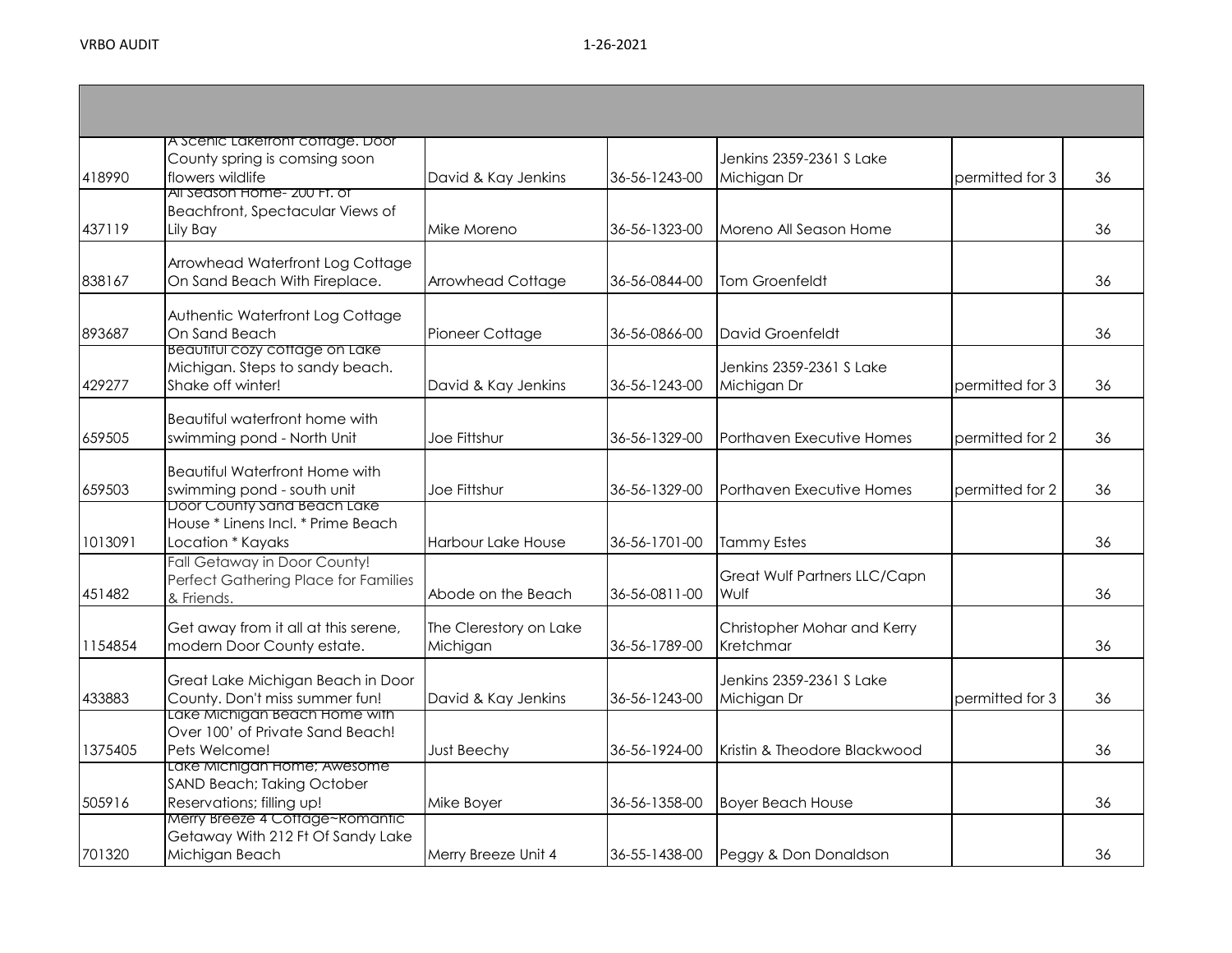| 1863503   | Newly remodeled water front home<br>on Lilly Bay!                                                | Philip & Rebecca Roever 36-56-2232-06 |               | Cedars on Lily Bay                             | <b>DCPM</b>     | 36 |
|-----------|--------------------------------------------------------------------------------------------------|---------------------------------------|---------------|------------------------------------------------|-----------------|----|
| 7189649ha | Peace of Beach Coffage, private<br>cottage on beautiful shores of Door<br>County                 | Chris Jeanquart                       | 36-56-1969-00 | Jeanquart -3140 Lake Forest Park               |                 | 36 |
| 870129    | Sand Beach on Lake Michigan-<br>Rustic-Tolan's Log Cabin                                         | <b>Tolans Cottage</b>                 | 36-56-0816-13 | Sally Tolan (Sandy Tolan)                      |                 | 36 |
| 1928341   | This house is a 4 bedroom(s), $2$<br>bathrooms, located in Sturgeon Bay,<br>WI.                  | Writt-3446 N Lake<br>Michigan Drive   | 36-56-2139-17 | Amber and Brian Writt                          | restassure      | 36 |
| 1489258   | Walking distance to Lake Michigan -<br>Public Beaches   Family-Pet friendly                      | Clay Banks Woodsy<br>Retreat          | 36-56-1731-17 | David Goettelman                               | restassure      | 36 |
|           |                                                                                                  |                                       |               |                                                |                 |    |
| 2181839   | *NEW LISTING* *Waterfront** home<br>on Little Sturgeon Bay!                                      | Shore to Please                       | 39-56-1365-07 | Amy Hobbins                                    |                 | 39 |
| 570935    | <b>BOOKING NOW-WAIERFRONI-</b><br>ISLAND- FIRE PIT-SUNRISE SUNSET-9<br><b>MI.TO STURGEON BAY</b> | Gordon's Isle View<br>Cottages        | 39-56-1648-00 | Jane & Brett Barr/ Jerry &<br>Jacquelyn Gordon | permitted for 2 | 39 |
| 1492937   | Cozy newly built home 35 feet off<br>the Bay with stunning sunsets                               | Fox Lane Beach House                  | 39-56-2039-00 | Duane and Linda Nolte                          |                 | 39 |
| 962273    | Family Friendly Cabin On The Bay!                                                                | Cabin on the Bay -<br>Goffard         | 39-56-1709-00 | <b>Gregory Goffard</b>                         |                 | 39 |
| 1765908   | Picturesque Door County Waterfront<br>Cottage! Swim, Play, RelaxHave It<br>All!                  | Bayhouse, The - 2769 Bay<br>Road      | 39-56-2219-00 | <b>Michael Morrison</b>                        |                 | 39 |
| 586665    | Snug Harbor Inn - Sunset Cottage                                                                 | Jon Hanson / Snug<br>Harbor           | 39-56-0860-00 | <b>Sunset Cliff Cottage</b>                    |                 | 39 |
| 810620    | WATERFRONT- ISLAND-LG.SCREEN<br>PORCH-SUNRISE-SUNSET-CAMPFIRES                                   | Gordon's Isle View<br>Cottages        | 39-56-1648-00 | Jane & Brett Barr/ Jerry &<br>Jacquelyn Gordon |                 | 39 |
|           |                                                                                                  |                                       |               |                                                |                 |    |
| 2164585   | <b>Beautiful Modern Waterfront Lake</b><br>House With Views                                      | Jiffy's Corner                        | 42-56-2357-00 | Dan Hobbs                                      |                 | 42 |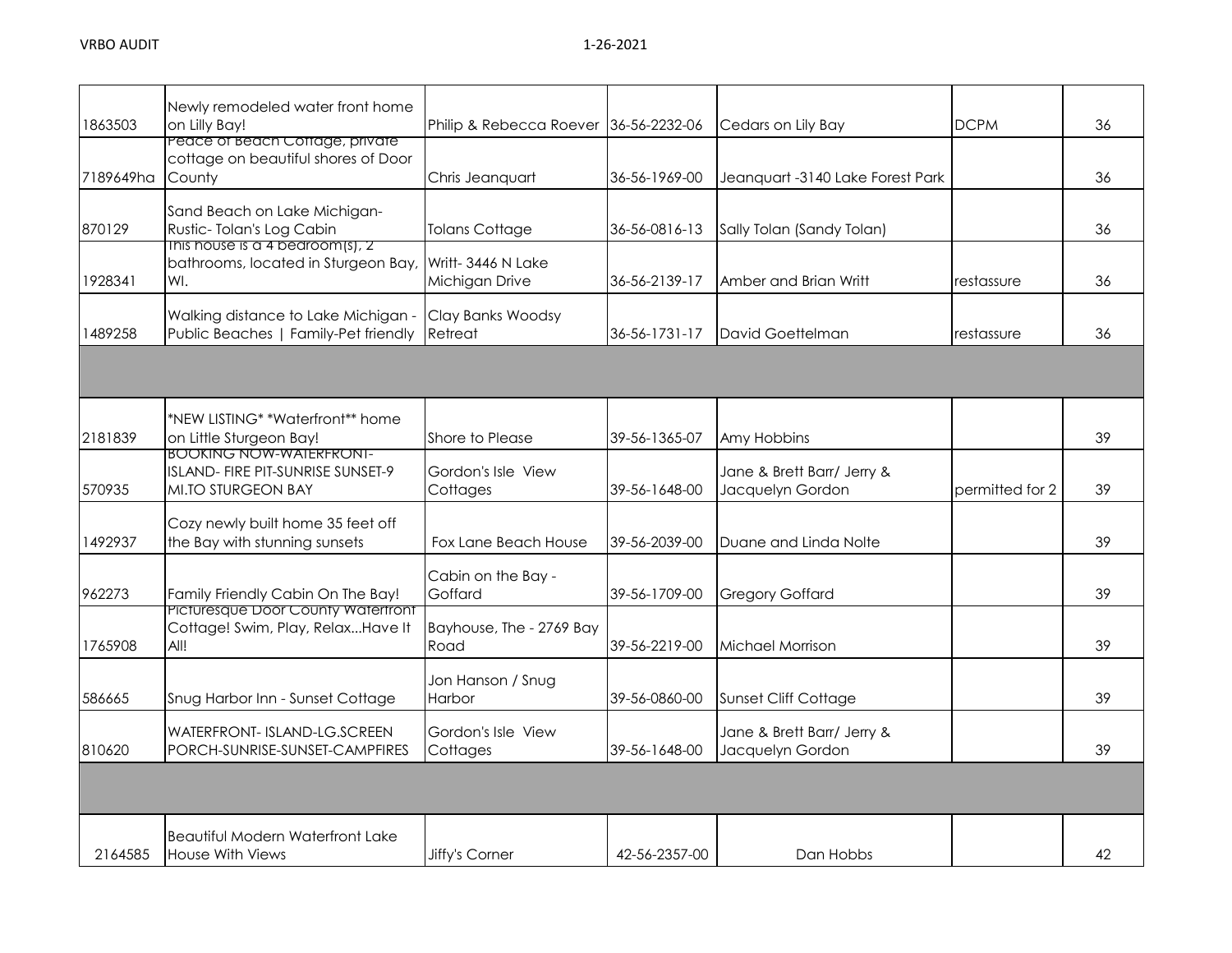| 1150626   | Dock, Firepit, WIFI, Large Private Yard Waterfront Property                            | Writers Haven - Desotell                   | 42-56-1781-13 | Helen M Desotell & Tim Desotell                    | dreamland  | 42 |
|-----------|----------------------------------------------------------------------------------------|--------------------------------------------|---------------|----------------------------------------------------|------------|----|
| 1269309   | Door county rental on Sand Beach or Madl                                               | Sand Beach Cottage -                       | 42-56-1862-00 | George Madle                                       |            | 42 |
| 9455216ha | Door County Serene Waterfront Bay<br>House - Phenomenal Sunsets                        | <b>Bay House</b>                           | 42-56-2292-00 | <b>Mary Dref</b>                                   |            | 42 |
| 4264111ha | Door County, Green Bay watertront<br>Cottage. 20 minutes to Green Bay<br>and Stur. Bay | Waterfront Cottage - Bur                   | 42-56-1666-00 | Waterfront Cottage - Bur                           |            | 42 |
| 1688188   | NEW!!! STUNNING BAY-FRONT NEW<br>CONSTRUCTION IN SOUTHERN DOOR! 315 Breezy Acres       |                                            | 42-56-2115-07 | KAMI LLC-315 Breezy Acres LLC -<br>Michael Martell | simplelife | 42 |
|           |                                                                                        |                                            |               |                                                    |            |    |
| 285175    | Amazing Sunsets*80ft shore* 25<br>acres*great cottage                                  | Amy Jorgenson                              | 46-56-0581-00 | <b>Funks Cottage</b>                               |            | 46 |
| 292728    | Beautiful lake front 4 bedrom home<br>with incredible sunsets                          | <b>RC Rudolph</b>                          | 46-55-0566-00 | <b>Cascio Cottages</b>                             |            | 46 |
| 1889052   | Beautiful waterfront log home,<br>stunning private swimming area                       | Washington Island LP -<br>Jennifer Imig    | 46-56-2262-00 | Sunrise Cove - 406 Hemlock                         |            | 46 |
| 1391479   | <b>Breezy Beach Cottage</b>                                                            | <b>Richard Tobey</b>                       | 46-56-1940-00 | <b>Breezy Beach</b>                                |            | 46 |
| 806333    | Century farmhouse with 4 bedrooms<br>and large outside deck.                           | Debra Sheridan (Thielke)<br>and Dawn Chier | 46-56-1867-00 | Old Orchard Century Farmhouse                      |            | 46 |
| 780911    | Great sunrises 200 ft of Lake<br>Michigan Shorefront 1.5 acres, 2<br>bedroom 1 bath    | Greg & Kristine Koetter                    | 46-56-1588-00 | Koetter                                            |            | 46 |
| 1243560   | Initiative's Retreat - Ultimate<br>Lakefront Destination!                              | Initiatives Retreat LLC                    | 46-56-1846-00 | Initiatives Retreat                                |            | 46 |
| 1999039   | Popular Figenscaus Bay House With<br>Private Dock, Paddleboat, Kayak<br>and Canoe      | Richard K. Moeller                         | 46-56-1151-11 | Shorefront - #103 Moeller                          |            | 46 |
| 362233    | Sectacular Sunsets from Becutiful<br>Lake Shore Home                                   | Trudy Schelitzche                          | 46-55-0564-00 | Deer Run Shorefront Home                           |            | 46 |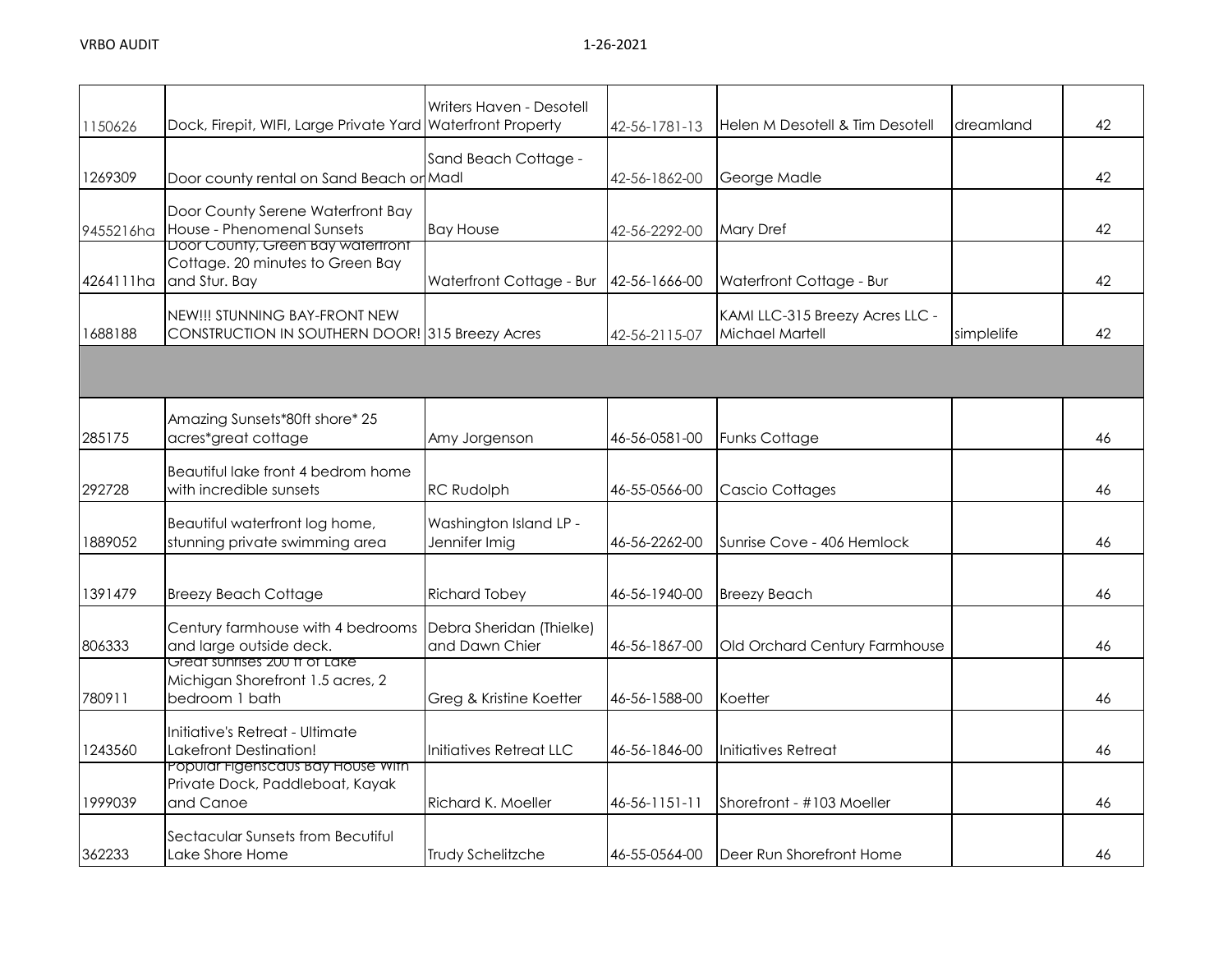| 1308276 | Spacious Washington Island Home<br>4bed 2bath                            | Carol Lemon          | 46-56-1917-00 | Washington Island Historical<br>Home - Lemon | 46 |
|---------|--------------------------------------------------------------------------|----------------------|---------------|----------------------------------------------|----|
| 806850  | Washington Island Westside<br>Shorefront Home                            | William & Mary Filer | 46-56-1428-00 | Above and Beyond Cottage                     | 46 |
| 1392021 | waterfront cottage on Detroit<br>Harbor. Beautiful beach and<br>dockage. | Leon A Shellswick    | 46-55-0587-00 | Spring Beach Cottage                         | 46 |

|           | Amore' De Bay Romantic Suite for 2                                 |                    |
|-----------|--------------------------------------------------------------------|--------------------|
|           | includes Free Continental Breakfast                                |                    |
| 728187    | & WiFi.                                                            | Not in Door County |
|           | <b>Homey Lakefront Condo In Serene</b>                             |                    |
|           | Algoma, WI, A Stone's Throw From                                   |                    |
| 480722    | <b>Door County</b>                                                 | Not in Door County |
|           | Your Home Base for Discovering                                     |                    |
| 1375338   | Green Bay & Door County!                                           | Not in Door County |
|           |                                                                    |                    |
|           | Modern Condo just steps from Lake                                  |                    |
| 1364728   | Michigan.                                                          | Not in Door County |
|           |                                                                    |                    |
| 723000    | One of the best lakefront condos                                   |                    |
|           | Algoma has to offer!                                               | Not in Door County |
|           | Beautiful Apartments in a turn-of-the-                             |                    |
| 428159    | century historic building                                          | Not in Door County |
|           | Rivers Edge Condominiums,                                          |                    |
|           | Waterfront condos located in                                       |                    |
| 843879    | Algoma WI. Lake Michigan                                           | Not in Door County |
|           |                                                                    |                    |
| 4590279ha | Beautiful Gem of a Home in Algoma<br>Wisconsin                     | Not in Door County |
|           |                                                                    |                    |
|           | <b>Home Base for Discovering Green</b>                             |                    |
| 25466     | <b>Bay &amp; Door County!</b>                                      | Not in Door County |
|           |                                                                    |                    |
|           | Waterfront, Beautiful Sunrises, WIFL,                              |                    |
| 344207    | Direct TV, Sleeps a Family of Six.                                 | Not in Door County |
|           | CEDAR CABIN on the BAY (Lake<br>Michigan--Green Bay): Just listed! |                    |
| 7855081ha | Sleeps 6, Dog friendly,                                            | Not in Door County |
|           |                                                                    |                    |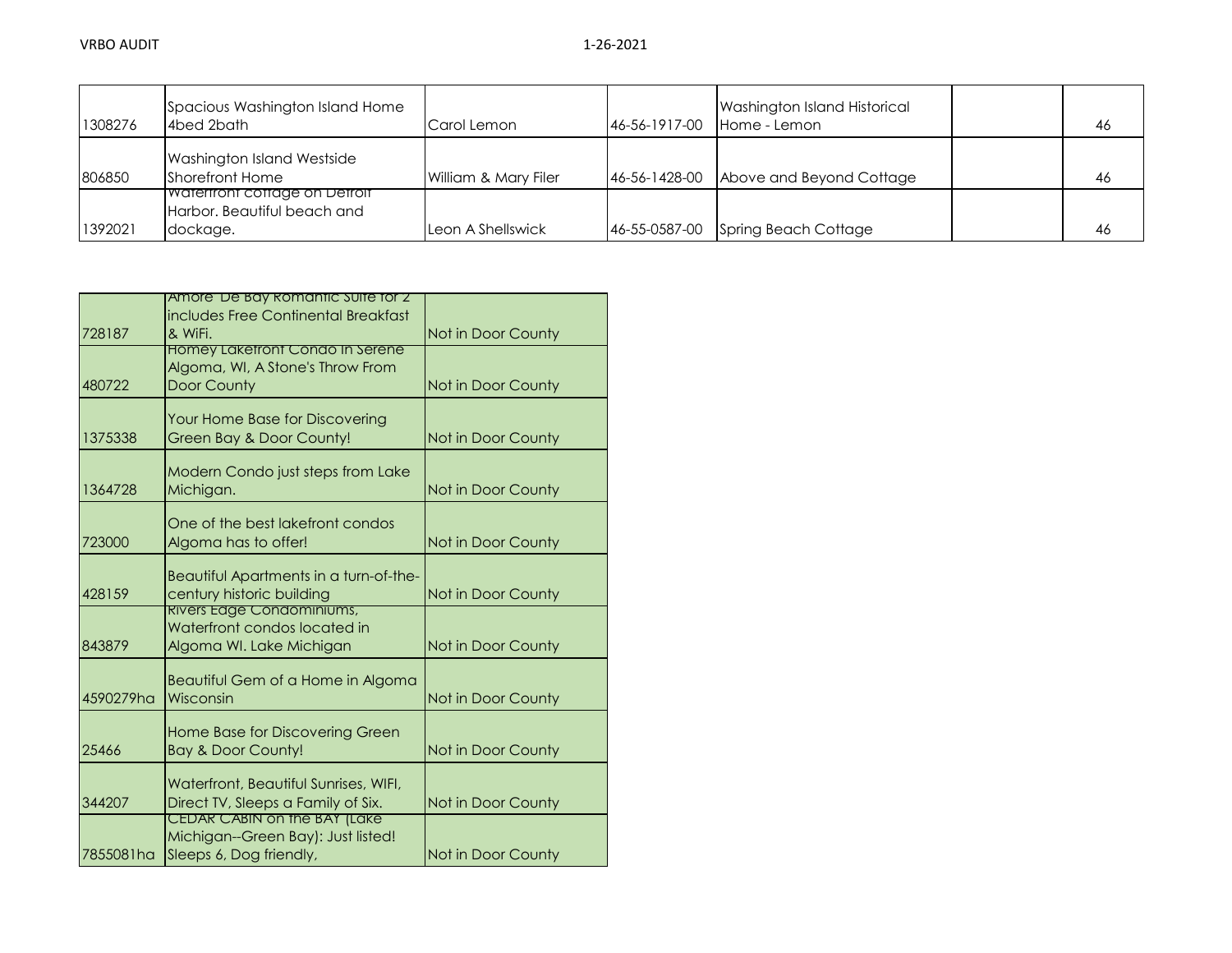| 1689283 | Lakeview Chalet - perfect for your<br>retreat                                            | Not in Door County |
|---------|------------------------------------------------------------------------------------------|--------------------|
| 1726086 | Camp Bayshore<br><u>Beaufiful Condo on the shore of</u>                                  | Not in Door County |
| 1759002 | Green Bay! Short drive to Green Bay<br>& Door Co.                                        | Not in Door County |
| 1707156 | Water View Cottage on Lake<br>Michigan (Bay-side)                                        | Not in Door County |
| 2096207 | Water view rental unit! Beach,<br>Winery and Taproom next door!                          | Not in Door County |
| 2057799 | Lake House                                                                               | Not in Door County |
| 2121477 | We provide condo units for daily,<br>weekly, or monthly rental plans.                    | Not in Door County |
| 1414157 | Cozy Condo with Gorgeous Views<br>on Lake Michigan                                       | Not in Door County |
| 2135137 | Best Catch in Algoma & Door<br>County                                                    | Not in Door County |
| 2182519 | 5th Steele Place, LLC - Downtown<br>Algoma Condos: Overnight or<br><b>Extended Stays</b> | Not in Door County |
|         |                                                                                          |                    |
| MUNI    |                                                                                          | 1/26/2021          |
| 2       | <b>Baileys Harbor</b>                                                                    | 67                 |
| 6<br>४  | <b>Clay Banks</b><br><b>Town of Egg Harbor</b>                                           | 2<br>63            |
| ሃ       | Village of Egg Harbor                                                                    | 40                 |
| $\top$  | Ephraim                                                                                  | 47                 |
| Т2      | Gibraltar                                                                                | 84                 |
| 73      | Village of Forestville                                                                   | U                  |
| 14      | <b>Town of Forestville</b>                                                               | U                  |
| 75      | Jacksonport                                                                              | 32                 |
| 27      | Nasewaupee                                                                               | 33                 |
| 32      | <b>Liberty Grove</b>                                                                     | 68                 |
| 33      | Sevastopol                                                                               | 39                 |